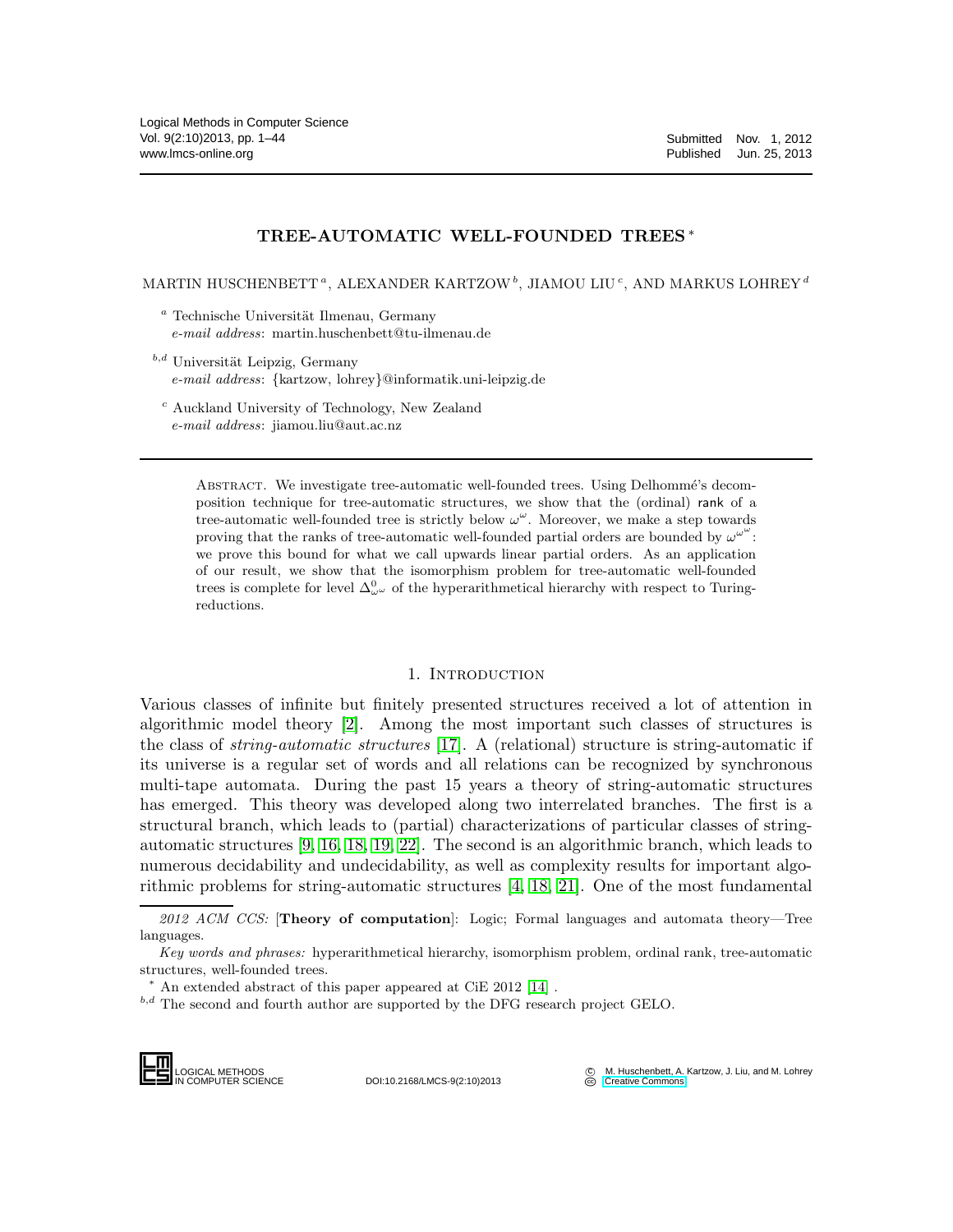results for string-automatic structures states that their first-order theories are uniformly decidable [\[17\]](#page-43-0).

By replacing strings and string automata by trees and tree automata, respectively, Blumensath [\[3\]](#page-42-4) generalized string-automatic structures to tree-automatic structures and proved that their first-order theories are still uniformly decidable. However compared to string-automatic structures, the theory of tree-automatic structures is less developed. The only non-trivial characterization of a class of tree-automatic structures we are aware of concerns ordinals. In [\[9\]](#page-42-1) Delhommé proved that an ordinal is tree-automatic if and only if it is strictly below  $\omega^{\omega^{\omega}}$ . Some complexity results for first-order theories of tree-automatic structures are shown in [\[21\]](#page-43-5). Recently, Huschenbett proved that it is decidable whether a given tree-automatic scattered linear order is string-automatic [\[12\]](#page-42-5).

In this paper, we study tree-automatic well-founded trees. We stress here that in this paper the term tree always refers to order trees  $\mathfrak{T} = (T, \leq),$  i.e., partial orders that have the shape of a tree, as opposed to successor trees where the edge relation is not transitive (except for trivial cases). Using Delhommé's decomposition technique for tree-automatic structures [\[9\]](#page-42-1), we show that the rank of a tree-automatic well-founded tree is strictly below  $\omega^{\omega}$ . As a generalization of trees, we introduce the class of upwards linear partial orders. These are orders where the elements above any fixed element form a linear suborder. If such an order is well-founded and tree-automatic, then its rank is strictly below  $\omega^{\omega^{\omega}}$ . Unfortunately, we do not know if this bound holds for all tree-automatic well-founded partial orders. We will show in Example [3.27](#page-25-0) that there is no hope to extend Delhommé's technique in order to obtain bounds on the ranks of all tree-automatic well-founded partial orders. Thus, characterizing the ranks of well-founded partial orders requires the development of completely new techniques.

We apply this result to the isomorphism problem for tree-automatic well-founded trees. In [\[20\]](#page-43-6), it was shown that the isomorphism problem for string-automatic well-founded trees is complete for level  $\Delta^0_\omega$  of the hyperarithmetical hierarchy. In other words, the isomorphism problem for string-automatic well-founded trees is recursively equivalent to true arithmetic. We show that the rank of well-founded computable trees determines the complexity of the isomorphism problem in the following sense: The isomorphism problem for well-founded computable trees of rank at most  $\lambda$  (where  $\lambda$  is a computable limit ordinal) belongs to level  $\Delta_{\lambda}^{0}$  of the hyperarithmetical hierarchy. Since we know that the rank of a tree-automatic well-founded tree is strictly below  $\omega^{\omega}$ , this implies that the isomorphism problem for treeautomatic well-founded trees belongs to level  $\Delta^0_{\omega^{\omega}}$  of the hyperarithmetical hierarchy. We also provide a corresponding lower bound. We prove that the isomorphism problem for tree-automatic well-founded trees is  $\Delta_{\omega^{\omega}}^0$ -complete under Turing-reductions.

Let us remark that for non-well-founded order trees, the isomorphism problem is complete for  $\Sigma_1^1$  (the first existential level of the analytical hierarchy) already in the stringautomatic case [\[20\]](#page-43-6), and this complexity is in a certain sense maximal, since the isomorphism problem for the class of all computable structures is  $\Sigma_1^1$ -complete as well [\[6,](#page-42-6) [10\]](#page-42-7). Let us also emphasize that our proof techniques do not work for successor trees.

## 2. Preliminaries

We write  $\mathbb{N}_{>0}$  for  $\mathbb{N} \setminus \{0\}$ . For  $M, N$  sets,  $2^M$  denotes the *powerset* of M and  $N^M$  denotes the set of functions from M to N. We denote by  $M \sqcup N$  (by  $\bigsqcup_{i\in N} M_i$ , respectively) the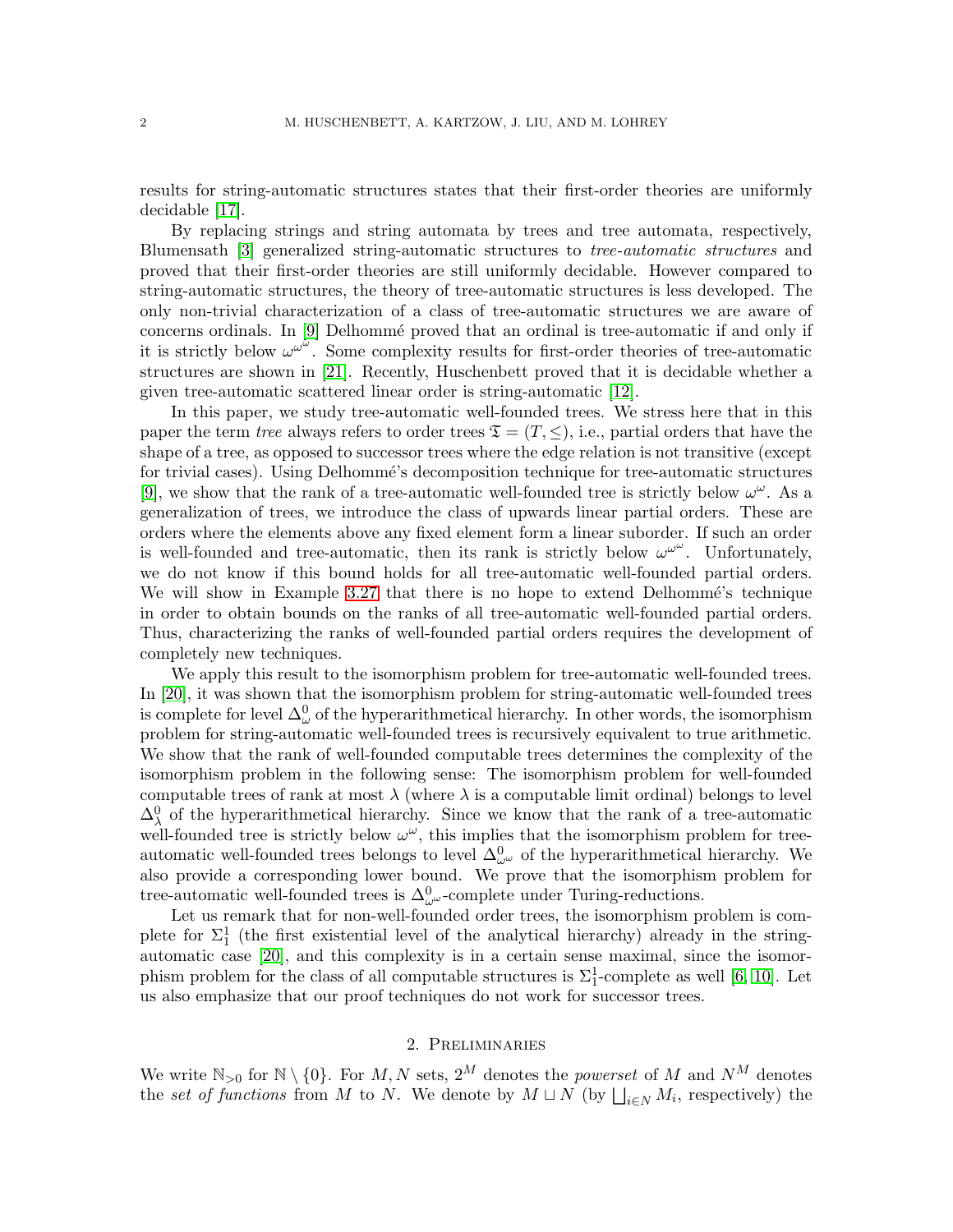disjoint union of the sets M and N  $((M_i)_{i\in N}$ , respectively). For any (partial) function f we write  $\text{dom}(f)$  for the domain of f.

A (finite and relational) signature  $\tau = (\mathcal{R}, \text{ar})$  is a finite set R of relation symbols together with a map ar :  $\mathcal{R} \to \mathbb{N}_{>0}$  assigning to each each  $R \in \mathcal{R}$  its arity ar(R). A  $\tau$ structure  $\mathfrak{S} = (S,(R^{\mathfrak{S}})_{R \in \mathcal{R}})$  consists of a *domain* S and an  $\mathsf{ar}(R)$ -ary relation  $R^{\mathfrak{S}}$  on S for each  $R \in \mathcal{R}$ . For  $T \subseteq S$ , we denote the *substructure* of G induced by the restriction of G to the set T as  $\mathfrak{S}|_T$ . In this paper we consider only structures with countable domains.

A partial order  $\mathfrak{A} = (A, \leq)$  is regarded as a structure over a signature consisting of a single binary relation symbol  $\leq$ . Every substructure of  $\mathfrak A$  is again a partial order. We call a subset  $B \subseteq A$  an *antichain* if for all distinct  $a, b \in B$ , neither  $a \leq b$  nor  $b \leq a$ .

Let A be a (not necessarily finite) set. We use  $\preceq$  to denote the prefix order on finite words in  $A^*$ , i.e., for  $u, v \in A^*$ ,  $u \preceq v$  if  $v = uw$  for some  $w \in A^*$ . For a language  $L \subseteq A^*$ , let  $\text{pref}(L) = \{w \in A^* \mid \exists u \in L : w \preceq u\}$  be its prefix-closure.

<span id="page-2-0"></span>2.1. Trees, forests and upwards linear partial orders. Let  $\mathfrak{P} = (P, \leq)$  be a partial order. We say that  $\mathfrak P$  is *connected* if the undirected graph  $(P, \{(a, b) \mid a \leq b \text{ or } b \leq a\})$  is connected. For an element  $p \in P$  let  $\uparrow p = \{a \in P \mid p < a\}$  be its (strict) upwards closure and  $\downarrow p = \{a \in P \mid a < p\}$  be its (strict) downwards closure. Two elements  $a, b \in P$  are comparable if  $a \leq b$  or  $b \leq a$ . We say that  $\mathfrak P$  is upwards linear if for every  $p \in P$ ,  $\uparrow p$  induces a linear order  $\mathfrak{P}\upharpoonright_{\uparrow p}$ . A *forest* is an upwards linear partial order  $\mathfrak{F} = (F, \leq)$  such that for every  $p \in P$  the set  $\uparrow p$  induces a finite linear order. A *tree* is a forest which has a greatest element, which is called the root of the tree. Note that a forest is a disjoint union of (an arbitrary number of) trees and all its substructures are also forests. For a given forest  $\mathfrak{F}$ , we denote as  $\langle \mathfrak{F} \rangle$  the tree that results from adding a new root (i.e., a new greatest element) to  $\mathfrak{F}$ . If F is the domain of  $\mathfrak{F}$  we write  $\langle F \rangle$  for the domain of  $\langle \mathfrak{F} \rangle$ . For a node u in  $\mathfrak{F}$ ,  $\mathfrak{F}(u)$ denotes the subtree of  $\mathfrak{F}$  at u, i.e.,  $\mathfrak{F}(u) = \mathfrak{F} \restriction_{\{v \in F \mid v \leq u\}}$ . We define the successor relation of  $\mathfrak{F}\$  as

$$
E_{\mathfrak{F}} = \{ (x, y) \in F^2 \mid x > y, \neg \exists z : x > z > y \}.
$$

For  $x \in F$  the set of *children* of x in  $\mathfrak{F}$  is  $E_{\mathfrak{F}}(x) = \{y \in F \mid (x, y) \in E_{\mathfrak{F}}\}$ . The set of leaves of  $\mathfrak F$  is leaves $(\mathfrak F) = \{x \in F \mid E_{\mathfrak F}(x) = \emptyset\}$ . A partial order  $\mathfrak P = (P, \leq)$  is well-founded, if it does not contain an infinite descending chain  $a_1 > a_2 > a_3 > \cdots$ . The sum of two partial orders  $\mathfrak{P}_1 = (P_1, \leq_1)$  and  $\mathfrak{P}_2 = (P_2, \leq_2)$  with  $P_1 \cap P_2 = \emptyset$  is the partial order  $\mathfrak{P}_1 + \mathfrak{P}_2 = (P_1 \cup P_2, \leq),$  where  $a \leq b$  if either  $(a, b \in P_1 \text{ and } a \leq_1 b),$  or  $(a, b \in P_2 \text{ and } a \leq_1 b)$  $a \leq_2 b$ , or  $(a \in P_1 \text{ and } b \in P_2)$ .

We write *wulpo* as an abbreviation for well-founded upwards linear partial order. Note that the class of wulpo's contains all ordinals and all well-founded forests and is closed under taking substructures.

Let  $\mathfrak{P} = (P, \leq)$  be some partial order. In the following, we set  $p < \infty$  for all  $p \in P$ . In particular,  $\infty$  is comparable to every  $p \in P \cup {\infty}$  and  $\max(p,\infty) = \infty$  for every  $p \in P \cup \{\infty\}$ . For  $p_1 \in P$  and  $p_2 \in P \cup \{\infty\}$  with  $p_1 \leq p_2$ , we denote by  $[p_1, p_2]$  the *interval*  ${p \in P \mid p_1 \leq p < p_2}.$  We call this interval branching free if for all  $p \in [p_1, p_2)$  we have

$$
\downarrow p = \downarrow p_1 + [p_1, p).
$$

In other words:  $[p_1, p_2]$  is branching free, if for every  $p \in [p_1, p_2]$  and every  $x < p$ , the points x and  $p_1$  are comparable.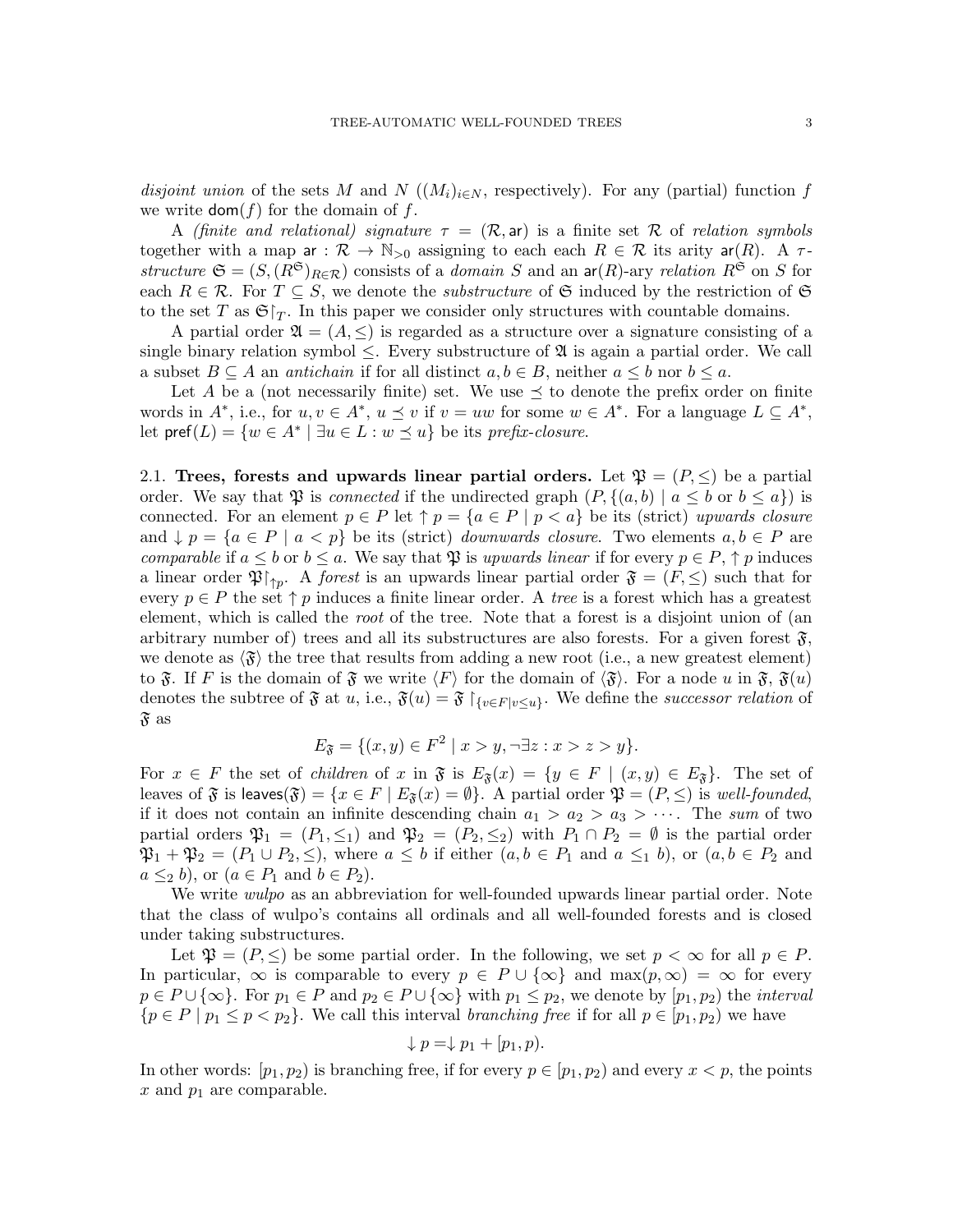**Lemma 2.1.** Let  $p_1 \in P$  and  $p_2 \in P \cup {\infty}$  with  $p_1 \leq p_2$ . If  $[p_1, p_2)$  is branching free, then for every  $p \in [p_1, p_2)$  also  $[p_1, p)$  is branching free.

*Proof.* Assume that  $x < p' \in [p_1, p)$ . We have to show that x and  $p_1$  are comparable. But this clear, since also  $x < p' \in [p_1, p_2)$  and the latter interval is branching free.  $\Box$ 

<span id="page-3-0"></span>**Lemma 2.2.** Let  $\mathfrak{P} = (P, \leq)$  be an upwards linear partial order and let  $a, c \in P$  and  $b, d \in P \cup \{\infty\}$  with  $a \leq b$  and  $c \leq d$ . If  $[a, b)$  and  $[c, d)$  are branching free and not disjoint, then a and c are comparable, and b and d are comparable.

*Proof.* Assume that  $[a, b]$  and  $[c, d]$  are not disjoint and let  $p \in [a, b] \cap [c, d)$ . Since  $\mathfrak{P}$  is upwards linear, the assumptions  $p < b$  and  $p < d$  imply that b and d are comparable. Moreover, since  $c \leq p \in [a, b)$  and  $[a, b)$  is branching free, the elements c and a are comparable too.  $\Box$ 

We call a branching free interval *maximal branching free* if it is maximal with respect to set inclusion. We use this interval notation mostly for upwards linear partial orders. In this case every interval induces a linear suborder.

<span id="page-3-1"></span>**Lemma 2.3.** Let  $\mathfrak{P} = (P, \leq)$  be an upwards linear partial order and let  $a, c \in P$  and  $b, d \in P \cup \{\infty\}$  with  $a \leq b$  and  $c \leq d$ . If  $[a, b)$  and  $[c, d)$  are maximal branching free, then they are either disjoint or equal.

*Proof.* If  $[a, b)$  and  $[c, d)$  are not disjoint, Lemma [2.2](#page-3-0) implies that  $\max(b, d)$  and  $\min(a, c)$  are defined. We claim that  $[\min(a, c), \max(b, d)]$  is also branching free. Since we assumed  $[a, b)$ and  $[c, d)$  to be maximal branching free, this implies  $[a, b) = [\min(a, c), \max(b, d)] = [c, d)$ .

Let us now prove the claim. If  $a = c$  or  $b = d$  or  $(a < c, d < b)$  or  $(c < a, b < d)$  then  $[\min(a, c), \max(b, d)]$  is  $[a, b)$  or  $[c, d)$  and hence branching free. The remaining two cases are symmetric. Hence we can assume that  $a < c$  and  $b < d$  and we have to show that  $[a, d)$ is branching free. Since  $a \leq b$  and  $a \leq c$ , we have either  $b \leq c$  or  $c < b$ . If  $b \leq c$ , then the intervals  $[a, b]$  and  $[c, d]$  would be disjoint. Hence we have

$$
a < c < b < d.
$$

To show that  $[a, d)$  is branching free, let  $x \in [a, d)$  and  $y < x$ . We have to show that a and y are comparable.

If  $x \in [a, b)$  then a and y are comparable since  $[a, b)$  is branching free. So, assume that  $x < b$  does not hold. Since  $\mathfrak P$  is upwards linear and  $a \leq b$ ,  $a \leq x$ , it follows  $b \leq x$ . In particular  $x \in [c, d)$ . Since  $[c, d)$  is branching free, c and y must be comparable. If  $c \leq y$ then also  $a \leq y$ . Hence  $y < c$ . Since  $c \in [a, b]$  and  $[a, b)$  is branching free, y and a are comparable.  $\Box$ 

<span id="page-3-2"></span>**Lemma 2.4.** Let  $\mathfrak{P}$  be a wulpo. Every node of  $\mathfrak{P}$  is contained in a unique maximal branching free interval.

*Proof.* Fix a node  $p \in P$ . Firstly, we define a node  $p_+ > p$ , secondly we define a node  $p_-\leq p$ , and finally, we prove that  $[p_-, p_+)$  is maximal branching free. If for all  $p'>p$  and all  $p'' < p'$ ,  $p''$  and p are comparable, set  $p_+ := \infty$ . Note that  $(p, p_+)$  is branching free. Otherwise, by well-foundedness and upwards linearity, there is a minimal element  $p_+ > p$ for which there exists  $p' < p_+$  incomparable to p. Thus,  $(p, p_+)$  is branching free.

Lemma [2.2](#page-3-0) implies that, for all  $p_1 \n\t\leq p, p_2 \leq p$ , if  $[p_1, p_+)$  and  $[p_2, p_+)$  are branching free, then  $p_1$  and  $p_2$  are comparable. By well-foundedness, there is a minimal  $p_-\leq p$  such that  $I := [p_-, p_+)$  is branching free.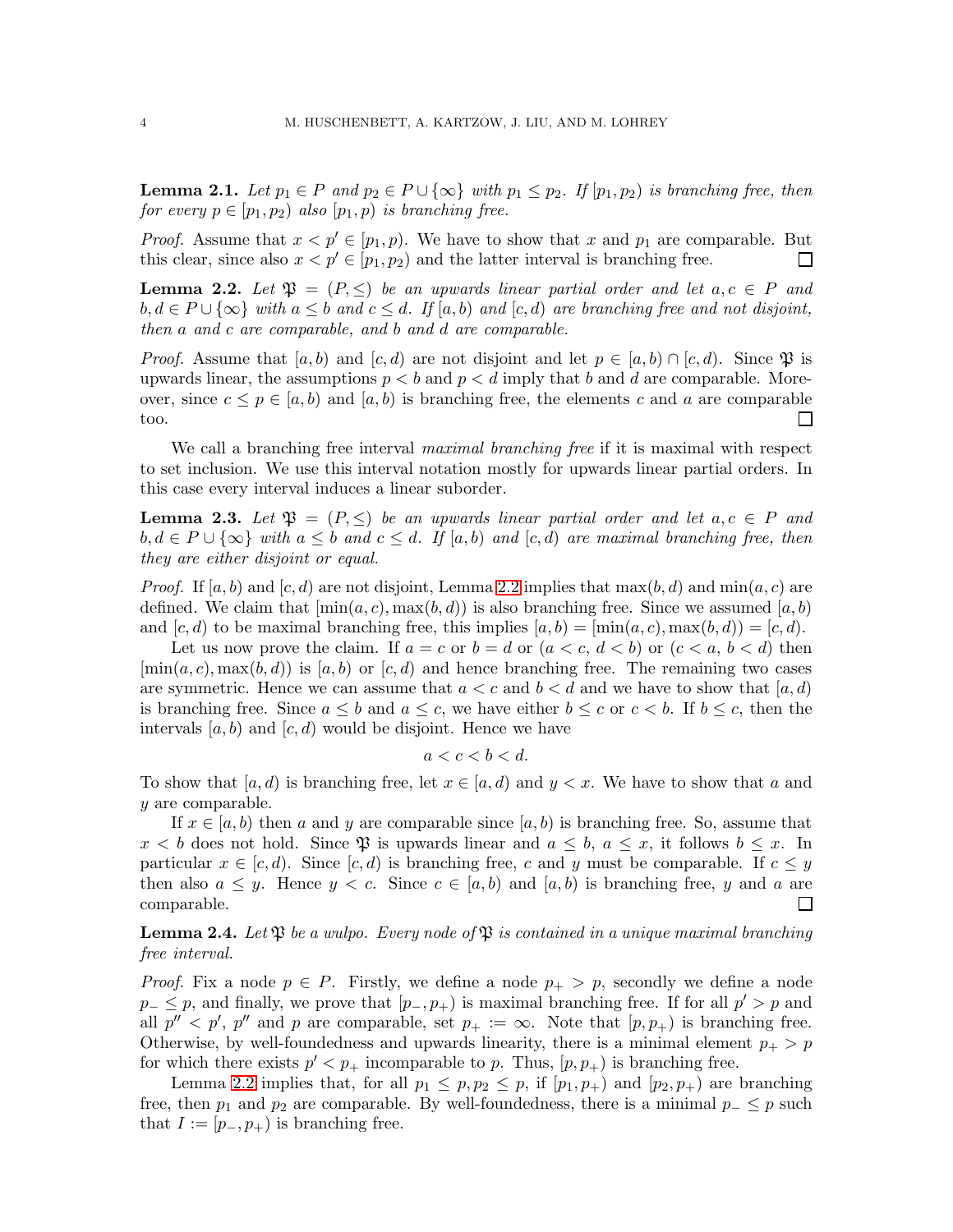In order to prove maximality, assume that for some  $p_1 \leq p \leq p_2$ ,  $[p_1, p_2]$  is branching free. First we show that  $p_+ \notin [p_1, p_2)$ : If  $p_+ \in [p_1, p_2)$  then, since  $[p_1, p_2)$  is branching free, for every  $p' < p_+$ ,  $p'$  and  $p_1$  are comparable. By upwards linearity, if  $p'$  and  $p_1$  are comparable then also  $p'$  and  $p$  are comparable. Hence, every  $p' < p_+$  is comparable to  $p$ . But this contradicts the choice of  $p_+$ . Hence, we have  $p_+ \notin [p_1, p_2)$ .

Since  $p < p_2$  and  $p < p_+$ ,  $p_2$  and  $p_+$  are comparable. We cannot have  $p_+ < p_2$ . Hence,  $\max(p_2, p_+) = p_+$ . By Lemma [2.3,](#page-3-1) the interval

$$
[\min(p_1, p_-, p_+) = [\min(p_1, p_-, \max(p_2, p_+))]
$$

is branching free. But by definition of  $p_-, I$  is the minimal branching free interval of the form  $[p, p_+)$ . Thus,  $p_- \leq p_1$  and  $[p_1, p_2]$  is contained in I. This shows that I is maximal branching free.  $\Box$ 

Lemma [2.3](#page-3-1) and [2.4](#page-3-2) imply that every wulpo is partitioned into its maximal branching free intervals.

<span id="page-4-1"></span>**Lemma 2.5.** Let  $\mathfrak{P}$  be a wulpo and  $I \neq J$  two different maximal branching free intervals of  $\mathfrak{P}$ . For  $p_1 \in I$  and  $p_2 \in J$ , if  $p_1 < p_2$  then there is a  $p \in \mathfrak{P}$  such that  $p < p_2$  but p and  $p_1$  are incomparable, i.e.,  $\downarrow p_2 \neq \downarrow p_1 \cup [p_1, p_2)$ .

Proof. Heading for a contradiction, assume that

<span id="page-4-0"></span>
$$
\downarrow p_2 = \downarrow p_1 \cup [p_1, p_2). \tag{2.1}
$$

Note that there is a  $p_m \in \mathfrak{P} \cup \{\infty\}$  such that  $K := [p_1, p_m) = \{p \in \mathfrak{P} \mid p_1 \leq p \leq p_2\}$ . Due to [\(2.1\)](#page-4-0), K is branching free. Using Lemma [2.3](#page-3-1) we conclude that  $I \cup K \cup J$  is branching free contradicting maximality of I and J.  $\Box$ 

We finally discuss the replacement of maximal branching free intervals in wulpo's. Let  $\mathfrak{P} = (P, \leq)$  be a wulpo and  $I = [p_0, p_1)$  a maximal branching free interval. For each  $i \in I$ and each  $p \in P \setminus I$  we have

> $p \leq i$  if and only if  $p \leq i'$  for all  $i' \in I$  and  $p \geq i$  if and only if  $p \geq i'$  for all  $i' \in I$

Let *J* be some ordinal. Then we can replace *I* by *J* and obtain the wulpo  $\mathfrak{P}' = ((P \setminus I) \sqcup J, \leq')$ where  $p \leq' p'$  if

(1)  $p, p' \in P \setminus I$  and  $p \leq p'$ , (2)  $p, p' \in J$  and  $p \leq p'$  in J, (3)  $p \in P \setminus I, p' \in J$  and  $p \leq p_0$ , or (4)  $p \in J$ ,  $p' \in P \setminus I$  and  $p_0 \leq p'$ .

Note that the maximal branching free intervals of  $\mathfrak{P}'$  are J and the maximal branching free intervals of  $\mathfrak P$  except for I. Analogously, one can also replace simultaneously all maximal branching free intervals of a wulpo by new ordinals. This kind of replacement will be used in Lemma [3.15.](#page-18-0)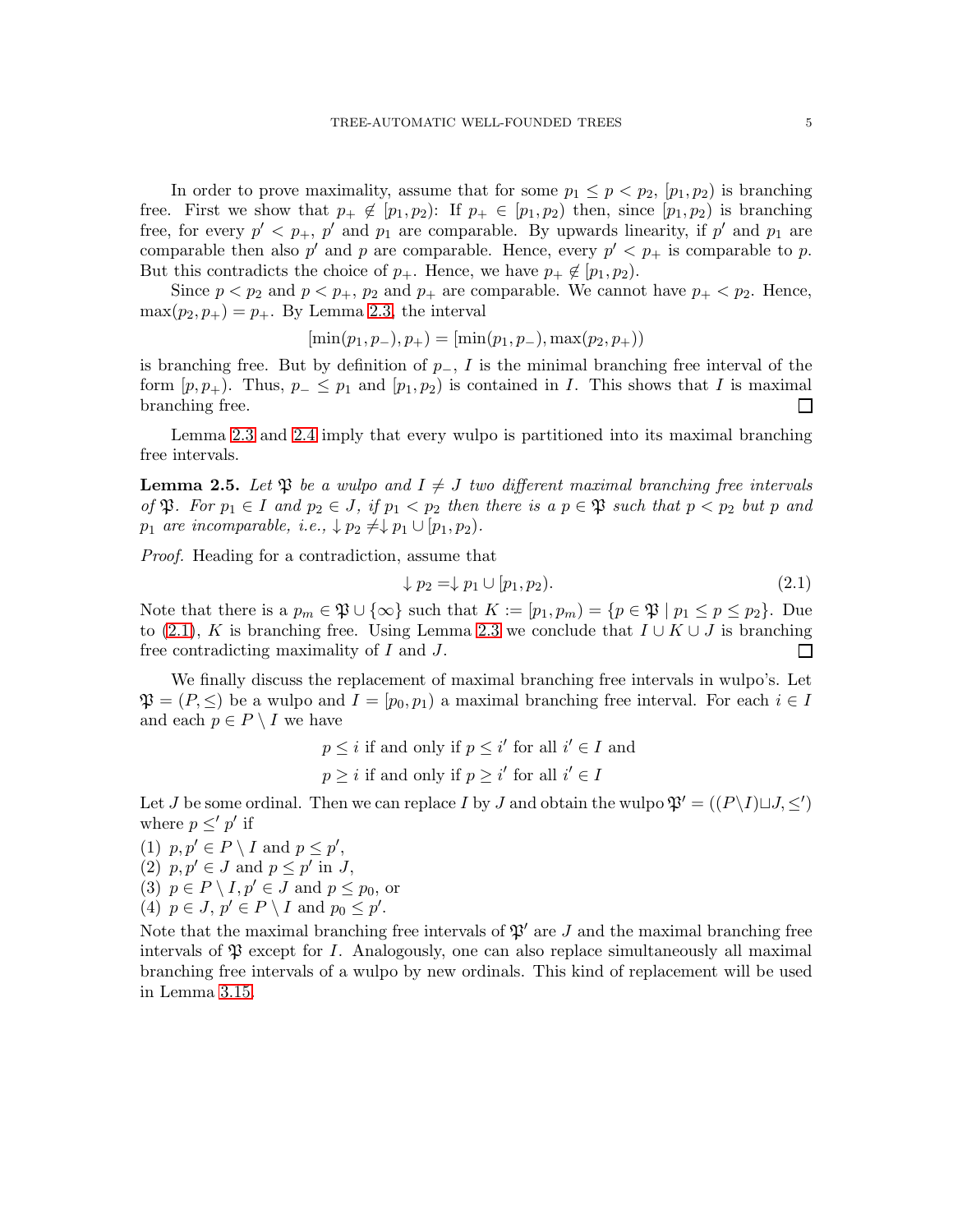2.2. Ordinal arithmetic and the ordinal rank. We use standard terminology concerning ordinals; see e.g. [\[25\]](#page-43-7). We briefly recall the operations of natural sum and natural product on ordinals. The natural sum of ordinals  $\alpha$  and  $\beta$ , denoted by  $\alpha \oplus \beta$ , is the largest (well-founded) linearization of  $\alpha \sqcup \beta$  (cf. [\[7\]](#page-42-8), where the following statements can be found). It is commutative, associative and strictly monotone, i.e.,  $\alpha \oplus \beta < \alpha \oplus \gamma$  if and only if  $\beta < \gamma$ . Furthermore,

<span id="page-5-0"></span>
$$
\alpha \oplus \beta = \omega^{\gamma} \text{ implies } \alpha = \omega^{\gamma} \text{ or } \beta = \omega^{\gamma}. \tag{2.2}
$$

The natural product (cf. [\[7\]](#page-42-8)) of  $\alpha$  and  $\beta$ , denoted as  $\alpha \otimes \beta$ , is the largest (well-founded) linearization of the direct (Cartesian) product of  $\alpha$  and  $\beta$  with the componentwise order. It is commutative, associative, and strictly monotone, i.e., for  $\alpha \neq 0$  we have  $\alpha \otimes \beta < \alpha \otimes \gamma$ if and only if  $\beta < \gamma$ . Furthermore,

$$
\alpha \otimes \beta = \omega^{\omega^{\gamma}} \text{ implies } \alpha = \omega^{\omega^{\gamma}} \text{ or } \beta = \omega^{\omega^{\gamma}}. \tag{2.3}
$$

<span id="page-5-1"></span>**Lemma 2.6.** Let  $\alpha, \beta, \gamma$  be ordinals. Then

<span id="page-5-2"></span>
$$
(\alpha \otimes \beta) + (\alpha \otimes \gamma) \leq \alpha \otimes (\beta + \gamma)
$$

where  $+$  is the usual sum of ordinals.

*Proof.* Observe that  $(\alpha \otimes \beta)+( \alpha \otimes \gamma)$  is a well-order with domain  $( \alpha \times \beta) \sqcup (\alpha \times \gamma) = \alpha \times (\beta \sqcup \gamma)$ such that for all  $a < a' \in \alpha$ ,  $b < b' \in \beta$  and  $c < c' \in \gamma$  we have  $(a, b) < (a', c), (a, b) < (a', b)$ ,  $(a, c) < (a', c), (a, b) < (a, b')$ , and  $(a, c) < (a, c')$ . Thus, we conclude that it is a linearization of the product of the orders  $\alpha$  and  $\beta + \gamma$ . Since  $\alpha \otimes (\beta + \gamma)$  is the largest linearization of these two orders, the claim follows immediately.  $\Box$ 

Let us recall the (ordinal) rank of a well-founded partial order. For a set of ordinals M, we denote by  $\text{sup}(M)$  the supremum of M, where  $\text{sup}(\emptyset) = 0$ .

**Definition 2.7.** Let  $\mathfrak{P}$  be a well-founded partial order. The *rank* of an element  $p \in \mathfrak{P}$  is inductively defined by

$$
\operatorname{rank}(p, \mathfrak{P}) = \sup \{ \operatorname{rank}(p', \mathfrak{P}) + 1 \mid p' < p \in P \}.
$$

The rank of  $\mathfrak P$  (also called the *ordinal height* of  $\mathfrak P$ ) is

$$
rank(\mathfrak{P}) = sup\{rank(p, \mathfrak{P}) + 1 \mid p \in P\}.
$$

If the partial order  $\mathfrak P$  is clear from the context, we will write rank(p) instead of rank $(p, \mathfrak{P}).$  Note that rank $(p, \mathfrak{P}) =$  rank $(\mathfrak{P}\!\!\upharpoonright_{\downarrow p})$ . Also note that the rank of the ordinal  $\alpha$  is exactly  $\alpha$ . Next, we collect some useful facts about the rank.

**Lemma 2.8.** Let  $\mathfrak{P} = (P, \leq)$  be a well-founded partial order and  $S \subseteq P$  a subset. The induced suborder  $\mathfrak{P}\vert_S$  has rank at most rank( $\mathfrak{P}$ ).

*Proof.* By induction on the rank of an element  $s \in S$  (with respect to  $\mathfrak{P}$ ) one easily shows that the rank of s in  $\mathfrak{P}\upharpoonright_S$  is bounded by the rank of s in  $\mathfrak{P}$ .  $\Box$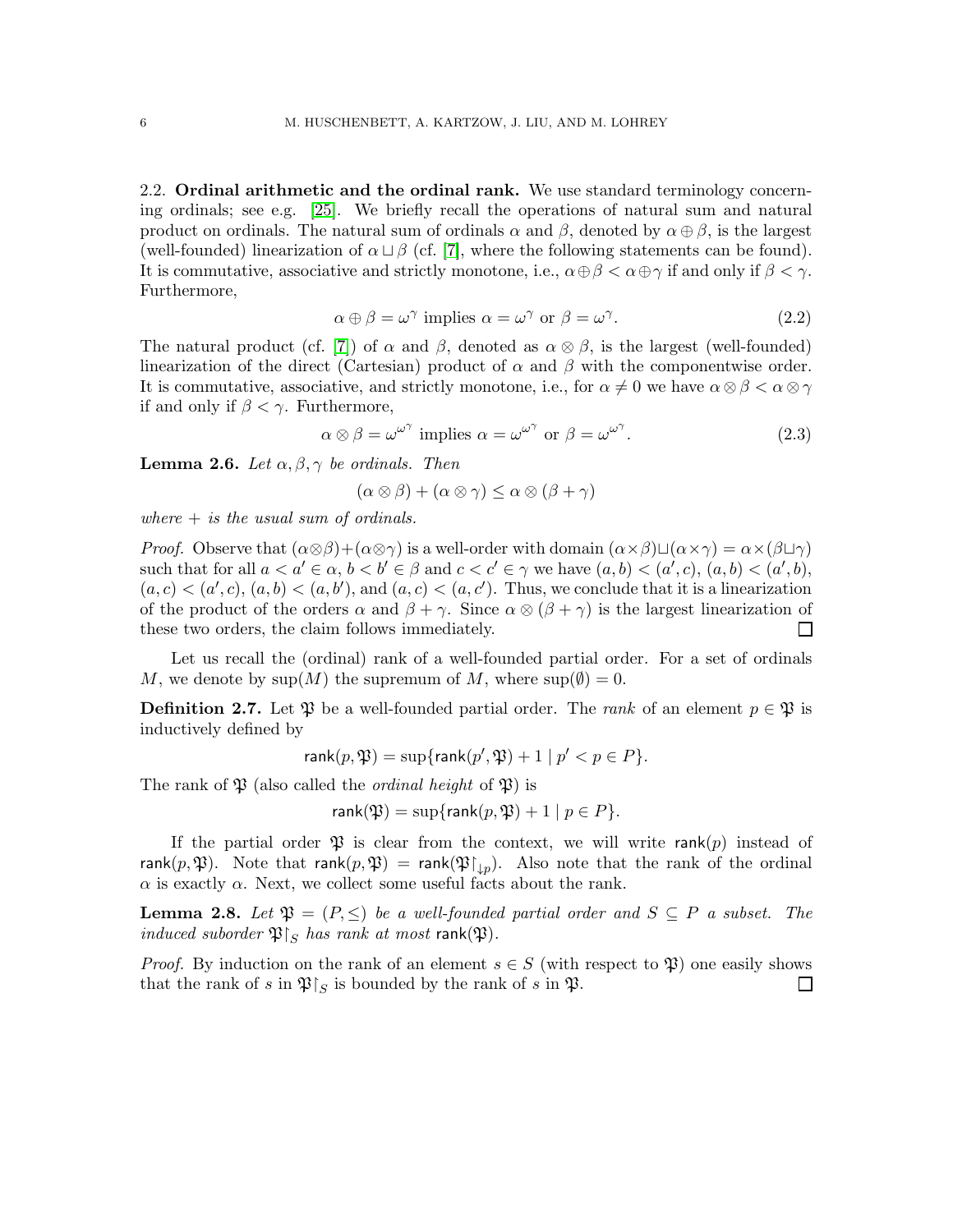We will also use a result proved by Khoussainov and Minnes on decomposition of partial orders into suborders.

<span id="page-6-0"></span>**Lemma 2.9** ([\[16\]](#page-43-1), Lemma 3.3). Let  $\mathfrak{P} = (P, \leq)$  be a well-founded partial order, and let  $P = P_1 \sqcup P_2$  be a partition of the domain of  $\mathfrak{P}$ . Setting  $\mathfrak{P}_i = \mathfrak{P} \restriction_{P_i} for i \in \{1,2\}$ , we have rank $(\mathfrak{P}) \leq \mathsf{rank}(\mathfrak{P}_1) \oplus \mathsf{rank}(\mathfrak{P}_2)$ .

<span id="page-6-1"></span>**Lemma 2.10.** Let  $\mathfrak{P} = (P, \leq)$  be a well-founded partial order and  $p_1 \in P$ ,  $p_2 \in P \cup \{\infty\}$ with  $p_1 \leq p_2$ . If  $[p_1, p_2)$  is branching free, then rank $(p) = \text{rank}(p_1) + \text{rank}(p_1, p)$  for each  $p \in [p_1, p_2)$ . Moreover, if  $p_2 \in P$ , then rank $(p_2) \geq \text{rank}(p_1) + \text{rank}([p_1, p_2))$ .

*Proof.* Let  $p \in [p_1, p_2)$ . We prove the first statement of the lemma by induction on  $\alpha :=$ rank( $[p_1, p)$ ). We distinguish three cases:

*Case 1.*  $\alpha = 0$ . We must have  $[p_1, p) = \emptyset$ , i.e.,  $p_1 = p_2$ . Hence rank $(p_2) = \text{rank}(p_1) + 0$ .

Case 2.  $\alpha$  is a successor ordinal, i.e.,  $\alpha = \beta + 1$ . Then by definition of the rank there is an element  $p' \in [p_1, p)$  such that

$$
\mathsf{rank}(p', [p_1, p)) = \mathsf{rank}([p_1, p')) = \beta.
$$

Moreover,  $\mathsf{rank}(p) \ge \mathsf{rank}(p') + 1$  since  $p' < p$ . By induction hypothesis, we conclude that

 $\mathsf{rank}(p) \ge \mathsf{rank}(p') + 1 = \mathsf{rank}(p_1) + \beta + 1 = \mathsf{rank}(p_1) + \alpha.$ 

Moreover, for every  $p' \in [p_1, p)$  we must have rank $([p_1, p')) \leq \beta$ . Since  $[p_1, p_2]$  is branching free, we have  $\downarrow p' = \downarrow p_1 + [p_1, p')$  for every  $p' < p$ . Therefore

$$
\mathsf{rank}(p) = \sup\{\mathsf{rank}(p')+1 \mid p' \in [p_1, p)\}.
$$

By induction,

$$
\mathsf{rank}(p') = \mathsf{rank}(p_1) + \mathsf{rank}([p_1,p')) \leq \mathsf{rank}(p_1) + \beta.
$$

Hence, rank $(p) \le$  rank $(p_1) + \beta + 1 =$  rank $(p_1) + \alpha$ .

Case 3.  $\alpha$  is a limit ordinal. Since  $[p_1, p_2]$  is branching free, for each  $p' < p$  one of the following holds.

- (1)  $p' \in [p_1, p)$  and there is some  $\beta < \alpha$  such that rank $([p_1, p')) = \beta$ . By induction hypothesis,  $\mathsf{rank}(p') = \mathsf{rank}(p_1) + \beta.$
- (2)  $p' < p_1$  whence rank $(p') \leq \text{rank}(p_1)$ .

Thus, we have

$$
\mathsf{rank}(p) \le \sup\{\mathsf{rank}(p_1) + \beta + 1 \mid \beta < \alpha\}
$$
\n
$$
= \sup\{\mathsf{rank}(p_1) + \beta \mid \beta < \alpha\}
$$
\n
$$
= \mathsf{rank}(p_1) + \alpha.
$$

On the other hand, rank( $[p_1, p)$ ) =  $\alpha$  implies that for each  $\beta < \alpha$  there is a node  $p_\beta \in [p_1, p)$ such that  $\beta \leq \text{rank}([p_1, p_\beta) < \alpha$ . By induction, we get  $\text{rank}(p_\beta) \geq \text{rank}(p_1) + \beta$ . Thus,

$$
\mathsf{rank}(p) \ge \sup\{\mathsf{rank}(p_{\beta}) + 1 \mid \beta < \alpha\}
$$
\n
$$
\ge \sup\{\mathsf{rank}(p_1) + \beta + 1 \mid \beta < \alpha\}
$$
\n
$$
= \sup\{\mathsf{rank}(p_1) + \beta \mid \beta < \alpha\}
$$
\n
$$
= \mathsf{rank}(p_1) + \alpha.
$$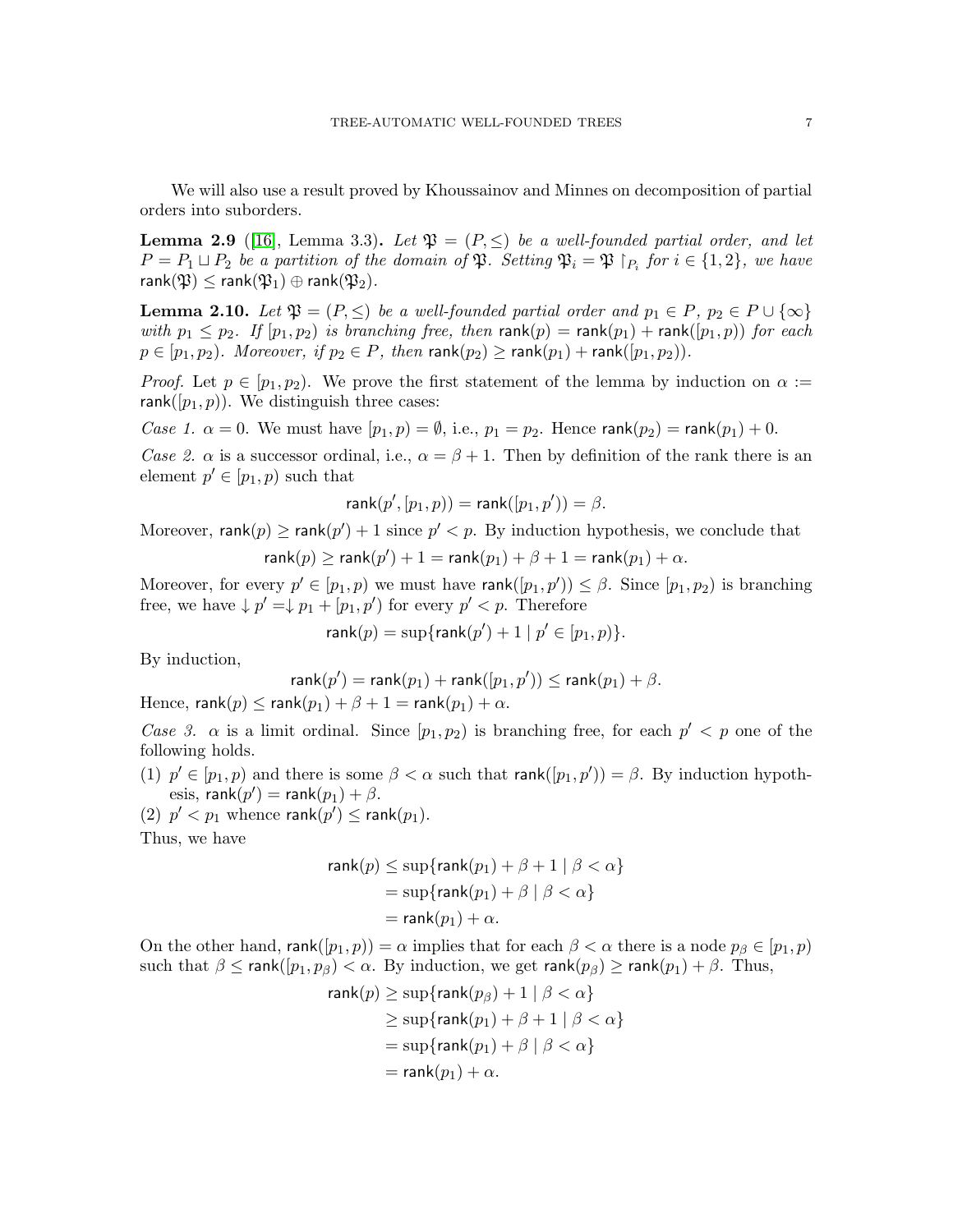Finally, the second statement of the lemma follows easily:

$$
\text{rank}(p_2) \ge \sup\{\text{rank}(p) + 1 \mid p \in [p_1, p_2)\}\
$$
  
=  $\sup\{\text{rank}(p_1) + \text{rank}([p_1, p)) + 1 \mid p \in [p_1, p_2)\}\$   
=  $\text{rank}(p_1) + \text{rank}([p_1, p_2))$ 

 $\Box$ 

This concludes the proof of the lemma.

**Corollary 2.11.** Let  $\mathfrak{P}$  be a partial order and  $p_1 \leq p_2 \in \mathfrak{P}$  such that  $[p_1, p_2]$  is branching free. For every  $p \in [p_1, p_2)$ , rank $(p) <$  rank $(p_1)$  + rank $([p_1, p_2))$ .

2.3. Finitely labeled trees. We identify a non-empty, finite, prefix-closed subset  $T \subseteq$  $\{0,1\}^*$  with the tree  $(T,\succeq)$  and call T a *finite binary tree*. Note that  $\varepsilon$  is the largest element of the inverse prefix relation  $\succeq$  and hence the root of the tree. We denote the set of all finite binary trees as  $\mathcal{T}_2^{\text{fin}}$ <sup>-fin</sup>. For  $T \in \mathcal{T}_2^{\text{fin}}$  let

$$
\mathsf{fr}(T) = T\{0, 1\} \setminus T \quad \text{and} \quad \mathsf{cl}(T) = T \cup \mathsf{fr}(T)
$$

be the *frontier* and *closure* of T. Notice that  $\mathsf{cl}(T) \in \mathcal{T}_2^{\mathsf{fin}}$ .

A finite  $\Sigma$ -labeled binary tree is a pair  $(T, \lambda)$ , where  $T \in \mathcal{T}_2^{\text{fin}}$  and  $\lambda : T \to \Sigma$  is a labeling function. We denote the set of all finite  $\Sigma$ -labeled binary trees by  $\mathcal{T}_{2,\Sigma}^{\text{fin}}$  $\frac{1}{2}$ ; elements of  $\mathcal{T}_{2,\Sigma}^{\text{fin}}$  will be denoted by lower case letters  $(s,t,\ldots)$ . When  $\Sigma$  is the singleton set  $\{\sharp\},$ we will simply consider a tree  $t \in \mathcal{T}_{2,\Sigma}^{\text{fin}}$  as unlabeled, i.e.,  $t \in \mathcal{T}_{2}^{\text{fin}}$ . The set of leaves of  $t = (T, \lambda)$  is leaves $(t) =$  leaves $(T, \Sigma)$ . We use the following operations on labeled trees  $t = (T, \lambda) \in \mathcal{T}_{2, \Sigma}^{\text{fin}}$ . For  $d \in T$ , the *subtree rooted at d* is the tree  $t(d) = (U, \mu) \in \mathcal{T}_{2, \Sigma}^{\text{fin}}$  with  $U = \{u \in \{0,1\}^* \mid du \in T\}$  and  $\mu(u) = \lambda(du)$ . For trees  $t_1, \ldots, t_n \in \mathcal{T}_{2,\Sigma}^{\text{fin}}$  and nodes  $d_1, \ldots, d_n \in \text{cl}(T)$  forming an antichain (i.e.,  $d_i$  is not a prefix of  $d_j$  for  $i \neq j$ ) we consider the tree  $t[d_1/t_1,\ldots,d_n/t_n] \in \mathcal{T}_{2,\Sigma}^{\text{fin}}$  which is obtained from t by simultaneously replacing for each *i* the subtree rooted at  $d_i$  by  $t_i$ . Formally,  $t[d_1/t_1, \ldots, d_n/t_n] = (V, \nu)$  is defined by

$$
V = (T \setminus (\{d_1, \dots, d_n\} \{0, 1\}^*)) \cup \bigcup_{1 \le i \le n} d_i T_i \text{ and}
$$

$$
\nu(v) = \begin{cases} \lambda_i(u) & \text{if } v = d_i u \text{ for some (unique) } i \in \{1, \dots, n\}, \\ \lambda(v) & \text{otherwise,} \end{cases}
$$

where  $t_i = (T_i, \lambda_i)$ .

We fix a new symbol  $\diamond \notin \Sigma$ . Let  $\Sigma_{\diamond}$  denote the set  $\Sigma \sqcup \{\diamond\}$  and  $\Sigma_{\diamond}^n$  the *n*-fold product  $\Sigma_{\diamond} \times \cdots \times \Sigma_{\diamond}$ . Let  $\bar{t} = (t_1, \ldots, t_n) \in (\mathcal{T}_{2,\Sigma}^{\text{fin}})$  $\lim_{z,\Sigma}$ )<sup>n</sup> be a tuple of trees with  $t_i = (T_i, \lambda_i)$ . The convolution of  $\bar{t}$  is the  $\Sigma^n_{\varphi}$ -labeled binary tree  $\otimes \bar{t} = (T, \lambda) \in \mathcal{T}_{2, \Sigma^n_{\varphi}}^{\text{fin}}$  defined by

$$
T = \bigcup_{1 \le i \le n} T_i \text{ and}
$$
  
\n
$$
\lambda(u) = (\lambda'_1(u), \dots, \lambda'_n(u)), \text{ where}
$$
  
\n
$$
\lambda'_i(u) = \begin{cases} \lambda_i(u) & \text{if } u \in T_i, \\ \diamond & \text{if } u \in T \setminus T_i. \end{cases}
$$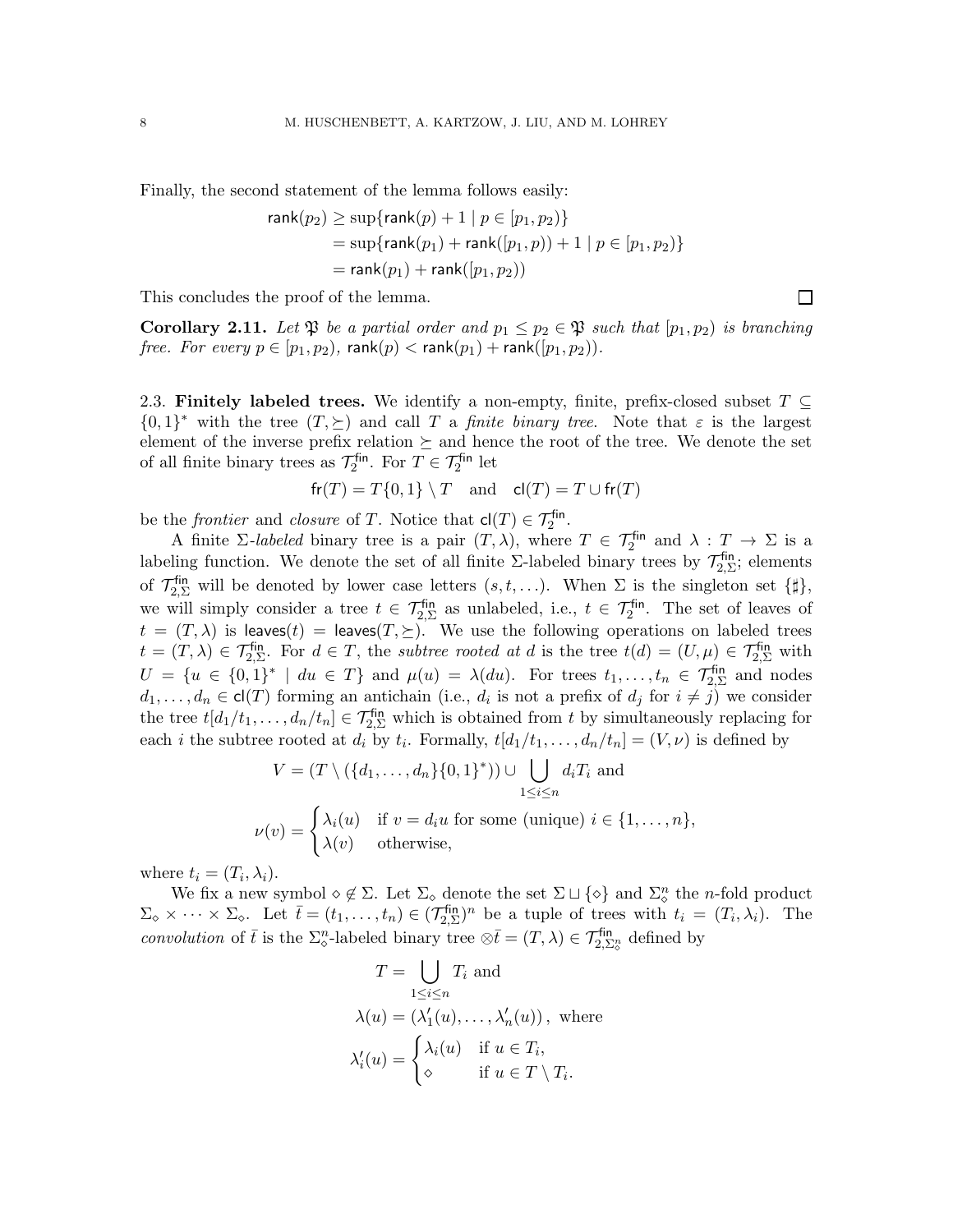Instead of  $\otimes(t_1, t_2, \ldots, t_n)$  we sometimes also write  $t_1 \otimes \cdots \otimes t_n$ . Finally, for any *n*-ary relation  $R \subseteq (\mathcal{T}_{2,\Sigma}^{\text{fin}})$  $\frac{\text{fin}}{2,\Sigma}$ )<sup>n</sup> we define

$$
\otimes R = \{ \otimes \overline{t} \mid \overline{t} \in R \} \subseteq \mathcal{T}_{2,\Sigma_0^n}^{\mathsf{fin}}.
$$

2.4. Tree automata and tree-automatic structures. Let  $\Sigma$  be a finite alphabet. A (top-down) tree automaton over  $\Sigma$  is a tuple  $\mathcal{A} = (Q, \Delta, I, F)$ , where Q is the finite set of states,  $I \subseteq Q$  is the set of initial states,  $F \subseteq Q$  is the set of final states, and  $\Delta \subseteq (Q \setminus F) \times \Sigma \times Q \times Q$  is the transition relation.<sup>[1](#page-8-0)</sup> Given a finite Σ-labeled binary tree  $t = (T, \lambda) \in \mathcal{T}_{2, \Sigma}^{\text{fin}}$ , a successful run of A on t is a mapping  $\rho : cl(T) \to Q$  such that

- (1)  $\rho(\varepsilon) \in I$ ,
- (2)  $\rho(\text{fr}(T)) \subseteq F$ , and
- (3)  $(\rho(d), \lambda(d), \rho(d0), \rho(d1)) \in \Delta$  for every  $d \in T$ .

Let  $L(\mathcal{A})$  be the set of all  $t \in \mathcal{T}_{2,\Sigma}^{\text{fin}}$  which admit a successful run of  $\mathcal{A}$ . A set  $L \subseteq \mathcal{T}_{2,\Sigma}^{\text{fin}}$  is called *regular* if there is a tree automaton A over  $\Sigma$  with  $L = L(A)$ .

A successful run  $\rho$  of  $\mathcal A$  on  $t = (T, \lambda) \in \mathcal T^{\text{fin}}_{2,\Sigma}$  naturally defines a  $((\Sigma \times (Q \setminus F)) \cup F)$ labeled binary tree tree( $\rho$ ) = (cl(T),  $\mu$ ) such that  $\mu(d) = (\lambda(d), \rho(d))$  for every  $d \in T$  and  $\mu(d) = \rho(d)$  for every  $d \in \text{fr}(T)$ . Run $(\mathcal{A}, t)$  denotes the set of all trees tree $(\rho)$  where  $\rho$  is a successful run of A on t. Let  $\mathsf{Run}(\mathcal{A}) = \bigcup_{t \in L(\mathcal{A})} \mathsf{Run}(\mathcal{A}, t)$ . This is also a regular set: a tree automaton for Run(A) can be obtained by replacing every transition  $(p, a, p_1, p_2) \in \Delta$  by  $(p,(a, p), p_1, p_2)$  and adding transitions  $(f, f, \perp, \perp)$  for each final state  $f \in F$  where  $\perp$  is a new state which is the only final state of the new automaton. For notational simplicity we refer to tree( $\rho$ ) simply as  $\rho$ .

A tree automaton  $A = (Q, \Delta, I, F)$  is called *bottom-up deterministic* if

- (1) for all  $p, q \in Q$  and  $a \in \Sigma$  there is a unique  $r \in Q$  with  $(r, a, p, q) \in \Delta$  and
- $(2)$  F is a singleton set.

In this situation, for  $F = \{q_0\}$ , a tree  $t = (T, \lambda) \in \mathcal{T}_{2, \Sigma}^{\text{fin}}$ , a node  $u \in \text{cl}(T)$ , a set  $U \subseteq \text{fr}(T)$ and a map  $\zeta: U \to Q$  we recursively define a state  $\mathcal{A}(t, u, \zeta) \in Q$  by

$$
\mathcal{A}(t, u, \zeta) = \begin{cases} r & \text{if } u \in T \text{ and } (r, \lambda(u), \mathcal{A}(t, u0, \zeta), \mathcal{A}(t, u1, \zeta)) \in \Delta, \\ \zeta(u) & \text{if } u \in U, \\ q_0 & \text{if } u \in \mathsf{fr}(T) \setminus U. \end{cases}
$$

We omit the second parameter if  $u = \varepsilon$  and the third one if  $U = \emptyset$ . Notice that  $\mathcal{A}(t, u) =$  $\mathcal{A}(t(u))$  for all  $u \in T$ . The tree t admits a successful run  $\rho$  of A if and only if  $\mathcal{A}(t) \in I$ . It is well known that for each tree automaton  $A$  one can compute a bottom-up deterministic tree automaton  $\mathcal{A}'$  with  $L(\mathcal{A}) = L(\mathcal{A}')$ .

An *n*-ary relation  $R \subseteq (\mathcal{T}_{2,\Sigma}^{\text{fin}})$  $\mathcal{L}_{2,\Sigma}^{\text{fin}}$  is called *tree-automatic* if there is a tree automaton  $\mathcal{A}_R$ over  $\Sigma^n_{\infty}$  such that  $L(A_R) = \otimes R$ . A relational structure G is called *tree-automatic* over  $\Sigma$  if its domain S is a regular subset of  $\mathcal{T}_{2,\Sigma}^{\text{fin}}$  $Z_{2,\Sigma}^{\text{fin}}$  and each of its atomic relations  $R^{\mathfrak{S}}$  is tree-automatic; any tuple  $\mathbb P$  of automata that accept the domain and the relations of  $\mathfrak S$  is called a treeautomatic presentation of G. In this case, we write  $\mathfrak{S}(\mathbb{P})$  for G. If a tree-automatic structure  $\mathfrak S$  is isomorphic to a structure  $\mathfrak S'$ , then  $\mathfrak S$  is called a *tree-automatic copy* of  $\mathfrak S'$  and  $\mathfrak S'$  is

<span id="page-8-0"></span><sup>&</sup>lt;sup>1</sup>In contrast to the usual definition, we disallow transitions starting in final states. Obviously this restricted version of tree-automata is equivalent to the usual one. Our definition simplifies some constructions because runs on a tree  $t$  only assume final states on the frontier of  $t$ .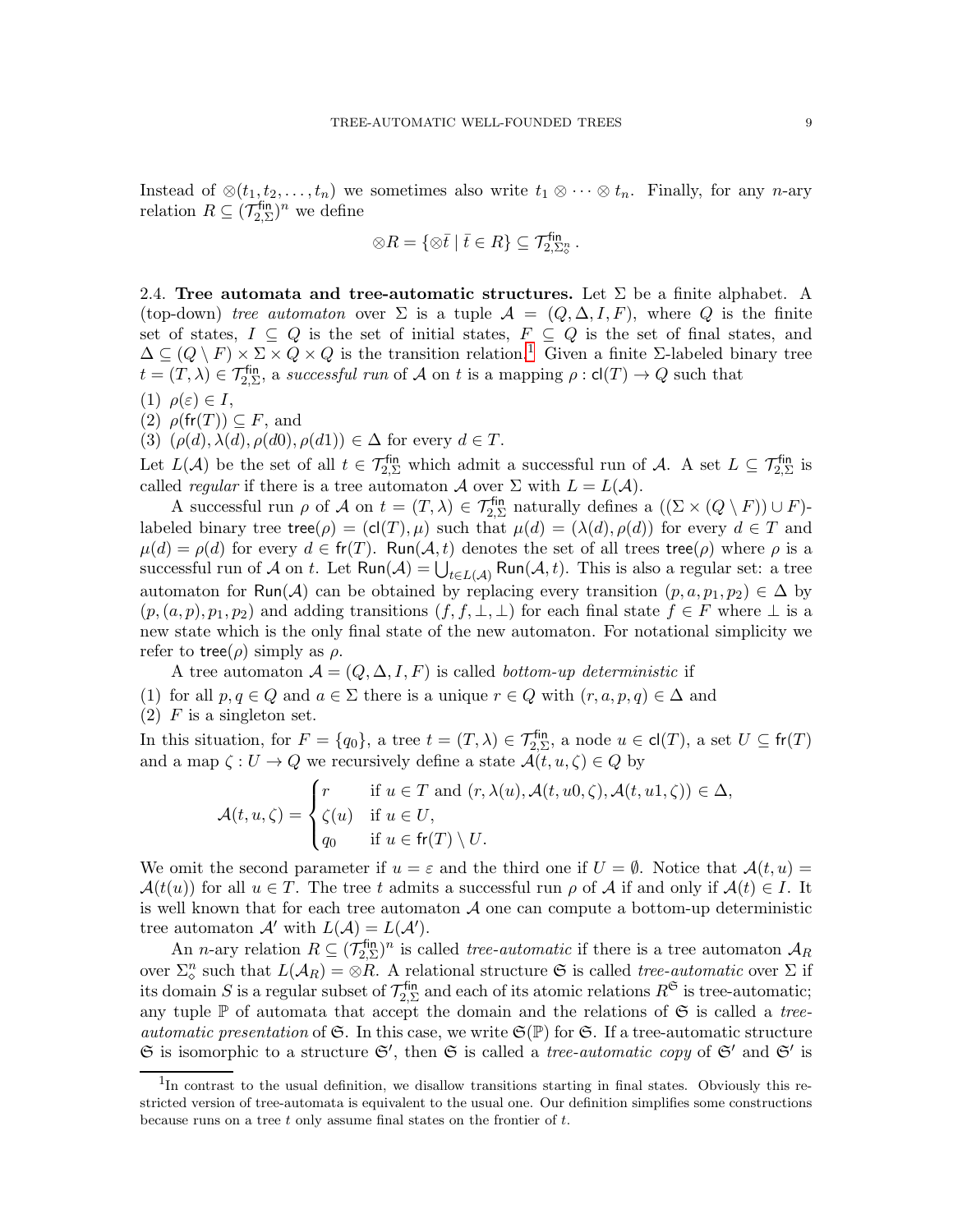tree-automatically presentable. In this paper we sometimes abuse the terminology referring to  $\mathfrak{S}'$  as simply tree-automatic and calling a tree-automatic presentation of  $\mathfrak{S}$  also a treeautomatic presentations of  $\mathfrak{S}'$ . We also simplify our statements by saying "given/compute a tree-automatic structure  $\mathfrak{S}^n$  for "given/compute a tree-automatic presentation  $\mathbb P$  of a structure  $\mathfrak{S}(\mathbb{P})$ ". The structures  $(\mathbb{N}, +)$  and  $(\mathbb{N}, \cdot)$  are examples of tree-automatic structures.

A tree-automatic structure over a singleton alphabet (i.e., the domain of the structure is a subset of  $\mathcal{T}_2^{\mathsf{fin}}$  $\mathcal{L}_2^{\text{fin}}$ ) is called *unary tree-automatic*. Moreover, let

$$
\mathcal{T}_{\text{bin}} = \{t \in \mathcal{T}^{\text{fin}}_2 \mid \forall u \in t: u0 \in t \Leftrightarrow u1 \in t\}
$$

be the set of all finite (unlabeled) full binary trees. We will make use of the following simple lemma.

<span id="page-9-0"></span>**Lemma 2.12.** For every tree-automatic structure  $\mathfrak{S}$  there is an isomorphic unary treeautomatic structure  $\mathfrak{S}'$  whose domain is a subset of  $\mathcal{T}_{\text{bin}}$ . Moreover, there is a computable isomorphism from  $\mathfrak{S}$  to  $\mathfrak{S}'$ .

*Proof.* Let  $\Sigma$  be some finite alphabet; w.l.o.g. assume that  $\Sigma = \{1, 2, ..., n\}$ . For  $1 \le i \le n$ let  $a_i = \text{pref}(\{0, 10, 110, \ldots, 1^{i-1}0, 1^i\}) \in \mathcal{T}_{\text{bin}}$ . We inductively define an injective mapping unlabel :  $\mathcal{T}_{2,\Sigma}^{\text{fin}} \to \mathcal{T}_{\text{bin}}$  as follows: Let  $t = (T, \lambda) \in \mathcal{T}_{2,\Sigma}^{\text{fin}}$  and for  $i \in \{0,1\}$  let  $t_i = t(i)$  be the subtree of t rooted at node i, where we set  $t_i = \emptyset$  if  $i \notin T$ . Then

 $\mathsf{unlabel}(t) = \{\varepsilon, 0\} \cup 00$ unlabel $(t_0) \cup 01$ unlabel $(t_1) \cup 1a_{\lambda(\varepsilon)},$ 

where we set unlabel $(\emptyset) = \emptyset$ . By induction over the size of t it easily follows that the mapping unlabel is indeed injective. We show that for every tree-automatic relation  $R \subseteq (\mathcal{T}_{2,\Sigma}^{\text{fin}})$  $_{2,\Sigma}^{\mathsf{fin}})^k$ , the relation

unlabel(R) = {(unlabel(t<sub>1</sub>), ..., unlabel(t<sub>k</sub>)) | (t<sub>1</sub>, ..., t<sub>k</sub>) ∈ R}

is also tree-automatic. Suppose  $\mathcal{A} = (Q, \Delta, I, F)$  is a tree automaton recognizing the relation R. We construct a (top-down) tree automaton  $\mathcal{A}'$  as follows: The state set of  $\mathcal{A}'$  contains the set

$$
Q \cup (Q \times Q) \cup \{ \diamond, 1, 2, \dots, n \}^n \cup \{ \perp \}
$$

(in addition  $\mathcal{A}'$  contains some auxiliary states that we do not specify), where  $\perp$  is final (states from F are no longer final). For a state  $q \in Q$ , A' contains the following transitions (we omit here the unique node label, which formally should be the second component of every transition):

 $(q,(p,r),(x_1,\ldots,x_k))$  if  $(q,(x_1,\ldots,x_k),p,r)\in\Delta$  and  $(q,\perp,\perp)$  for  $q\in F$ .

For a state  $(p, r) \in Q \times Q$ ,  $\Delta'$  contains the following transitions:

$$
((p,r),p,r).
$$

Finally, the tree automaton  $A'$  contains additional states and transitions such that from a state  $(x_1, \ldots, x_k) \in \{\infty, 1, 2, \ldots, n\}^n$  only the tree  $\mathsf{pref}(s_1 \otimes s_2 \otimes \cdots \otimes s_n)$  with

$$
s_i = \begin{cases} a_{x_i} & \text{if } x_i \in \{1, \dots, n\}, \\ \{\varepsilon\} & \text{if } x_i = \diamond. \end{cases}
$$

is accepted. Now let  $t_1, \ldots, t_k \in \mathcal{T}_{2,\Sigma}^{\text{fin}}$  and  $q \in Q$ . A straightforward induction on the size of trees shows that A accepts the convolution  $t_1 \otimes \cdots \otimes t_k$  via a run  $\rho$  with  $\rho(\varepsilon) = q$  if and only if  $\mathcal{A}'$  accepts unlabel $(t_1) \otimes \cdots \otimes$  unlabel $(t_k)$  via a run  $\rho'$  with  $\rho'(\varepsilon) = q$ .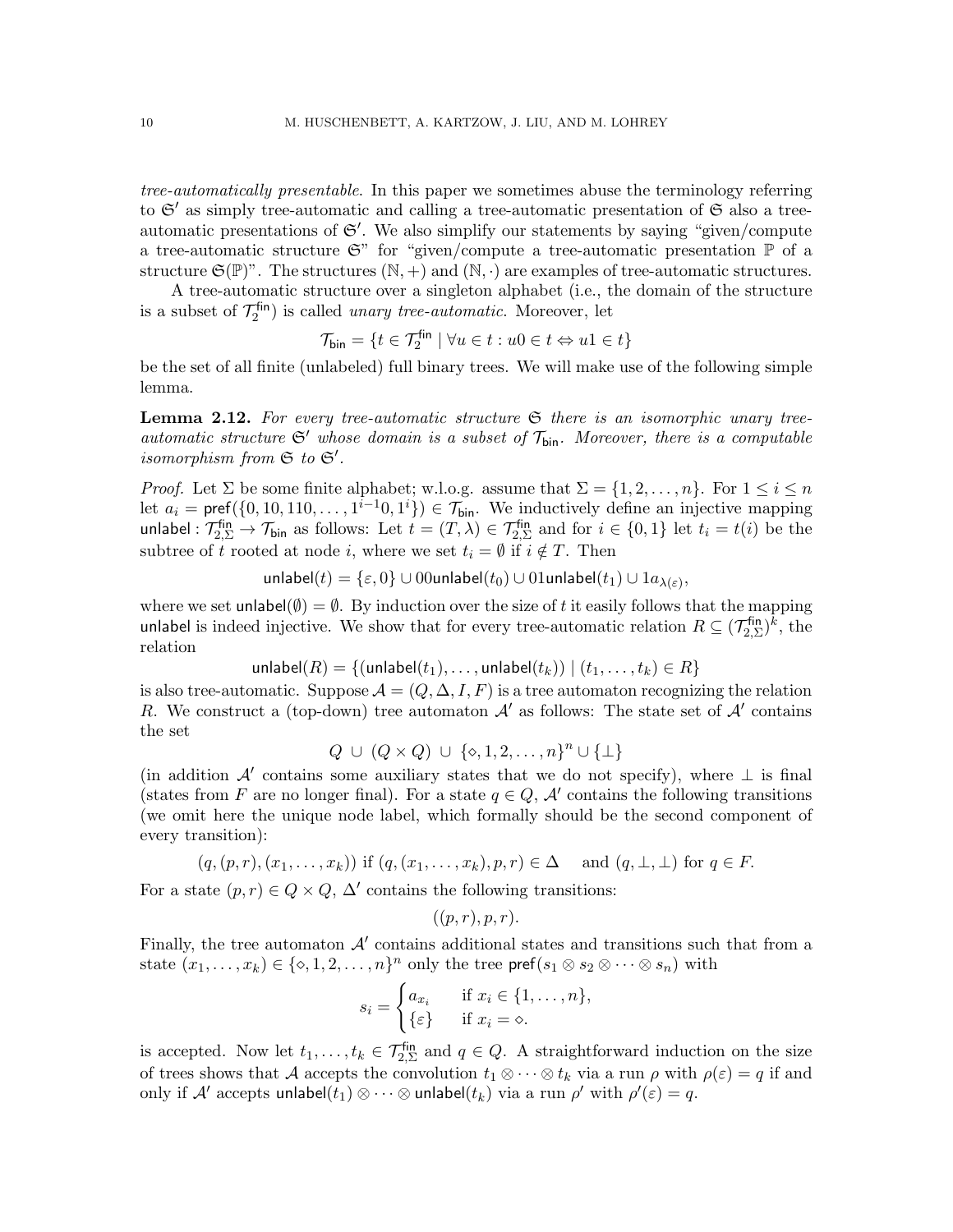The above considerations shows that for every tree-automatic structure  $\mathfrak S$  there exists an isomorphic unary tree-automatic structure  $\mathfrak{S}'$ , whose domain is a subset of  $\mathcal{T}_{\text{bin}}$ . An isomorphism between  $\mathfrak S$  and  $\mathfrak S'$  is given by the computable mapping unlabel. This proves the lemma.  $\mathsf{L}$ 

Consider  $FO[\tau] + \exists^{\infty} + \exists^{\text{chain}}$ , the first-order logic over the signature  $\tau$  extended by the quantifiers  $\exists^{\infty}$  ("there are infinitely many") and the chain-quantifier  $\exists^{\text{chain}}$  (if  $\varphi(x,y)$ is some formula, then  $\exists^{\text{chain}}\varphi(x,y)$  asserts that  $\varphi$  is a partial order and there is an infinite increasing  $\varphi$ -chain). Let  $\varphi(x_1,\ldots,x_m,y_1,\ldots,y_n)$  be a formula of this logic in the signature of some structure  $\mathfrak{S}$ . For all  $\bar{b} \in S^n$  we define the *m*-ary relation

$$
\varphi^{\mathfrak{S}}(\cdot,\bar{b})=\{\bar{a}\in S^m\mid \mathfrak{S}\models\varphi(\bar{a},\bar{b})\}
$$

on G. In case of  $n = 0$  we simply write  $\varphi^{\mathfrak{S}}$  instead of  $\varphi^{\mathfrak{S}}(\cdot)$ . The following theorem from [\[3,](#page-42-4) [13,](#page-42-9) [26\]](#page-43-8) lays out the main motivation for investigating tree-automatic structures.

<span id="page-10-0"></span>**Theorem 2.13.** From a tree-automatic presentation  $\mathbb{P}$  of a structure  $\mathfrak{S}(\mathbb{P})$  over the signature  $\tau$  and an  $\text{FO}[\tau] + \exists^{\infty} + \exists^{\text{chain}}$ -formula  $\varphi(\overline{x})$  one can compute a tree automaton accepting  $\otimes \varphi^{\mathfrak{S}(\mathbb{P})}$ . In particular, the  $\mathsf{FO}[\tau] + \exists^\infty + \exists^{\mathsf{chain}}\text{-}theory\ of\ any\ tree\text{-}automatic\ structure\ \mathfrak{S}\ is$ (uniformly) decidable.

Note that the property of being a tree is expressible in  $FO[\leq] + \exists^{\infty}$ . Moreover, the chain-quantifier allows to define well-foundedness of a tree. Hence, we obtain:

#### Corollary 2.14. The class of tree-automatic well-founded trees is decidable.

Let K be a class of tree-automatic presentations. The *isomorphism problem* Iso $(K)$  is the set of pairs ( $\mathbb{P}_1, \mathbb{P}_2$ ) ∈ K × K of tree-automatic presentations with  $\mathfrak{S}(\mathbb{P}_1) \cong \mathfrak{S}(\mathbb{P}_2)$ . If K is the class of tree-automatic presentations for a class  $\mathcal C$  of relational structures (e.g. trees), then we briefly speak of the isomorphism problem for (tree-automatic members of)  $\mathcal{C}$ . The isomorphism problem for the class of all tree-automatic structures is complete for  $\Sigma_1^1$ , the first level of the analytical hierarchy; this holds already for string-automatic trees [\[18,](#page-43-2) [20\]](#page-43-6).

## 3. Bounding the rank of tree-automatic wulpo's and well-founded trees

In this section we show that the rank of a tree-automatic wulpo is strictly below  $\omega^{\omega^{\omega}}$ . As a corollary, we obtain that the rank of every tree-automatic well-founded tree is strictly below  $\omega^{\omega}$ . The first part of our proof is a refinement of Delhommé's decomposition theorem for tree-automatic structures [\[9\]](#page-42-1). This result shows that for a given tree-automatic structure  $\mathfrak A$  and a first-order formula  $\varphi(x,\bar y)$  all substructures induced by  $\varphi$  (via different tuples  $\bar{s}$  of parameters) are composed from a finite set  $\mathcal{S}_{\varphi}^{\mathfrak{A}}$  of structures using the operations of box-augmentation and sum-augmentation. Roughly speaking, a structure  $\mathfrak A$  is a sumaugmentation of structures  $\mathfrak{B}_1,\ldots,\mathfrak{B}_n$  if there is a finite partition of the domain of  $\mathfrak A$ which induces the substructures  $\mathfrak{B}_1, \ldots, \mathfrak{B}_n$  (see Definition [3.1\)](#page-11-0). The structure  $\mathfrak A$  is a boxaugmentation of  $\mathfrak{B}_1, \ldots, \mathfrak{B}_n$  if its domain is a finite product of copies of the domains of  $\mathfrak{B}_1,\ldots,\mathfrak{B}_n$  such that fixing all but the  $i^{\text{th}}$  component of this product arbitrarily results in a structure isomorphic to  $\mathfrak{B}_i$  (see Definition [3.1\)](#page-11-0).

Let  $\nu$  be a function assigning ordinals to structures. An ordinal  $\alpha$  is  $\nu$ -indecomposable if for all structures  $\mathfrak{B}_1,\ldots,\mathfrak{B}_n$  and all sum- or box-augmentations  $\mathfrak A$  of them,  $\nu(\mathfrak{A})=\alpha$  implies  $\nu(\mathfrak{B}_i) = \alpha$  for some  $i \in \{1, \ldots, n\}$  (see Definition [3.7\)](#page-16-0). Delhommé's result implies the following. The substructures of a tree-automatic structure  $\mathfrak{A}$  (induced by a fixed first-order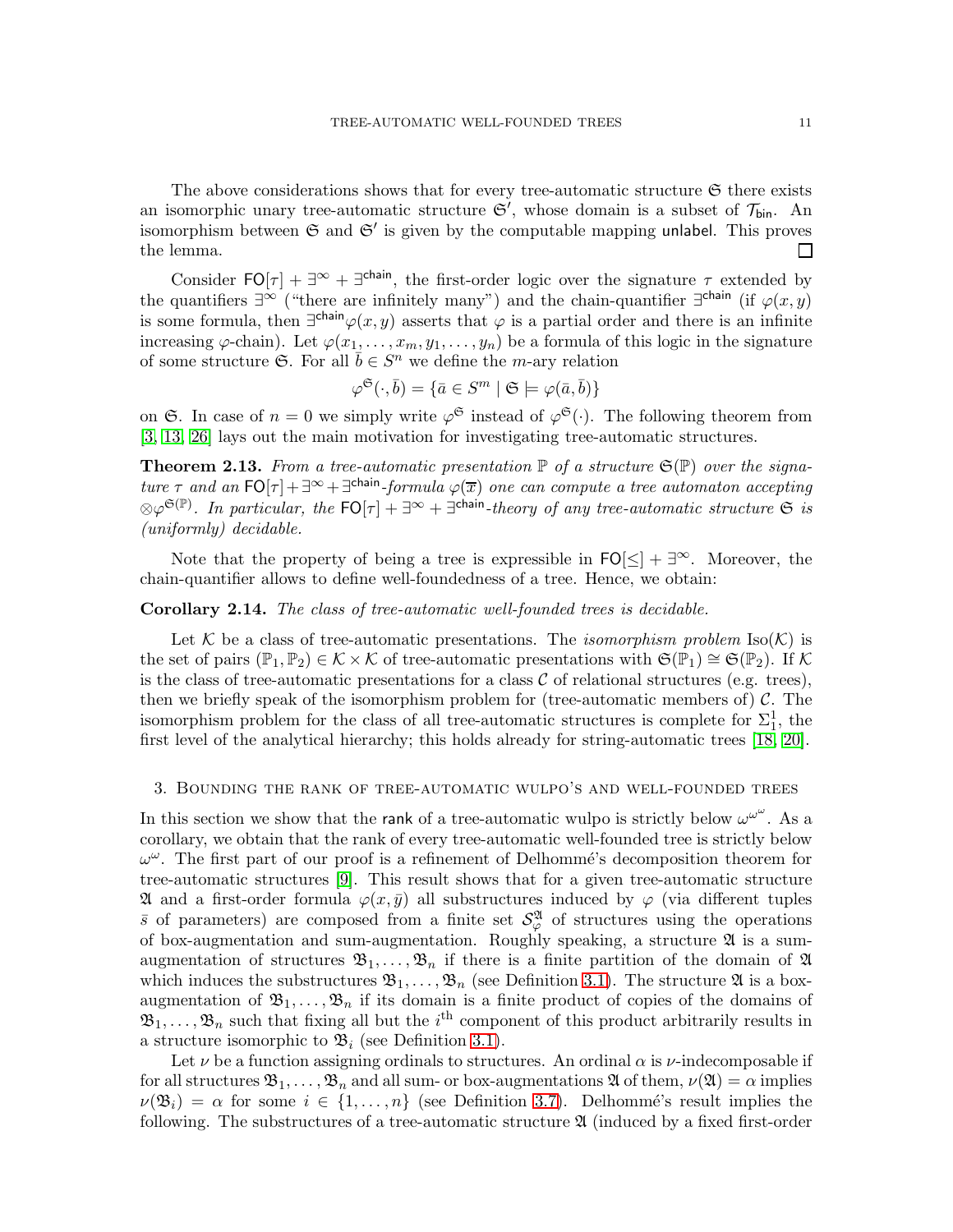formula  $\varphi$ ) only take finitely many *v*-indecomposable values. Unfortunately, Delhommé never published a proof of this result. Since our further arguments rely on this proof, we reprove his result in Sections [3.1](#page-11-1) and [3.2.](#page-16-1) More precisely, we strengthen his result in the following way.

- All box-augmentations occurring in the decomposition of tree-automatic substructures provided by Delhommé's result are tamely colorable. Roughly speaking,  $\mathfrak{A}$  is a tamely colorable box-augmentation of  $\mathfrak{B}_1,\ldots,\mathfrak{B}_n$  if there are finite colorings of the  $\mathfrak{B}_i$  and a simple rule how to completely reconstruct  $\mathfrak{A}$  from the  $\mathfrak{B}_i$  and these colorings.
- We introduce a notion of  $\nu$ -indecomposability for intervals of ordinals: we say  $[\alpha_1, \alpha_2]$  is  $\nu$ -indecomposable if
	- (1) for all structures  $\mathfrak{B}_1,\ldots,\mathfrak{B}_n$  and all sum-augmentations  $\mathfrak A$  of them,  $\nu(\mathfrak{A})=\alpha_2$  implies  $\nu(\mathfrak{B}_i) = \alpha_2$  for some  $i \in \{1, \ldots, n\}$  and
	- (2) for all structures  $\mathfrak{B}_1,\ldots,\mathfrak{B}_n$  and all tamely colorable box-augmentations  $\mathfrak A$  of them,  $\nu(\mathfrak{A}) = \alpha_2$  implies  $\nu(\mathfrak{B}_i) \in [\alpha_1, \alpha_2]$  for some  $i \in \{1, \dots, n\}.$

It follows directly that for a sequence  $\alpha_0 < \alpha_1 < \alpha_2 < \cdots$  of ordinals such that each interval  $[\alpha_i, \alpha_{i+1}]$  is *v*-indecomposable, the substructures of a tree-automatic structure  $\mathfrak{A}$ (induced by a first-order formula  $\varphi$ ) take only finitely many values among the  $\alpha_i$  under  $\nu$ (Proposition [3.9\)](#page-16-2).

In Section [3.3,](#page-17-0) we prove that the rank of any tree-automatic wulpo is bounded by  $\omega^{\omega^{\omega}}$  and in the case of a tree-automatic well-founded forest its rank is bounded by  $\omega^{\omega}$ . We prove this result using rank-indecomposability: we can prove that all intervals of the form  $[\omega^{\omega^{\alpha}}, \omega^{\omega^{\alpha+1}}]$  are rank-indecomposable (if we restrict the domain of rank to the class of wulpo's). Thus, there are infinitely many rank-indecomposable intervals below  $\omega^{\omega^{\omega}}$ . A simple transfinite induction shows that for every well-founded partial order  $\mathfrak P$  of rank  $\alpha$ and for all  $\beta < \alpha$ , there is a node  $p \in \mathfrak{P}$  such that  $\mathfrak{P}[\{p'|p' < p\}]$  is of rank  $\beta$ . Thus, for a fixed tree-automatic well-founded partial order  $\mathfrak{P}$ , the automaton corresponding to the formula  $x < y$  induces substructures of all ranks  $\beta < \text{rank}(\mathfrak{P})$ . For a tree-automatic wulpo  $\mathfrak P$  we have seen that these substructures may only take finitely many values of the form  $\omega^{\omega^i}$ . Thus, one concludes immediately that rank( $\mathfrak{P}$ )  $<\omega^{\omega^{\omega}}$ . The bound on the ranks of tree-automatic forests follows from an analogous proof: writing rank  $_F$  for the restriction of rank to forests, we can prove that the interval  $[\omega^i, \omega^{i+1}]$  is rank<sub>*F*</sub>-indecomposable.

Note that Delhommé's original result is too weak for our proof. Using the definition of rank-indecomposable values with respect to all box-augmentations, the ordinals 0 and 1 are the only rank-indecomposable values. The problem is that any forest containing an infinite antichain is the box-augmentation of two infinite antichains. Note that an infinite antichain has rank 1. Hence, ordinals above 1 are not rank  $\mathcal{F}$ -indecomposable with respect to Delhommé's original definition. The crucial point is that such a box-augmentation of two infinite antichains in general is not tamely colorable.

<span id="page-11-1"></span>3.1. Delhommé's decomposition theorem for tree-automatic structures. In this section we reprove Delhommé's decomposition theorem [\[9\]](#page-42-1). Beforehand, we give the precise definitions of sum- and box-augmentations. After providing a proof of Delhommé's original result, we introduce tamely colorable box-augmentations and improve this result. For the rest of this section, we fix a relational signature  $\tau = (\mathcal{R}, \text{ar})$ .

<span id="page-11-0"></span>**Definition 3.1.** Let  $\mathfrak{A}$  and  $\mathfrak{B}_1, \ldots, \mathfrak{B}_n$  be  $\tau$ -structures.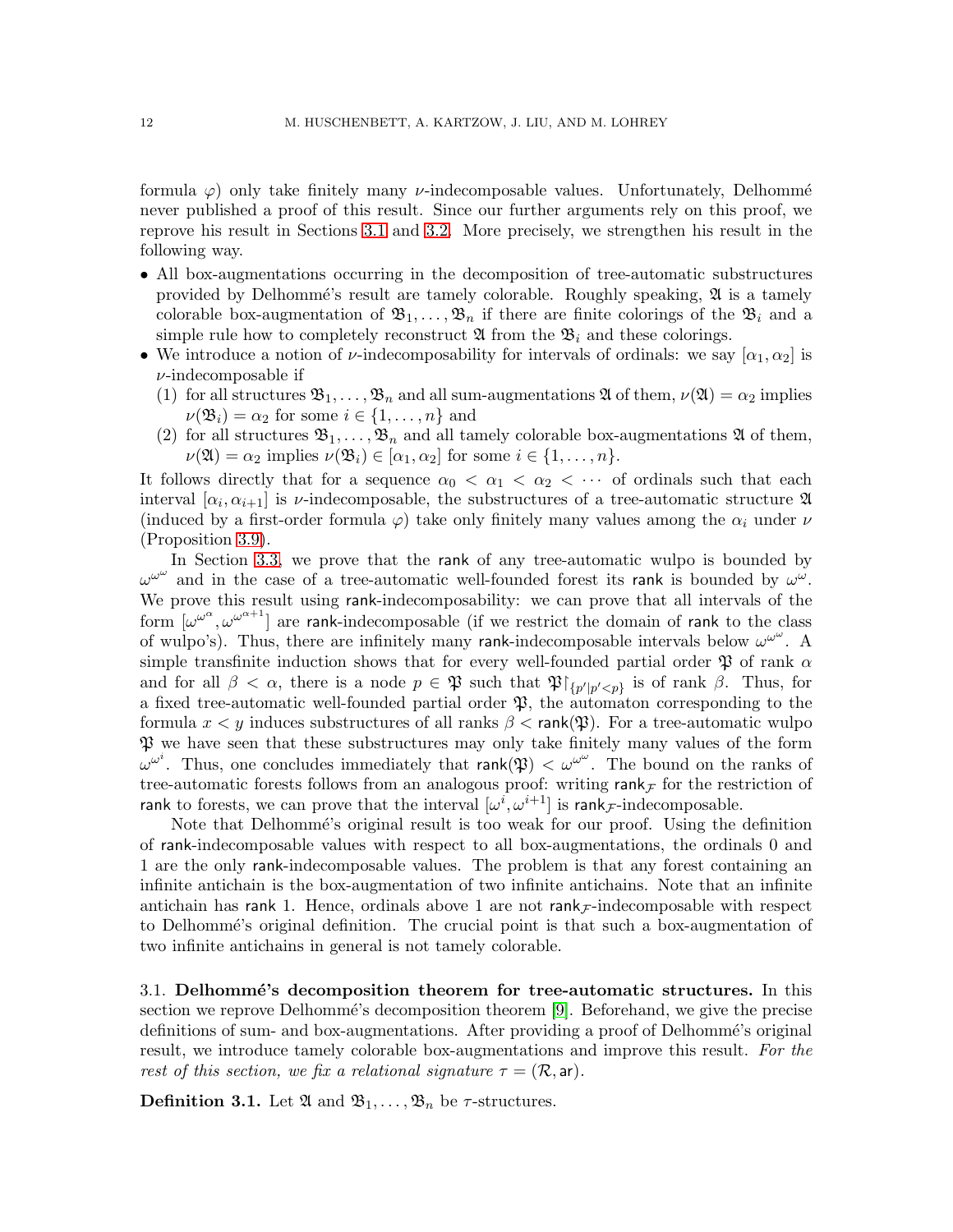(1) We say that  $\mathfrak A$  is a sum-augmentation of  $(\mathfrak B_1,\ldots,\mathfrak B_n)$  if there is a partition

$$
A = \bigsqcup_{1 \le i \le n} A_i
$$

of the domain of  $\mathfrak{A}$  such that  $\mathfrak{A}\!\!\upharpoonright_{A_i} \cong \mathfrak{B}_i$  for all  $1 \leq i \leq n$ .

(2) We say that  $\mathfrak A$  is a *box-augmentation* of  $(\mathfrak B_1,\ldots,\mathfrak B_n)$  if there is a bijection

$$
\eta: \prod_{1 \le i \le n} B_i \to A
$$

such that for each  $1 \leq k \leq n$  and all  $\bar{d} = (d_1, \ldots, d_{k-1}, d_{k+1}, \ldots, d_n) \in \prod_{1 \leq i \leq n, i \neq k} B_i$ 

$$
\eta_k^{\bar{d}} : B_k \to A
$$
  

$$
\eta_k^{\bar{d}}(e) = \eta(d_1, \dots d_{k-1}, e, d_{k+1}, \dots d_n)
$$

is an (isomorphic) embedding of  $\mathfrak{B}_k$  into  $\mathfrak{A}$ .

**Remark 3.2.** Whenever  $\mathfrak{A}$  is a sum- or box-augmentation of  $(\mathfrak{B}_1, \ldots, \mathfrak{B}_n)$ , the  $\mathfrak{B}_i$  are substructures of  $\mathfrak{A}$ . In particular, if  $\mathfrak{A}$  is a forest or a wulpo, the  $\mathfrak{B}_i$  are also forests or wulpo's, respectively.

To simplify notation, for a  $\tau$ -structure  $\mathfrak{A}$ , an  $\textsf{FO}[\tau]+\exists^{\infty}+\exists^{\textsf{chain}}\text{-formula } \varphi(x,y_1,\ldots,y_n),$ and a tuple  $\bar{s} \in A^n$  we use  $\mathfrak{A}\!\!\restriction_{\varphi,\bar{s}}$  as an abbreviation for  $\mathfrak{A}\!\!\restriction_{\varphi^\mathfrak{A}(\cdot,\bar{s})}$ . Delhommé's decomposition theorem is the following.

<span id="page-12-2"></span>**Theorem 3.3.** From a given tree-automatic  $\tau$ -structure  $\mathfrak{A}$  and an  $\text{FO}[\tau] + \exists^{\infty} + \exists^{\text{chain}}$ - ${\it formula} \ \varphi(x,y_1,\ldots,y_n), \ one \ can \ compute \ a \ finite \ set \ {\cal S}_{\varphi}^{\frak A} \ \ of \ tree-automatic \ structures \ such \$ that for all  $\bar{s} \in A^n$  the substructure  $\mathfrak{A}\!\!\restriction_{\varphi,\bar{s}}$  is a sum-augmentation of box-augmentations of elements from  $\mathcal{S}_{\varphi}^{\mathfrak{A}}$ .

*Proof.* Let  $\mathcal{A}_R$ , where  $R \in \mathcal{R}$ , (resp.  $\mathcal{A}_{\varphi}$ ) be a bottom-up deterministic tree automaton accepting  $\otimes R^{\mathfrak{A}}$  (resp.  $\otimes \varphi^{\mathfrak{A}}$ ) and  $Q_R$  (resp.  $Q_{\varphi}$ ) be its state set. For each  $t = (T, \lambda) \in \mathcal{T}_{2, \Sigma}^{\text{fin}}$ and all  $R \in \mathcal{R}$  of arity r we define  $\underset{R}{\otimes} t = \otimes(t, \ldots, t) \in \mathcal{T}_{2, \Sigma_{\varphi}^{\sharp}}^{\text{fin}}$  where the convolution is made up of r many copies of t. We further consider the tree  $t \underset{n}{\otimes} \emptyset = (T, \lambda') \in \mathcal{T}_{2, \Sigma_{\diamond}^{1+n}}^{\text{fin}}$  with  $\lambda'(u) = (\lambda(u), \diamond, \ldots, \diamond),$  where the number of  $\diamond$ -symbols is *n*.

As a first step towards proving the claim, we construct the set  $\mathcal{S}_{\varphi}^{\mathfrak{A}}$ . Before we construct the set, let us give some intuition on the structures we are interested in.  $\mathcal{S}_{\varphi}^{\mathfrak{A}}$  consists of structures  $\mathfrak{B}_{\gamma}$  that are substructures of the structures  $\mathfrak{A}\!\!\restriction_{\varphi,\bar s}$  which are obtained as follows: we fix an element t of  $\mathfrak{A} \upharpoonright_{\varphi, \bar{s}}$  and we fix a node d in t that is outside of the domain of  $\bar{s}$ . Now the domain of  $\mathfrak{B}_{\gamma}$  consists of all elements of  $\mathfrak{A}\!\!\restriction_{\varphi,\bar s}$  that are obtained from t by replacing the subtree rooted at d by some other tree. Thus, the structures  $\mathfrak{B}_{\gamma}$  are the substructures of all  $\mathfrak{A}\upharpoonright_{\varphi,\bar{s}}$  whose domain is obtained by only local changes to a fixed tree.

Let  $\Gamma = \prod_{R \in \mathcal{R}} Q_R \times Q_{\varphi} \times \prod_{R \in \mathcal{R}} 2^{Q_R}$ . For each  $\gamma = ((q_R)_{R \in \mathcal{R}}, q_{\varphi}, (P_R)_{R \in \mathcal{R}}) \in \Gamma$  we define a structure  $\mathfrak{B}_{\gamma}$  with domain

<span id="page-12-0"></span>
$$
B_{\gamma} = \{ t \in \mathcal{T}_{2,\Sigma}^{\text{fin}} \mid \mathcal{A}_{R}(\underset{R}{\otimes} t) = q_{R} \text{ for all } R \in \mathcal{R} \text{ and } \mathcal{A}_{\varphi}(t \underset{n}{\otimes} \emptyset) = q_{\varphi} \}
$$
(3.1)

and relation  $R \in \mathcal{R}$  (with arity  $r = ar(R)$ ) interpreted by

<span id="page-12-1"></span>
$$
R^{\mathfrak{B}_{\gamma}} = \{ \bar{t} \in (B_{\gamma})^r \mid \mathcal{A}_R(\otimes \bar{t}) \in P_R \}. \tag{3.2}
$$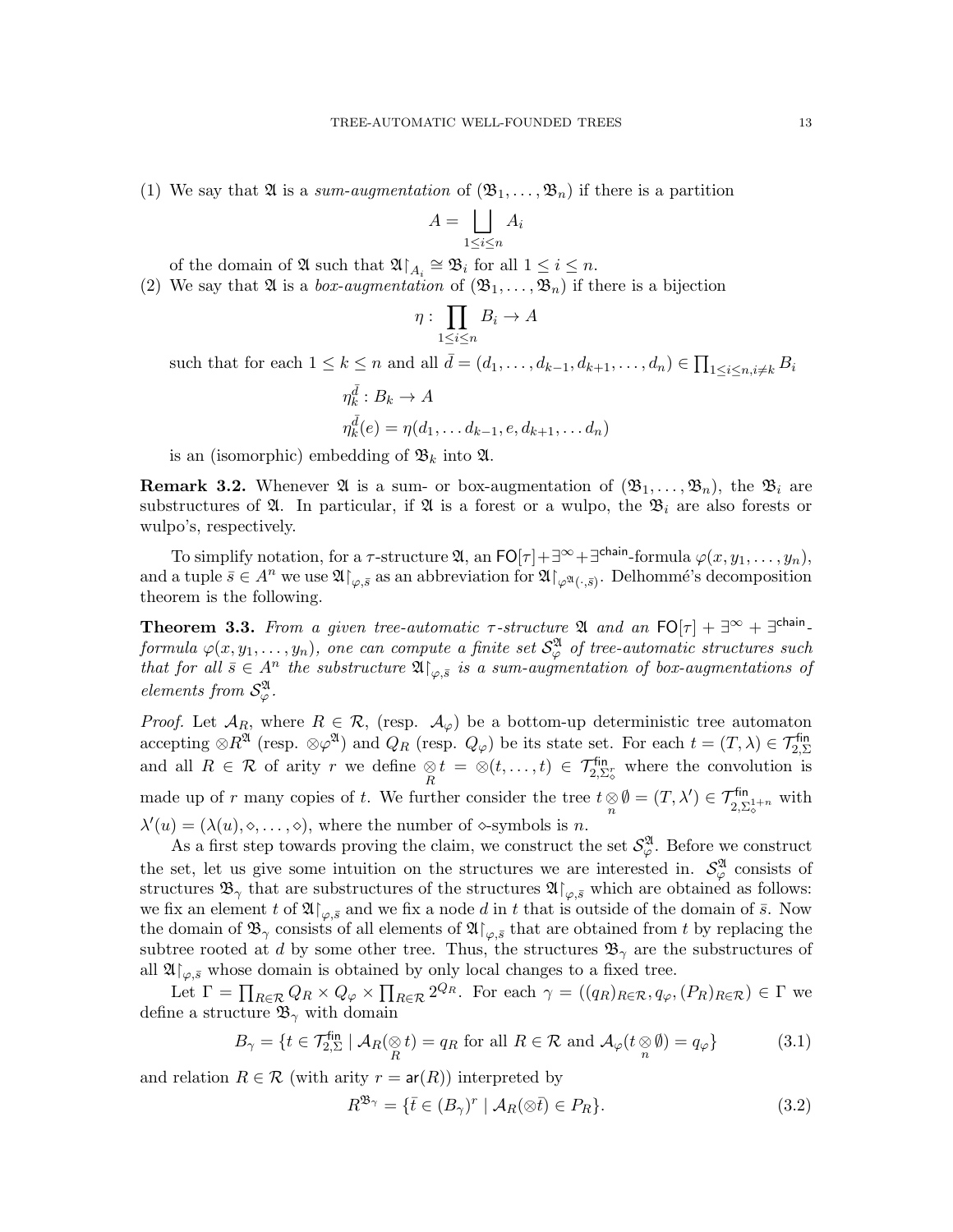

<span id="page-13-0"></span>Figure 1: The  $\bar{s}$ -type of some example tree t. The dashed line surrounds  $t\upharpoonright_D$  and U consists of all nodes within the dotted line.

Clearly,  $\mathfrak{B}_{\gamma}$  is tree-automatic. Finally, we let  $\mathcal{S}_{\varphi}^{\mathfrak{A}}$  be the finite set

$$
\mathcal{S}_{\varphi}^{\mathfrak{A}} = \{ \mathfrak{B}_{\gamma} \mid \gamma \in \Gamma \}.
$$

It remains to show that for each tuple  $\bar{s} = (s_1, \ldots, s_n) \in \mathfrak{A}^n$  the substructure  $\mathfrak{A}|_{\varphi, \bar{s}}$  is a sum-augmentation of box-augmentations of structures from  $\{\mathfrak{B}_{\gamma} \mid \gamma \in \Gamma\}$ .

For this purpose, we fix such a tuple  $\bar{s}$  and consider the finite binary tree  $D = \bigcup_{1 \leq i \leq n} S_i$ , where  $s_i = (S_i, \mu_i)$ . The  $\bar{s}$ -type of a tree  $t = (T, \lambda) \in \mathcal{T}_{2,\Sigma}^{\text{fin}}$  is the tuple

$$
\mathsf{tp}_{\bar{s}}(t)=(t\upharpoonright_D,U,(\zeta_R)_{R\in\mathcal{R}},\zeta_\varphi),
$$

where

(1)  $t\upharpoonright_D = (T\cap D, \lambda\upharpoonright_{(T\cap D)}) \in \mathcal{T}_{2,\Sigma}^{\text{fin}}$  is the restriction of t to the domain  $T\cap D$ ,

- (2)  $U = T \cap \text{fr}(D) \subseteq \text{fr}(T \cap D),$
- (3)  $\zeta_R: U \to Q_R$  is a map with  $\zeta_R(u) = \mathcal{A}_R(\underset{R}{\otimes} t(u))$ , and
- (4)  $\zeta_{\varphi}: U \to Q_{\varphi}$  is a map with  $\zeta_{\varphi}(u) = \mathcal{A}_{\varphi}(t(u)) \underset{n}{\otimes} \emptyset$ .

Figure [1](#page-13-0) illustrates the choice of  $t\upharpoonright_D$  and U. Observe that for  $t_u := t(u) \underset{n}{\otimes} \emptyset$  the equation

$$
\otimes(t,\bar{s})=\otimes(t\mathbf{1}_D,\bar{s})[(u/t_u)_{u\in U}]
$$

holds, whence

<span id="page-13-1"></span>
$$
\mathcal{A}_{\varphi}(\otimes(t,\bar{s})) = \mathcal{A}_{\varphi}(\otimes(t\upharpoonright_{D},\bar{s}),\zeta_{\varphi}).\tag{3.3}
$$

Therefore,  $tp_{\bar{s}}(t)$  determines whether  $t \in \varphi^{\mathfrak{A}}(\cdot,\bar{s})$ . Since D and R are finite, there are only finitely many distinct  $\bar{s}$ -types. Consequently, the equivalence relation  $\sim_{\bar{s}}$  on  $\mathcal{T}_{2,\Sigma}^{\text{fin}}$  $\mathcal{L}_{2,\Sigma}^{\text{\tiny{thn}}}$  defined by  $t \sim_{\bar{s}} t'$  if and only if  $tp_{\bar{s}}(t) = tp_{\bar{s}}(t')$  has finite index. Due to [\(3.3\)](#page-13-1),  $\sim_{\bar{s}}$  saturates the set  $\varphi^{\mathfrak{A}}(\cdot,\bar{s})$ , i.e.,  $\varphi^{\mathfrak{A}}(\cdot,\bar{s})$  is a disjoint union of some  $\sim_{\bar{s}}$ -classes. Assume that  $Z_1,\ldots,Z_\ell\subseteq$  $\varphi^{\mathfrak{A}}(\cdot,\bar{s})$  are these  $\sim_{\bar{s}}$ -classes. Then  $\mathfrak{A}\!\!\restriction_{\varphi,\bar{s}}$  is a sum-augmentation of  $\mathfrak{A}\!\!\restriction_{Z_1},\ldots,\mathfrak{A}\!\!\restriction_{Z_\ell}$ .

As the next step, we fix a single  $\sim_{\bar{s}}$ -class  $Z \subseteq \varphi^{\mathfrak{A}}(\cdot,\bar{s})$ . We show that  $\mathfrak{Z} = \mathfrak{A}|_Z$  is a box-augmentation of a tuple of structures from  $\mathcal{S}_{\varphi}^{\mathfrak{A}}$ . Let  $(t, U, (\zeta_R)_{R \in \mathcal{R}}, \zeta_{\varphi})$  be the  $\bar{s}$ -type corresponding to Z. Note that the domain of t is contained in the set D. For  $u \in U$  we define

$$
\gamma(u) = ((\zeta_R(u))_{R \in \mathcal{R}}, \zeta_{\varphi}(u), (P_R(u))_{R \in \mathcal{R}}) \in \Gamma,
$$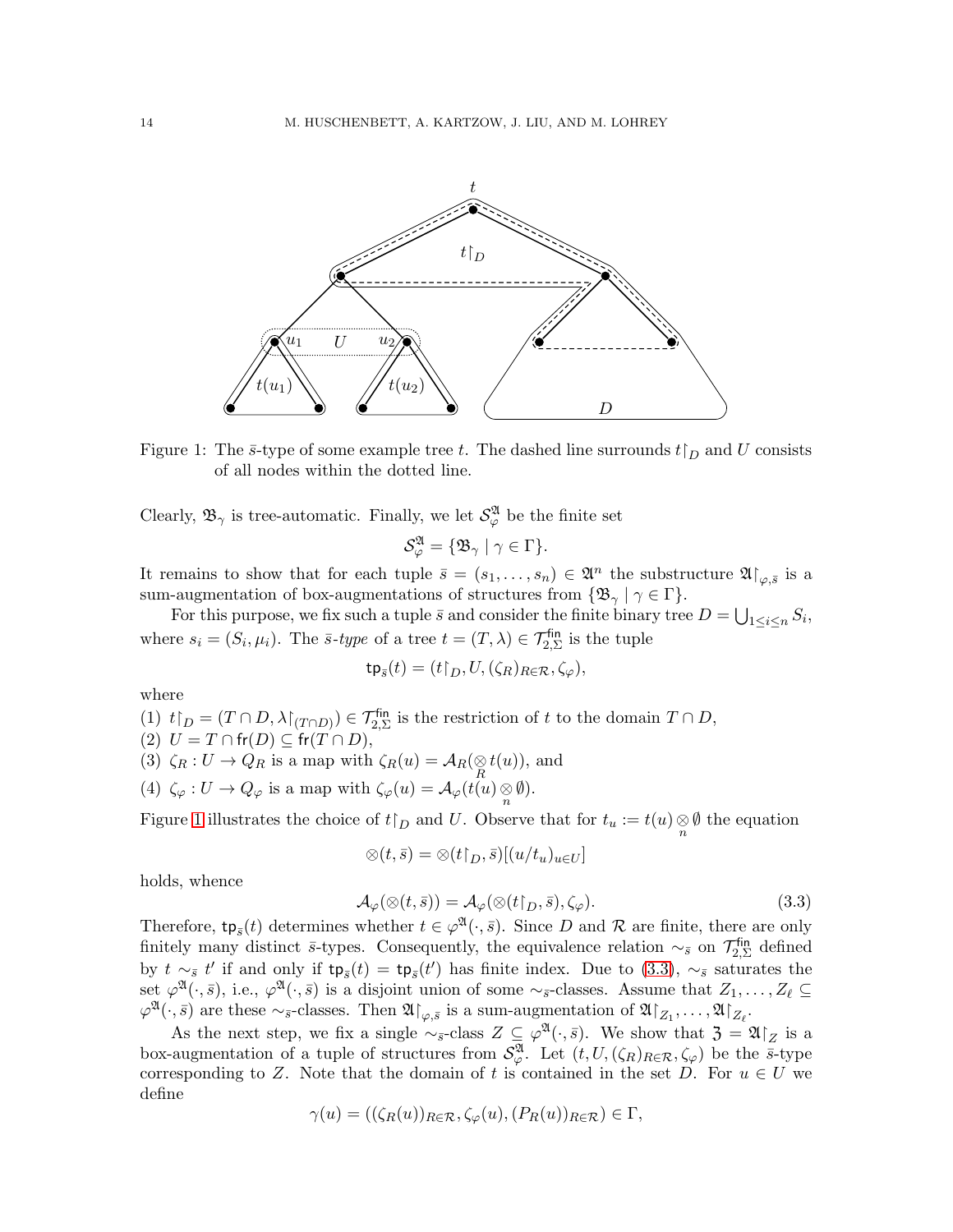where for each relation R

<span id="page-14-3"></span>
$$
P_R(u) = \{q \in Q_R \mid \mathcal{A}_R(\underset{R}{\otimes} t, \zeta_R[u \mapsto q]) \in I_R\}.
$$
\n(3.4)

Here  $I_R \subseteq Q_R$  is the set of initial states of  $\mathcal{A}_R$ , and  $\zeta_R[u \mapsto q]$  is the map  $\zeta_R$  with the value at position u changed to q. Finally, we put  $\mathfrak{X}_u = \mathfrak{B}_{\gamma(u)}$  and denote the domain of  $\mathfrak{X}_u$  by  $X_u$ . By definition of the the domain  $B_{\gamma(u)}$  of  $\mathfrak{X}_u$  (see [\(3.1\)](#page-12-0)),  $y \in X_u$  is equivalent to

$$
\mathcal{A}_R(\underset{R}{\otimes} y) = \zeta_R(u) \text{ for all } R \in \mathcal{R} \tag{3.5}
$$

$$
\mathcal{A}_{\varphi}(y \underset{n}{\otimes} \emptyset) = \zeta_{\varphi}(u). \tag{3.6}
$$

It remains to prove that  $\mathfrak{Z}$  is a box-augmentation of  $(\mathfrak{X}_u)_{u\in U}$ . First, observe that the map

<span id="page-14-1"></span><span id="page-14-0"></span>
$$
\eta: \prod_{u \in U} X_u \to \mathcal{T}_{2,\Sigma}^{\mathsf{fin}}
$$

defined by

$$
\eta((x_u)_{u \in U}) = t[(u/x_u)_{u \in U}]
$$

is injective. Moreover, a tree  $x = (X, \lambda) \in \mathcal{T}_{2, \Sigma}^{\text{fin}}$  is contained in the image of  $\eta$  if and only if (1)  $x \upharpoonright_D = t$ ,

- $(2)$  X  $\cap$  fr $(D) = U$ , and
- (3)  $x(u) \in X_u$  for each  $u \in U$ .

Note that by [\(3.5\)](#page-14-0) and [\(3.6\)](#page-14-1), condition (3) is equivalent to  $\mathcal{A}_R(\underset{R}{\otimes} x(u)) = \zeta_R(u)$  for all  $u \in U$  and  $R \in \mathcal{R}$  and  $\mathcal{A}_{\varphi}(x(u), \{fty\}) = \zeta_{\varphi}(u)$  for all  $u \in U$ . Hence, the conjunction of (1), (2), and (3) is equivalent to  $tp_{\bar{s}}(x) = (t, U, (\zeta_R)_{R \in \mathcal{R}}, \zeta_{\varphi})$  which again is equivalent to  $x \in \mathbb{Z}$ . Thus,  $\eta$  is a bijection onto its image Z.

Finally, we show that  $\eta$  is a componentwise embedding of the  $(\mathfrak{X}_u)_{u\in U}$  into 3. For  $u_0 \in U$  and  $\bar{x} = (x_u)_{u \in U \setminus \{u_0\}} \in \Pi$  $u{\in}U{\setminus}\{u_0\}$  $X_u$  define the map  $\eta_{u_0}^{\bar{x}} : X_{u_0} \to Z$  by

$$
\eta_{u_0}^{\bar{x}}(x_{u_0}) = \eta((x_u)_{u \in U}).
$$

For all  $R \in \mathcal{R}$  of arity r and  $(t_1, \ldots, t_r) \in (X_{u_0})^r$  we have

$$
\otimes \left(\eta^{\bar{x}}_{u_0}(t_1),\ldots,\eta^{\bar{x}}_{u_0}(t_r)\right)=\left(\underset{R}{\otimes} t\left[(u/x_u)_{u\in U\setminus\{u_0\}}\right]\right)\left[u_0/\otimes (t_1,\ldots,t_r)\right].
$$

Since  $A_R(\otimes x_u) = \zeta_R(u)$  for all  $u \in U \setminus \{u_0\}$ , this implies

<span id="page-14-2"></span>
$$
\mathcal{A}_R(\otimes(\eta_{u_0}^{\bar{x}}(t_1),\ldots,\eta_{u_0}^{\bar{x}}(t_r))) = \mathcal{A}_R(\otimes_t t, \zeta_R[u_0 \mapsto \mathcal{A}_R(\otimes(t_1,\ldots,t_r))]).
$$
\n(3.7)

We obtain the following chain of equivalences

$$
(\eta_{u_0}^{\bar{x}}(t_1), \dots, \eta_{u_0}^{\bar{x}}(t_r)) \in R^3 \iff (\eta_{u_0}^{\bar{x}}(t_1), \dots, \eta_{u_0}^{\bar{x}}(t_r)) \in R^{\mathfrak{A}}
$$
  
\n
$$
\iff A_R(\otimes (\eta_{u_0}^{\bar{x}}(t_1), \dots, \eta_{u_0}^{\bar{x}}(t_r))) \in I_R
$$
  
\n
$$
\xrightarrow{\text{(3.7)}} A_R(\otimes t, \zeta_R[u_0 \mapsto A_R(\otimes (t_1, \dots, t_r))]) \in I_R
$$
  
\n
$$
\xrightarrow{\text{(3.4)}} A_R(\otimes (t_1, \dots, t_r)) \in P_R(u_0)
$$
  
\n
$$
\xrightarrow{\text{(3.2)}} (t_1, \dots, t_r) \in R^{\mathfrak{X}_{u_0}}
$$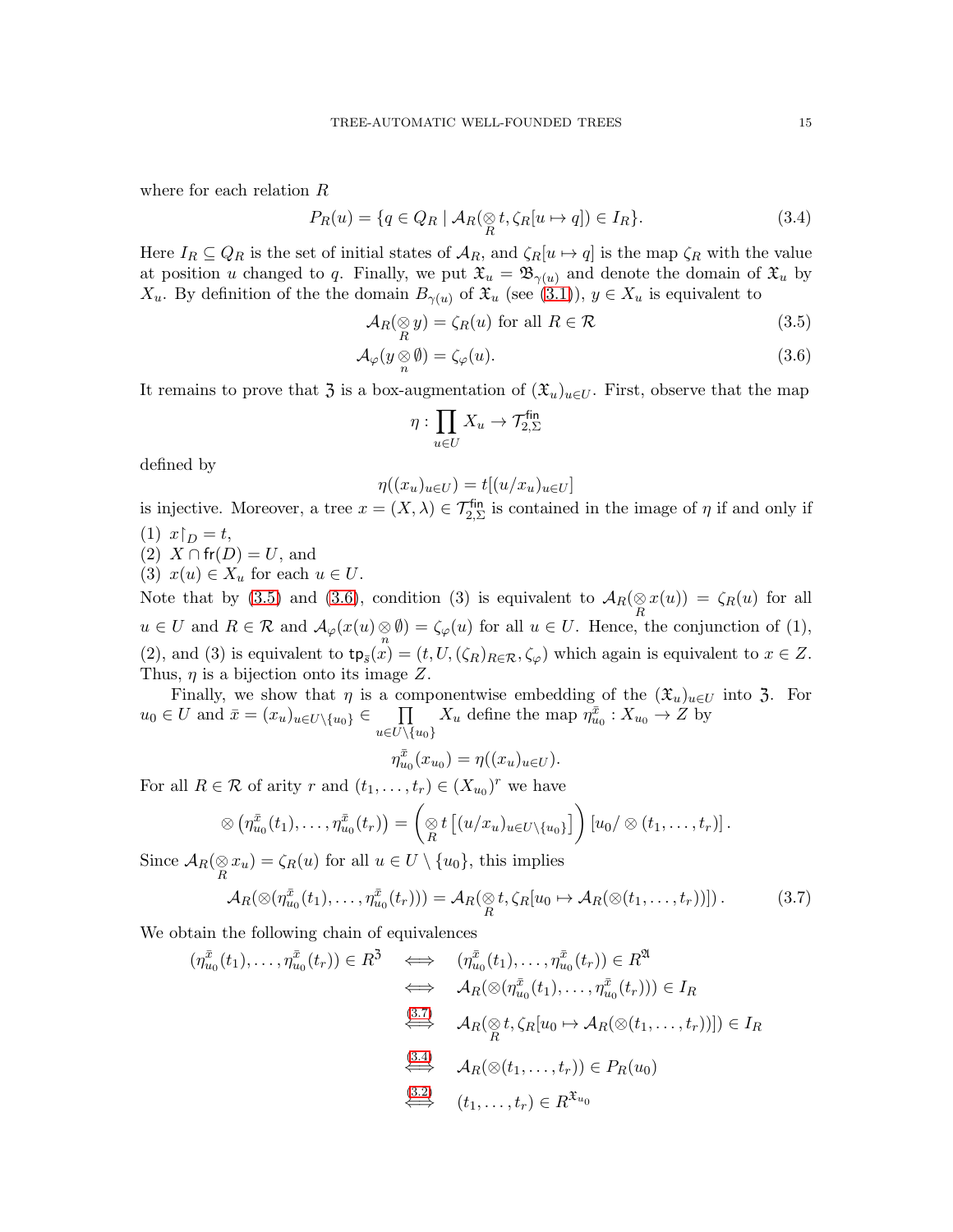showing that  $\eta_{u_0}^{\bar{x}}$  is an embedding of  $\mathfrak{X}_{u_0}$  into 3. Consequently, 3 is a box-augmentation of  $(\mathfrak{X}_u)_{u\in U}$ .  $\Box$ 

After all, let us take a closer look at the properties of the box-augmentation 3 of  $(\mathfrak{X}_u)_{u\in U}$ in the previous proof. Consider some  $R \in \mathcal{R}$  and let  $r = \text{ar}(R)$ . For all  $\bar{x}_1, \ldots, \bar{x}_r \in \prod_{u \in U} X_u$ with  $\bar{x}_i = (x_{i,u})_{u \in U}$  we have

$$
\otimes (\eta(\bar{x}_1),\ldots,\eta(\bar{x}_r)) = (\underset{R}{\otimes} t)[(u/\otimes (x_{1,u},\ldots,x_{r,u}))_{u\in U}]
$$

and hence

<span id="page-15-2"></span>
$$
\mathcal{A}_R(\otimes(\eta(\bar{x}_1),\ldots,\eta(\bar{x}_r))) = \mathcal{A}_R(\underset{R}{\otimes}t,\zeta),\tag{3.8}
$$

where  $\zeta: U \to Q_R$  is defined by  $\zeta(u) = \mathcal{A}_R(\otimes (x_{1,u}, \ldots, x_{r,u}))$ . Thus, the tuple  $(\zeta(u))_{u \in U}$ determines whether  $(\eta(\bar{x}_1), \ldots, \eta(\bar{x}_r)) \in R^{\mathfrak{A}}$ .

This observation leads to an improved version of Theorem [3.3,](#page-12-2) namely Corollary [3.6](#page-15-0) below. As an abstraction of our observation, we introduce the notion of tamely colorable box-augmentations in the following definition. Therein for  $R \in \mathcal{R}$  a finite R-coloring of a  $τ$ -structure Ω is a map  $σ: A<sup>ar(R)</sup> → C$  into a finite set C such that for all  $\bar{x}, \bar{y} ∈ A<sup>ar(R)</sup>$  with  $\sigma(\bar{x}) = \sigma(\bar{y})$  we have  $\bar{x} \in R^{\mathfrak{A}}$  if and only if  $\bar{y} \in R^{\mathfrak{A}}$ .

<span id="page-15-1"></span>**Definition 3.4.** Let A and  $\mathfrak{B}_1, \ldots, \mathfrak{B}_n$  be  $\tau$ -structures. We say that  $\mathfrak{A}$  is a tamely colorable box-augmentation of  $(\mathcal{B}_1, \ldots, \mathfrak{B}_n)$  if

- (1) there exists a bijection  $\eta: \prod_{1\leq i\leq n} B_i \to A$  witnessing that  $\mathfrak{A}$  is a box-augmentation of  $(\mathfrak{B}_1, \ldots, \mathfrak{B}_n)$  and
- (2) for every  $R \in \mathcal{R}$  of arity  $r = ar(R)$  there are finite R-colorings  $\sigma_i : B_i^r \to C_i$  of each  $\mathfrak{B}_i$  such that the map  $\sigma : A^r \to C_1 \times \cdots \times C_n$  mapping  $(a_1, \ldots, a_r) \in A^r$  with  $a_j = \eta(b_{j,1}, \ldots, b_{j,n})$  for  $1 \leq j \leq r$  to

$$
\sigma(a_1, \ldots, a_r) = (\sigma_1(b_{1,1}, \ldots, b_{r,1}), \ldots, \sigma_n(b_{1,n}, \ldots, b_{r,n})),
$$

is a finite R-coloring of  $\mathfrak{A}$ .

Roughly speaking, the last condition says that the colors assigned to the tuples of the "componentwise preimages" of the  $a_i$  under  $\eta$  already determine whether  $(a_1, \ldots, a_r) \in R^{\mathfrak{A}}$ .

**Remark 3.5.** In the situation of Definition [3.4,](#page-15-1) assume that  $\mathfrak{A}$  and the  $\mathfrak{B}_i$  are directed graphs and all  $C_i$  are the same set, say  $\{1, \ldots, m\}$ . For  $1 \leq i \leq n$  the structure  $\mathfrak{X}_i =$  $(B_i; R_1^{x_i}, \ldots, R_m^{x_i})$  with  $R_c^{x_i} = \sigma_i^{-1}(c)$  can be regarded as a coloring of the edges of the complete directed graph on  $B_i$  with m colors. Since this coloring is compatible with the edge relation of  $\mathfrak{B}_i$ , the graph  $\mathfrak A$  is a generalized product—in the sense of Feferman and Vaught—of the structures  $\mathfrak{X}_1, \ldots, \mathfrak{X}_n$  using only atomic formulas.

We conclude by proving the "tamely-colorable" version of Theorem [3.3.](#page-12-2)

<span id="page-15-0"></span>**Corollary 3.6.** Given a tree-automatic  $\tau$ -structure  $\mathfrak{A}$  and an  $FO[\tau] + \exists^{\infty} + \exists^{chain\text{-}formula}$  $\varphi(x,\bar{y}),$  one can compute a finite set  $\mathcal{S}_{\varphi}^{\mathfrak{A}}$  of tree-automatic  $\tau$ -structures such that for all  $\bar{s} \in A^n$  the substructure  $\mathfrak{A}\!\!\restriction_{\varphi,\bar{s}}$  is a sum-augmentation of tamely colorable box-augmentations of elements from  $\mathcal{S}_{\varphi}^{\mathfrak{A}}$ .

*Proof.* We show that the box-augmentation 3 of  $(\mathfrak{X}_u)_{u\in U}$  constructed in the proof of Theo-rem [3.3](#page-12-2) is tamely colorable. Therefore, consider the bijection  $\eta : \prod_{u \in U} X_u \to Z$  witnessing this box-augmentation and fix some  $R \in \mathcal{R}$  with arity  $r = ar(R)$ . Due to the definition of  $R^{\mathfrak{X}_u}$  in [\(3.2\)](#page-12-1), for each  $u \in U$  the map  $\sigma_u : X_u^r \to Q_R$  with  $\sigma_u(\bar{x}) = A_R(\otimes \bar{x})$  is a finite R-coloring of  $\mathfrak{X}_u$ . Finally, [\(3.8\)](#page-15-2) shows that condition (2) from Definition [3.4](#page-15-1) holds. ⊔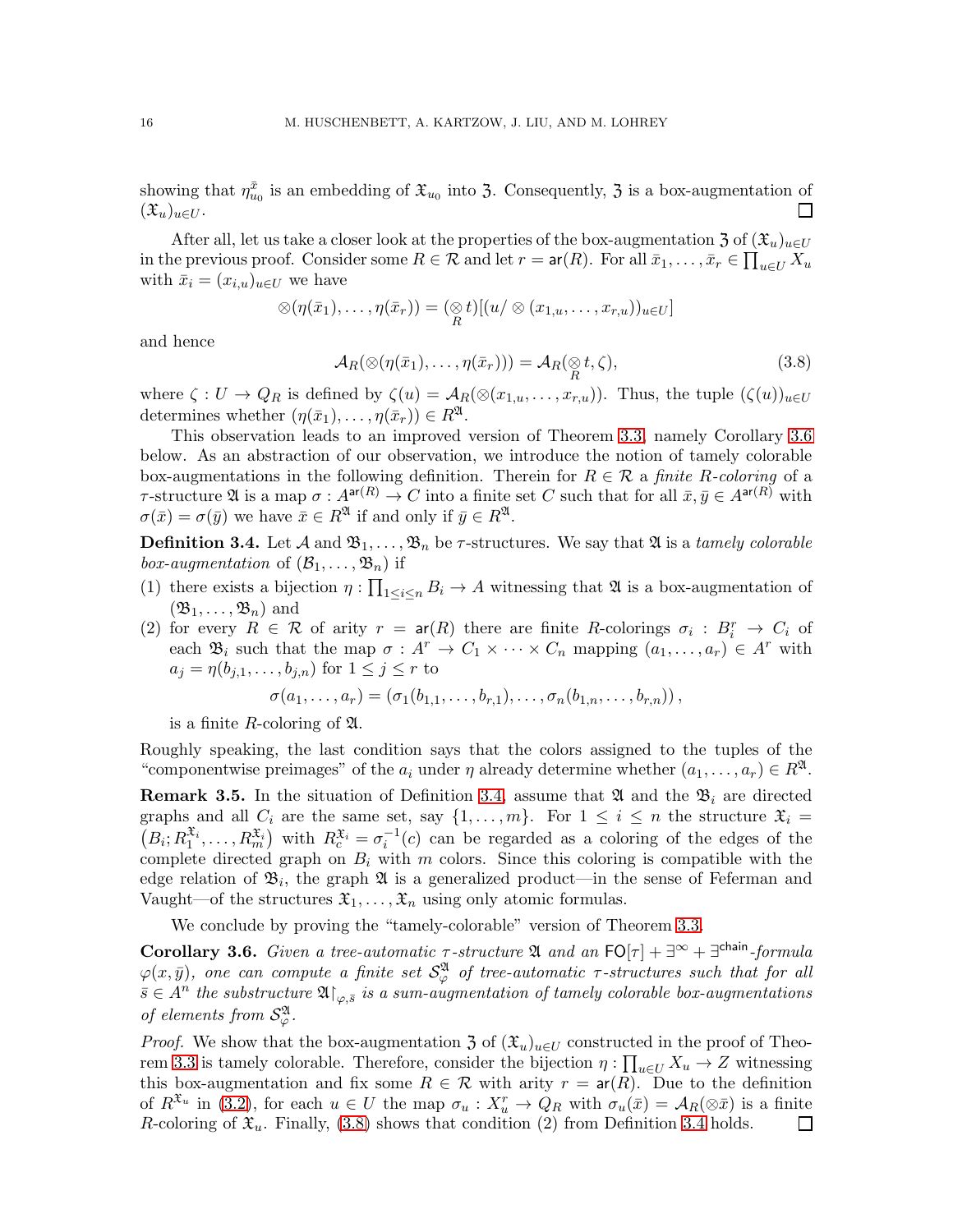<span id="page-16-1"></span>3.2. Sum- and box-indecomposability. Suppose that  $\mathcal C$  is a class of  $\tau$ -structures and  $\nu$ is a function assigning an ordinal  $\nu(\mathfrak{A})$  to each  $\mathfrak{A} \in \mathcal{C}^2$  $\mathfrak{A} \in \mathcal{C}^2$ . In this situation, we say that  $\mathcal{C}$  is ranked by  $\nu$ .

<span id="page-16-0"></span>**Definition 3.7.** Let C be a class of  $\tau$ -structures ranked by  $\nu$ .

- (1) An ordinal  $\alpha$  is called  $\nu\text{-}sum\text{-}indecomposable$  if for every  $\mathfrak{A} \in \mathcal{C}$  with  $\nu(\mathfrak{A}) = \alpha$  and all  $\tau$ -structures  $\mathfrak{B}_1,\ldots,\mathfrak{B}_m$  such that  $\mathfrak A$  is a sum-augmentation of  $(\mathfrak{B}_1,\ldots,\mathfrak{B}_m)$ , there is  $1 \leq i \leq m$  such that  $\mathfrak{B}_i \in \mathcal{C}$  and  $\nu(\mathfrak{B}_i) = \alpha$ .
- (2) An interval  $[\alpha_1, \alpha_2]$  of ordinals is called *v*-tamely-colorable-box-indecomposable if for every  $\mathfrak{A} \in \mathcal{C}$  with  $\nu(\mathfrak{A}) = \alpha_2$  and all  $\tau$ -structures  $\mathfrak{B}_1, \ldots, \mathfrak{B}_m$  such that  $\mathfrak{A}$  is a tamely colorable box-augmentation of  $(\mathfrak{B}_1,\ldots,\mathfrak{B}_m)$ , there is  $1 \leq i \leq m$  such that  $\mathfrak{B}_i \in \mathcal{C}$  and  $\nu(\mathfrak{B}_i) \in [\alpha_1, \alpha_2].$

**Remark 3.8.** For classes  $\mathcal{C}$  which are closed under taking substructures, like the classes of forests and wulpo's, the requirement  $\mathfrak{B}_i \in \mathcal{C}$  is always satisfied. Hence in this case explicitely requiring  $\mathfrak{B}_i \in C$  is not necessary.

The decomposition results from the previous section imply that  $\nu$  may only take finitely many  $\nu$ -sum-indecomposable and  $\nu$ -tamely-colorable-box-indecomposable values among the substructures of the form  $\mathfrak{A}\upharpoonright_{\varphi,\bar{s}}$  (defined just before Theorem [3.3\)](#page-12-2) for a fixed  $\mathsf{FO}[\tau] + \exists^\infty +$  $\exists^{\text{chain}}$ -formula  $\varphi(x,\bar{y})$ .

<span id="page-16-2"></span>**Proposition 3.9.** Let C be a class of  $\tau$ -structures ranked by  $\nu$  and  $\alpha_0 < \alpha_1 < \alpha_2 < \ldots$  and infinite sequence of v-sum-indecomposable ordinals such that  $[\alpha_i, \alpha_{i+1}]$  is v-tamely-colorablebox-indecomposable for all  $i \in \mathbb{N}$ . Moreover, let  $\mathfrak A$  be a tree-automatic  $\tau$ -structure and  $\varphi(x, y_1, \ldots, y_r)$  an  $\tilde{\mathsf{FO}}[\tau] + \exists^\infty + \exists^{\mathsf{chain}}\text{-formula.}$  Then there are only finitely many  $i \in \mathbb{N}$ which admit a tuple  $\bar{s} \in A^r$  with  $\mathfrak{A}|_{\varphi, \bar{s}} \in \mathcal{C}$  and  $\nu(\mathfrak{A}|_{\varphi, \bar{s}}) = \alpha_i$ .

*Proof.* Let  $S^{\mathfrak{A}}_{\varphi}$  be the finite set of structures which exists by Corollary [3.6.](#page-15-0) Consider an  $i \in \mathbb{N}_{>0}$  satisfying the condition above, witnessed by  $\bar{s} \in A^r$ , i.e.,  $\mathfrak{A}\vert_{\varphi,\bar{s}} \in \mathcal{C}$  and  $\nu(\mathfrak{A}\!\!\restriction_{\varphi,\bar s}) = \alpha_i$ . There are structures  $\mathfrak{X}_1,\ldots,\mathfrak{X}_k$  such that each of them is a tamely colorable box-augmentation of elements from  $\mathcal{S}_{\varphi}^{\mathfrak{A}}$  and  $\mathfrak{A}\!\!\restriction_{\varphi,\bar{s}}$  is a sum-augmentation of  $(\mathfrak{X}_1,\ldots,\mathfrak{X}_k)$ . Due to the definition of  $\nu$ -sum-indecomposability, there is a  $1 \leq j \leq k$  such that  $\mathfrak{X}_j \in \mathcal{C}$ and  $\nu(\mathfrak{X}_j) = \alpha_i$ . There are structures  $\mathfrak{Y}_1, \ldots, \mathfrak{Y}_\ell \in S_\varphi^{\mathfrak{A}}$  such that  $\mathfrak{X}_j$  is a tamely colorable box-augmentation of  $(\mathfrak{Y}_1, \ldots, \mathfrak{Y}_\ell)$ . By the definition of  $\nu$ -tamely-colorable-boxindecomposability, there is an  $1 \leq h \leq \ell$  such that  $\mathfrak{Y}_h \in \mathcal{C}$  and  $\nu(\mathfrak{Y}_h) \in [\alpha_{i-1}, \alpha_i]$ . Thus, i belongs to the set

$$
\{i\in\mathbb{N}_{>0}\mid \exists \mathfrak{B}\in\mathcal{S}_{\varphi}^{\mathfrak{A}}\cap\mathcal{C}:\nu(\mathfrak{B})\in[\alpha_{i-1},\alpha_{i}]\},\
$$

which is finite since each  $\mathfrak{B} \in \mathcal{S}_{\varphi}^{\mathfrak{A}}$  satisfies the condition above for at most two distinct *i*'s.

<span id="page-16-3"></span><sup>&</sup>lt;sup>2</sup>All our applications use isomorphism invariant functions, which means that  $\nu(\mathfrak{A}) = \nu(\mathfrak{B})$  if  $\mathfrak{A} \cong \mathfrak{B}$ . In fact, the results of this section apply to arbitrary class functions but are only useful if the function is isomorphism invariant for the important part of the class  $C$  because for other functions there are not enough indecomposable values. Thus, upon first reading of the following part, we recommend the reader to think of  $\nu$  as an isomorphism invariant function.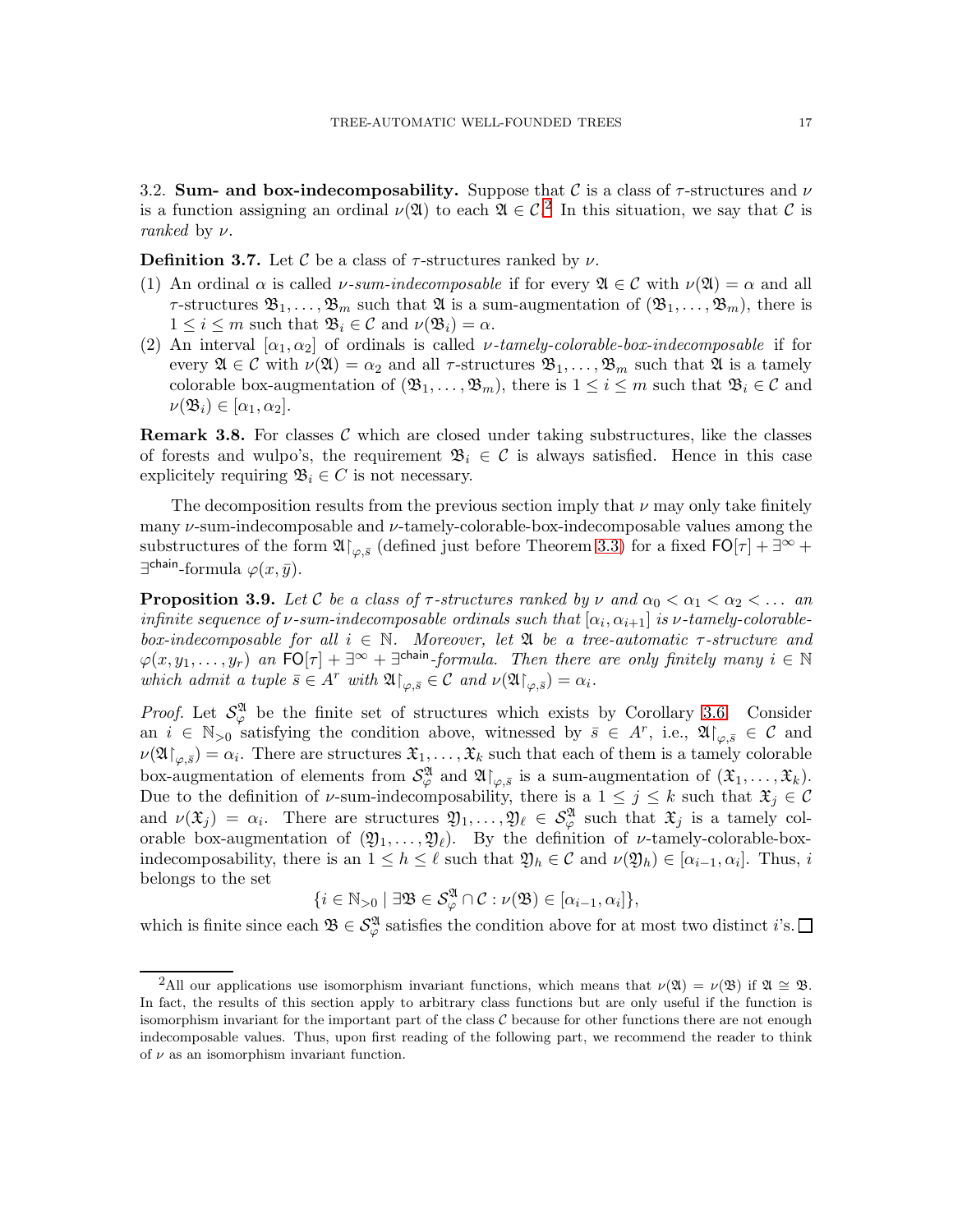<span id="page-17-0"></span>3.3. Rank-tamely-colorable-box- and rank-sum-indecomposability. Let us briefly prove that the ordinals  $\omega^{\alpha}$  are rank-sum-indecomposable for the class of all well-founded partial orders. Afterwards, we characterize rank-tamely-colorable-box-indecomposable intervals for the classes of wulpo's and well-founded forests. For this purpose let  $rank_{ul}$  be the function obtained from rank by restriction of the domain to the class of wulpo's and analogously let rank<sub>F</sub> be rank restricted to the class of well-founded forests.

<span id="page-17-2"></span>**Proposition 3.10.** The ordinals of the form  $\omega^{\alpha}$  are rank-sum-indecomposable for the class of well-founded partial orders.

*Proof.* Let  $\mathfrak{P} = (P, \leq)$  be a well-founded partial order and assume that  $\mathfrak{P}$  is a sumaugmentation of  $(\mathfrak{P}_1,\ldots,\mathfrak{P}_n)$ . If  $\mathsf{rank}(\mathfrak{P}\restriction_{P\setminus P_1}) < \omega^\alpha$  and  $\mathsf{rank}(\mathfrak{P}_1) < \omega^\alpha$ , then

rank $(\mathfrak{P}) \stackrel{\textrm{Lemma 2.9}}{\leq} \mathsf{rank}(\mathfrak{P}_1) \oplus \mathsf{rank}(\mathfrak{P}\restriction_{P \setminus P_1}) < \omega^\alpha,$  $(\mathfrak{P}) \stackrel{\textrm{Lemma 2.9}}{\leq} \mathsf{rank}(\mathfrak{P}_1) \oplus \mathsf{rank}(\mathfrak{P}\restriction_{P \setminus P_1}) < \omega^\alpha,$  $(\mathfrak{P}) \stackrel{\textrm{Lemma 2.9}}{\leq} \mathsf{rank}(\mathfrak{P}_1) \oplus \mathsf{rank}(\mathfrak{P}\restriction_{P \setminus P_1}) < \omega^\alpha,$ 

where the last inequality follows from Property [\(2.2\)](#page-5-0) of  $\oplus$  (see page [6\)](#page-5-0). Thus, rank( $\mathfrak{P}$ ) =  $\omega^{\alpha}$ implies  $\textsf{rank}(\mathfrak{P}_1) = \omega^{\alpha}$  or  $\textsf{rank}(\mathfrak{P} \restriction_{P \setminus P_1}) = \omega^{\alpha}$ . The claim follows by induction on n.  $\Box$ 

It follows trivially that the ordinals of the form  $\omega^{\alpha}$  are rank<sub>ul</sub>-sum-indecomposable and  $rank_F$ -sum-indecomposable.

We want to show that  $[\omega^{\omega^{\alpha}}, \omega^{\omega^{\alpha+1}}]$  is a rank<sub>ul</sub>-tamely-colorable-box-indecomposable interval for each ordinal  $\alpha$  and  $[\omega^{\alpha}, \omega^{\alpha+1}]$  is a rank<sub>F</sub>-tamely-colorable-box-indecomposable interval for each ordinal  $\alpha$ . We start with the observation that every box-decomposition of a wulpo only contains at most one proper wulpo in the sense that if a wulpo is a boxaugmentation of  $(\mathfrak{P}_1, \mathfrak{P}_2, \ldots, \mathfrak{P}_n)$  then all but one of the  $\mathfrak{P}_i$  are disjoint unions of ordinals. In order to prove this fact, we introduce the following notation. Let  $\mathfrak{P} = (P, \leq)$  be some partial order. We call  $a \in P$  a *branching node* (of  $\mathfrak{P}$ ), if there are  $b, c \in P$  such that  $b < a$ ,  $c < a$  and neither  $b \leq c$  nor  $c \leq b$  (i.e., b and c are incomparable).

<span id="page-17-1"></span>**Lemma 3.11.** Let  $\mathfrak{P}, \mathfrak{P}_1$ , and  $\mathfrak{P}_2$  be wulpo's. If  $\mathfrak{P}$  is a box-augmentation of  $(\mathfrak{P}_1, \mathfrak{P}_2)$  then  $\mathfrak{P}_1$  or  $\mathfrak{P}_2$  does not contain a branching node.

*Proof.* Let  $\mathfrak{P} = (P, \leq)$  and  $\mathfrak{P}_i = (P_i, \leq_i)$ . Heading for a contradiction assume that  $a_i, b_i, c_i \in P_i$  for  $i \in \{1,2\}$  are nodes such that  $b_i \leq_i a_i, c_i \leq_i a_i$  and neither  $b_i \leq_i c_i$ nor  $c_i \leq_i b_i$ .

Let  $\eta: P_1 \times P_2 \to P$  be the bijection that witnesses that  $\mathfrak P$  is a box-augmentation of  $(\mathfrak{P}_1, \mathfrak{P}_2)$ . Then  $\mathfrak{P}$  contains the chains

$$
\eta(b_1, b_2) < \eta(b_1, a_2) \text{ and}
$$
\n
$$
\eta(b_1, b_2) < \eta(a_1, b_2).
$$

Since  $\mathfrak P$  is a wulpo, the elements above  $\eta(b_1, b_2)$  are linearly ordered and we may assume that  $\eta(b_1, a_2) < \eta(a_1, b_2)$  without loss of generality. Thus, we obtain

$$
\eta(b_1, c_2) < \eta(b_1, a_2) < \eta(a_1, b_2).
$$

Furthermore, we have

$$
\eta(b_1, c_2) < \eta(a_1, c_2).
$$

Again, the elements above  $\eta(b_1, c_2)$  are linearly ordered and we obtain that  $\eta(a_1, c_2)$  and  $\eta(a_1, b_2)$  are comparable in  $\mathfrak{P}$ . By definition of a box-augmentation, we obtain that  $c_2$  and  $b_2$  are comparable in  $\mathfrak{P}_2$  as well, which contradicts our assumptions. Thus,  $\mathfrak{P}_1$  or  $\mathfrak{P}_2$  does not contain a branching node. $\mathsf{I}$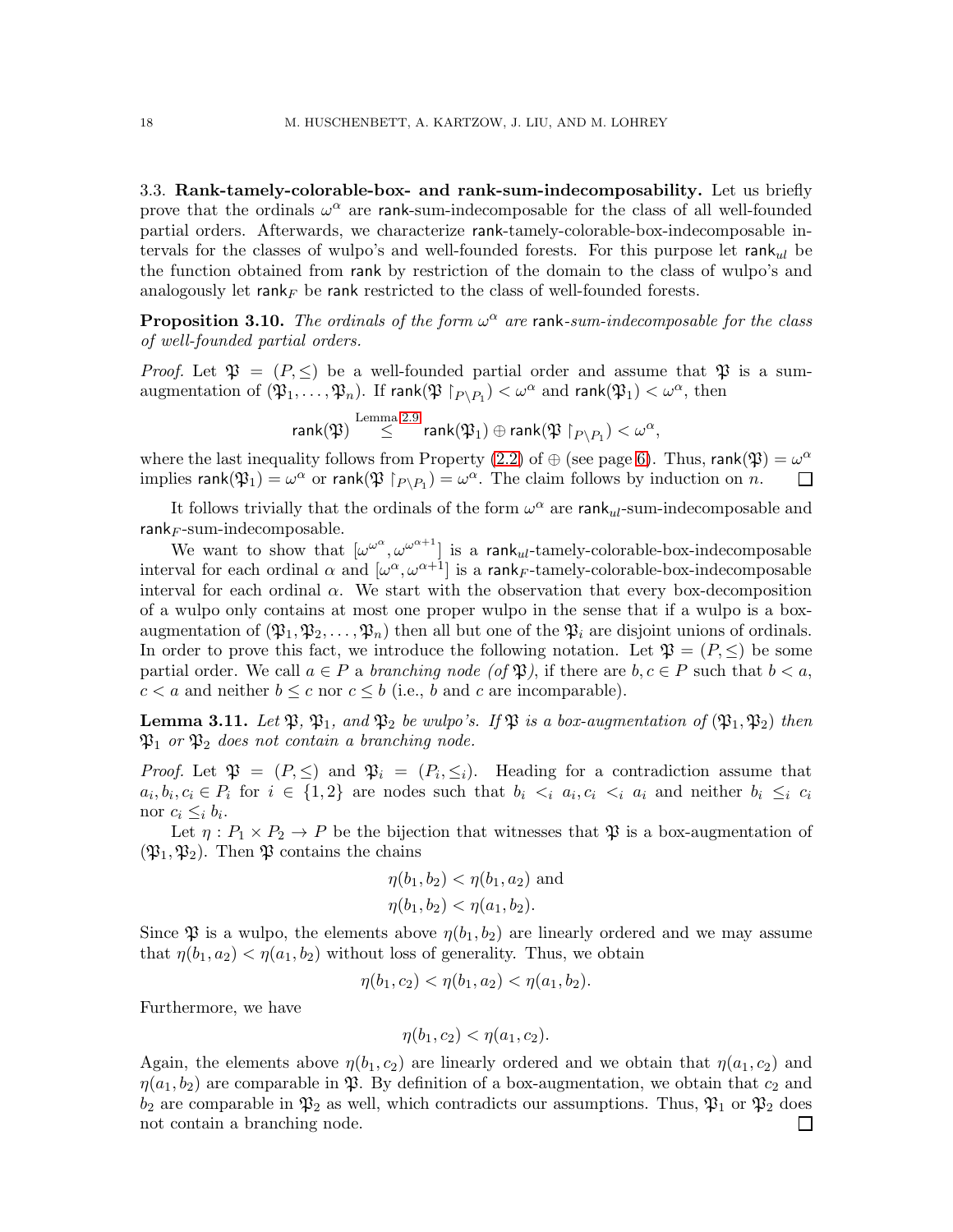<span id="page-18-1"></span>**Corollary 3.12.** Let  $\mathfrak{P}$  and  $\mathfrak{P}_1, \ldots, \mathfrak{P}_n$  be wulpo's such that  $\mathfrak{P}$  is a box-augmentation of  $(\mathfrak{P}_1,\ldots,\mathfrak{P}_n)$ . There is at most one  $i \in \{1,\ldots,n\}$  such that  $\mathfrak{P}_i$  contains a branching node, *i.e., there is an*  $i \in \{1, \ldots, n\}$  such that  $\mathfrak{P}_k$  is a disjoint union of well-orders for all  $k \neq i$ .

Proof. Let  $\eta: \prod_{i=1}^n \mathfrak{P}_i \to \mathfrak{P}$  be the bijection of the box-augmentation. Choose numbers  $1 \leq j < k \leq n$  and a tuple  $\bar{b} = (b_1, \ldots, b_{j-1}, b_{j+1}, \ldots, b_{k-1}, b_{k+1}, \ldots, b_n) \in \prod_{i \in \{1, \ldots n\} \setminus \{j,k\}} P_i$ arbitrarily but fixed. Then  $\eta_{j,k}^{\bar{b}}: P_j \times P_k \to P$  with  $\eta_{j,k}^{\bar{b}}(b_j, b_k) = \eta(b_1, \ldots, b_n)$  induces a box-augmentation of some subwulpo  $\mathfrak{P}' \leq \mathfrak{P}$ . Application of Lemma [3.11](#page-17-1) yields the claim.

<span id="page-18-3"></span>Remark 3.13. In the following, our proofs for the case of wulpo's and the case of wellfounded forests proceed completely analogous. The difference in the results stems from an observation concerning Corollary [3.12:](#page-18-1) if a well-founded forest  $\mathfrak{F}$  is a box-augmentation of partial orders  $\mathfrak{P}_1,\ldots,\mathfrak{P}_n$  then the  $\mathfrak{P}_i$  occur as substructures of  $\mathfrak{F}$ . Hence, these are also well-founded forests. But if a well-founded forest is a disjoint union of ordinals, all these ordinals must be finite. Thus, each connected component of such a disjoint union has finite rank and the whole structure has rank at most  $\omega$ . In contrast, if a disjoint union of ordinals is a tree-automatic wulpo each connected component is a tree-automatic ordinal whence its rank is bounded by  $\omega^{\omega^{\hat{\omega}}}$  and all smaller ordinals can be reached. This difference causes the different results with respect to box-indecomposability.

<span id="page-18-2"></span>**Lemma 3.14.** Let  $\mathfrak{P}$  and  $\mathfrak{P}_1, \ldots, \mathfrak{P}_m$  be wulpo's such that  $\mathfrak{P}$  is a box-augmentation of  $(\mathfrak{P}_1,\ldots,\mathfrak{P}_m)$  via  $\eta:\prod_{i=1}^m\mathfrak{P}_i\to\mathfrak{P}$ . Let  $I_i\subseteq P_i$  be a well-order. The substructure  $\mathfrak{P}'\subseteq\mathfrak{P}$ induced by  $\eta(\prod_{i=1}^m I_i)$  is a well-order.

*Proof.* Note that  $\mathfrak{P}'$  is a wulpo because it is a substructure of  $\mathfrak{P}$ . Thus, it suffices to show that  $\mathfrak{P}'$  is linear. Let  $a_i^j \in I_i$  for each  $1 \leq i \leq m$  and  $j \in \{1,2\}$ . Set  $m_i = \min(a_i^1, a_i^2)$ . For  $j \in \{1, 2\},\$ 

$$
\eta(m_1, m_2, \dots, m_n) \leq \eta(a_1^j, m_2, \dots, m_n) \leq \dots \leq \eta(a_1^j, a_2^j, \dots, a_n^j).
$$

Since the elements above  $\eta(m_1, \ldots, m_n)$  are pairwise comparable, the elements  $\eta(a_1^1, \ldots, a_n^1)$ and  $\eta(a_1^2, \ldots, a_n^2)$  are comparable. Since the  $a_i^j$  $i$  have been chosen arbitrarily any two elements of  $\mathfrak{P}'$  are comparable, i.e.,  $\mathfrak{P}'$  is linear. ⊔

In the following lemma, the term "replacement" refers to the replacement operation introduced at the end of Section [2.1.](#page-2-0)

<span id="page-18-0"></span>**Lemma 3.15.** If a wulpo  $\mathfrak{P}$  is the box-augmentation of ordinals  $\mathfrak{C}_1, \ldots, \mathfrak{C}_n$  and a wulpo  $\mathfrak{Q}$ via the bijection  $\eta$ , then  $\mathfrak P$  results from  $\mathfrak Q$  by replacing every maximal branching free interval  $I$  of  $\mathfrak{Q}$  by  $\eta((\prod_{i=1}^n \mathfrak{C}_i) \times I)$  (which is a well-order by Lemma [3.14\)](#page-18-2).

Proof. We first show the following two claims.

- (1) For all  $q_0, q_1 \in \mathfrak{Q}$  and for all  $b_i, c_i \in \mathfrak{C}_i$  the nodes  $\eta(b_1, \ldots, b_n, q_0)$  and  $\eta(c_1, \ldots, c_n, q_1)$ are incomparable if and only if  $q_0$  and  $q_1$  are incomparable.
- (2) For all  $b_i, c_i \in \mathfrak{C}_i$  and  $q_0, q_1, q \in \mathfrak{Q}$  such that  $q_0 < q$  and  $q_1 < q$  but  $q_0$  and  $q_1$  are incomparable,  $\eta(b_1,\ldots,b_n,q_1) < \eta(c_1,\ldots,c_n,q)$ .

The first statement is easy to show: If  $\eta(b_1,\ldots,b_n,q_0) \leq \eta(c_1,\ldots,c_n,q_1)$  then the elements  $\eta(\max(b_1, c_1), \ldots, \max(b_n, c_n), q_0)$  and  $\eta(\max(b_1, c_1), \ldots, \max(b_n, c_n), q_1)$  are both above the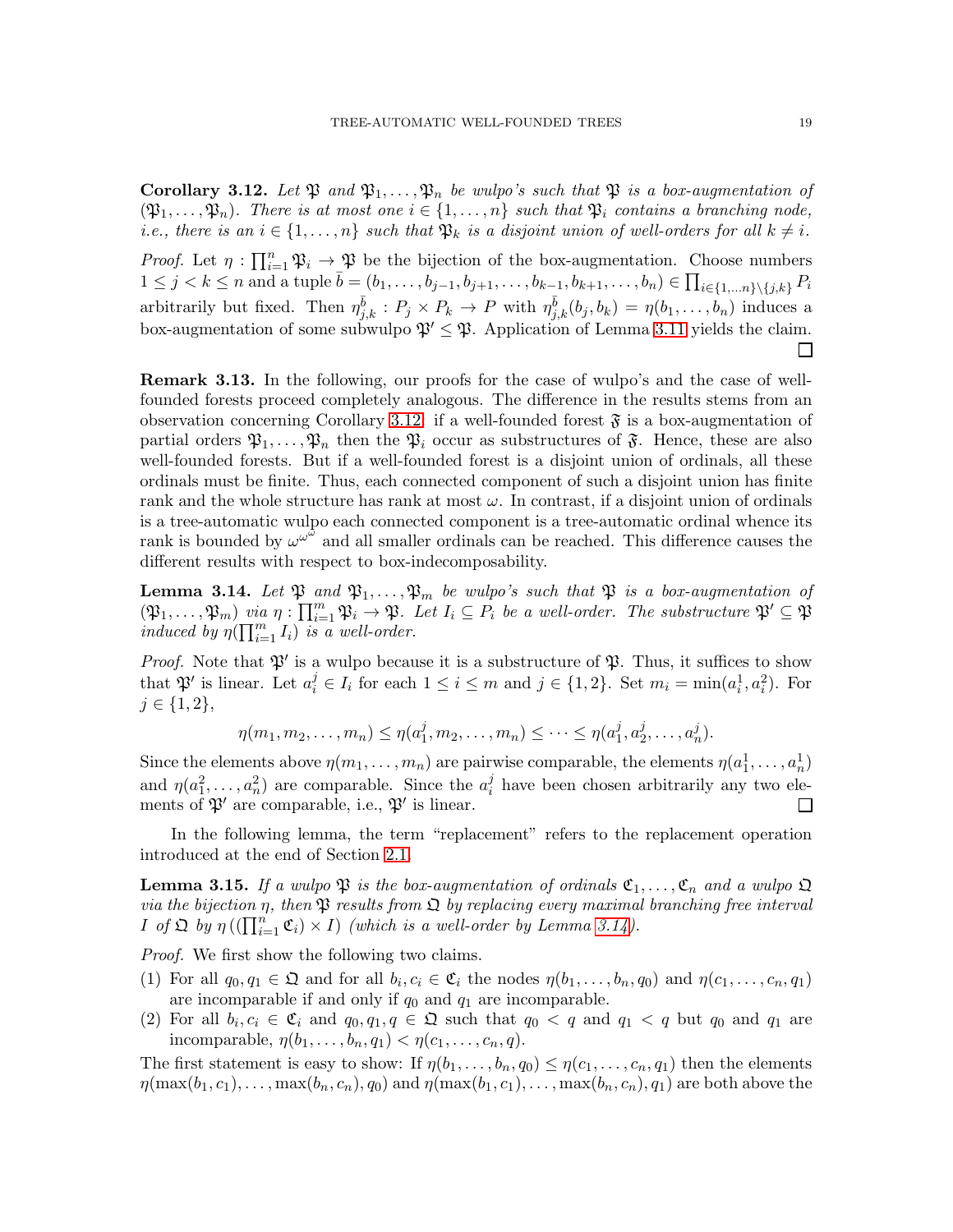element  $\eta(b_1,\ldots,b_n,q_0)$  and therefore comparable. By the definition of a box-augmentation, also  $q_0$  and  $q_1$  are comparable. For the other direction, if  $q_0 \leq q_1$ , then

$$
\eta(\min(b_1, c_1), \dots, \min(b_n, c_n), q_0) \leq \eta(\min(b_1, c_1), \dots, \min(b_n, c_n), q_1).
$$

Thus,  $\eta(b_1,\ldots,b_n,q_0)$  and  $\eta(c_1,\ldots,c_n,q_1)$  are both above  $\eta(\min(b_1,c_1),\ldots,\min(b_n,c_n),q_0)$ and therefore comparable.

Let us now prove the second claim. Due to the first claim,  $q_1 < q$  implies that  $\eta(b_1,\ldots,b_n,q_1)$  and  $\eta(c_1,\ldots,c_n,q)$  are comparable. Moreover,

<span id="page-19-0"></span>for all 
$$
a_i \in \mathfrak{C}_i
$$
,  $\eta(a_1, \ldots, a_n, q_0)$  and  $\eta(a_1, \ldots, a_n, q_1)$  are incomparable, (3.9)

because  $q_0$  and  $q_1$  are incomparable and  $\mathfrak P$  is a box-augmentation. Similarly, it is clear that  $\eta(\min(b_1, c_1), \ldots, \min(b_n, c_n), q_i) \leq \eta(\min(b_1, c_1), \ldots, \min(b_n, c_n), q) \leq \eta(c_1, \ldots, c_n, q)$  and  $\eta(\min(b_1, c_1), \ldots, \min(b_n, c_n), q_i) \leq \eta(b_1, \ldots, b_n, q_i)$ 

for  $i \in \{0,1\}$ . Since  $\mathfrak{P}$  is a wulpo, the nodes above  $\eta(\min(b_1, c_1), \ldots, \min(b_n, c_n), q_i)$  are linearly ordered. Hence  $\eta(c_1, \ldots, c_n, q)$  and  $\eta(b_1, \ldots, b_n, q_i)$  are comparable for  $i \in \{0, 1\}$ . Note that

$$
\eta(b_1,\ldots,b_n,q_i)\leq \eta(c_1,\ldots,c_n,q)\leq \eta(b_1,\ldots,b_n,q_{1-i})
$$

for  $i \in \{0,1\}$  would contradict [\(3.9\)](#page-19-0). Analogously, if

$$
\eta(c_1, \ldots, c_n, q) \leq \eta(b_1, \ldots, b_n, q_1)
$$
 and  

$$
\eta(c_1, \ldots, c_n, q) \leq \eta(b_1, \ldots, b_n, q_0),
$$

then upwards linearity would lead to a contradiction with [\(3.9\)](#page-19-0). Thus, we conclude that

 $\eta(b_1,\ldots,b_n,q_1) \leq \eta(c_1,\ldots,c_n,q),$ 

which shows the second claim.

Using these two claims, we now show that for every pair  $I_1, I_2$  of distinct maximal branching free intervals of  $\mathfrak Q$  and for all  $q_1 \in I_1, q_2 \in I_2$ , and for all  $b_i, c_i \in \mathfrak C_i$  we have

<span id="page-19-1"></span>
$$
q_1 < q_2 \quad \Longleftrightarrow \quad \eta(b_1, \dots, b_n, q_1) < \eta(c_1, \dots, c_n, q_2). \tag{3.10}
$$

First assume that  $q_1 < q_2$ . Since  $q_1$  and  $q_2$  come from different maximal branching free intervals, Lemma [2.5](#page-4-1) implies that there is a  $q_3 < q_2$  such that  $q_1$  and  $q_3$  are incomparable. Due to the second claim, this immediately shows that  $\eta(b_1, \ldots, b_n, q_1) < \eta(c_1, \ldots, c_n, q_2)$ . By symmetry, we conclude that  $q_2 < q_1$  implies  $\eta(b_1, \ldots, b_n, q_2) < \eta(c_1, \ldots, c_n, q_1)$ . Moreover, because of the first claim, if  $q_1$  and  $q_2$  are incomparable then  $\eta(b_1, \ldots, b_n, q_1)$  and  $\eta(c_1,\ldots,c_n,q_2)$  are incomparable as well.

By [\(3.10\)](#page-19-1),  $\mathfrak{P}$  is obtained from  $\mathfrak{Q}$  by replacing every maximal branching free interval I of  $\mathfrak Q$  by a box-augmentation of  $(\mathfrak C_1,\ldots,\mathfrak C_n,I)$ , which is a well order by Lemma [3.14.](#page-18-2) This concludes the proof of the lemma. ப

<span id="page-19-3"></span>**Lemma 3.16.** Let  $\mathfrak{P}$  be a wulpo that is a box-augmentation of ordinals  $\mathfrak{C}_1, \ldots, \mathfrak{C}_n$  and a wulpo  $\Omega$  via the bijection  $\eta$ . Let  $q \in \Omega$  and  $q' \in \Omega \cup \{\infty\}$  such that  $q < q'$  and  $[q, q']$  is a maximal branching free interval in  $\mathfrak{Q}$ . Let  $\alpha := \text{rank}([q, q')) > 0$  and  $0_i$  the minimal element of  $\mathfrak{C}_i$  for each  $1 \leq i \leq n$ . Then

<span id="page-19-2"></span>rank $(\eta(0_1, 0_2, \ldots, 0_n, q), \mathfrak{P}) \leq \text{rank}(\mathfrak{C}_1) \otimes \text{rank}(\mathfrak{C}_2) \otimes \cdots \otimes \text{rank}(\mathfrak{C}_n) \otimes \text{rank}(q, \mathfrak{Q})$  (3.11) and for each  $\hat{q} \in [q, q')$  and  $c_i \in \mathfrak{C}_i$  we have

$$
\text{rank}(\eta(c_1,c_2,\ldots,c_n,\hat{q}),\mathfrak{P}) < \text{rank}(\mathfrak{C}_1) \otimes \text{rank}(\mathfrak{C}_2) \otimes \cdots \otimes \text{rank}(\mathfrak{C}_n) \otimes (\text{rank}(q,\mathfrak{Q}) + \alpha). \tag{3.12}
$$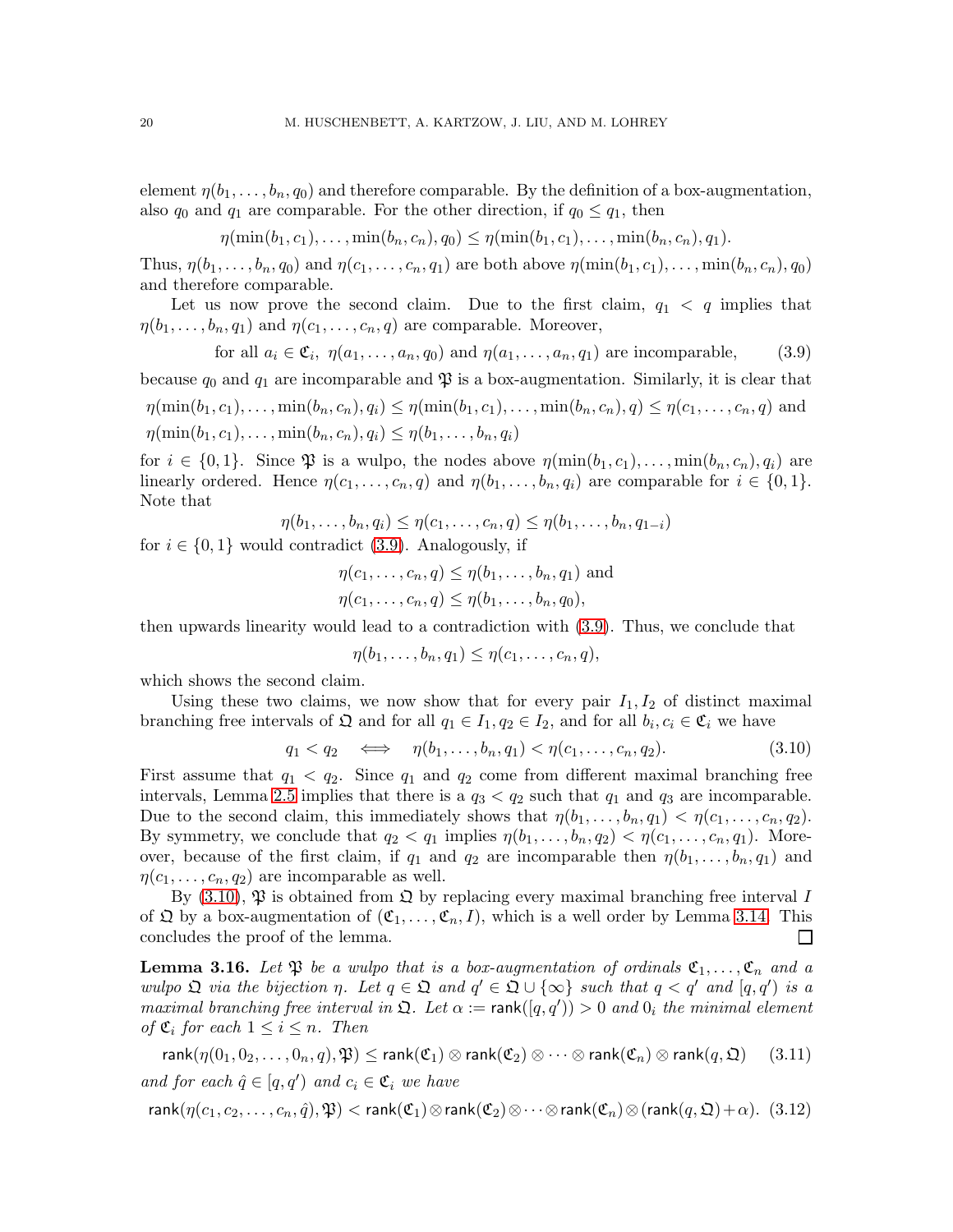*Proof.* We prove both claims simultaneously by induction. If  $rank(q, \mathfrak{Q}) = 0$ , then q is minimal in  $\mathfrak{Q}$ . By Lemma [3.15,](#page-18-0)  $\eta(0_1, 0_2, \ldots, 0_n, q)$  is minimal in  $\mathfrak{P}$ . Hence, its rank is also 0 as desired.

Now assume that [\(3.11\)](#page-19-2) is true for some  $q \in \mathfrak{Q}$  inducing a maximal branching free interval  $[q, q') \subseteq \mathfrak{Q}$  and let  $c_i \in \mathfrak{C}_i$  and  $\hat{q} \in [q, q')$ . Due to Lemma [3.15,](#page-18-0)  $I := \eta(\prod_{i=1}^n \mathfrak{C}_i \times$  $[q, q')$  is a maximal branching free interval of  $\mathfrak P$  with minimal element  $\eta(0_1, 0_2, \ldots, 0_n, q)$ . The rank of I can be at most  $rank(\mathfrak{C}_1) \otimes \cdots \otimes rank(\mathfrak{C}_n) \otimes \alpha$ . The interval

$$
J := [\eta(0_1, \ldots, 0_n, q), \eta(c_1, \ldots, c_n, \hat{q})) \subseteq \mathfrak{P}
$$

is strictly contained in I whence

<span id="page-20-0"></span>
$$
rank(J) < rank(\mathfrak{C}_1) \otimes \cdots \otimes rank(\mathfrak{C}_n) \otimes \alpha.
$$
 (3.13)

Thus, we get

$$
\mathop{\rm rank}\limits_{\substack{\mathbf{m} \equiv \mathbf{m}: \\ \mathbf{m} \in \mathcal{M}}} \mathop{\rm rank}\limits_{\substack{\mathbf{m} \equiv \mathbf{m}: \\ \mathbf{m} \in \mathcal{M}}} \mathop{\rm rank}\limits_{\substack{\mathbf{m} \in \mathcal{M} \\ \mathbf{m} \in \mathcal{M}}} \mathop{\rm rank}\limits_{\substack{\mathbf{m} \in \mathcal{M} \\ \mathbf{m} \in \mathcal{M}}} \mathop{\rm rank}\limits_{\substack{\mathbf{m} \in \mathcal{M} \\ \mathbf{m} \in \mathcal{M}}} \mathop{\rm rank}\limits_{\substack{\mathbf{m} \in \mathcal{M} \\ \mathbf{m} \in \mathcal{M}}} \mathop{\rm rank}\limits_{\substack{\mathbf{m} \in \mathcal{M} \\ \mathbf{m} \in \mathcal{M}}} \mathop{\rm rank}\limits_{\substack{\mathbf{m} \in \mathcal{M} \\ \mathbf{m} \in \mathcal{M}}} \mathop{\rm rank}\limits_{\substack{\mathbf{m} \in \mathcal{M} \\ \mathbf{m} \in \mathcal{M}}} \mathop{\rm rank}\limits_{\substack{\mathbf{m} \in \mathcal{M} \\ \mathbf{m} \in \mathcal{M}}} \mathop{\rm rank}\limits_{\substack{\mathbf{m} \in \mathcal{M} \\ \mathbf{m} \in \mathcal{M}}} \mathop{\rm rank}\limits_{\substack{\mathbf{m} \in \mathcal{M} \\ \mathbf{m} \in \mathcal{M}}} \mathop{\rm rank}\limits_{\substack{\mathbf{m} \in \mathcal{M} \\ \mathbf{m} \in \mathcal{M}}} \mathop{\rm rank}\limits_{\substack{\mathbf{m} \in \mathcal{M} \\ \mathbf{m} \in \mathcal{M}}} \mathop{\rm rank}\limits_{\substack{\mathbf{m} \in \mathcal{M} \\ \mathbf{m} \in \mathcal{M}}} \mathop{\rm rank}\limits_{\substack{\mathbf{m} \in \mathcal{M} \\ \mathbf{m} \in \mathcal{M}}} \mathop{\rm rank}\limits_{\substack{\mathbf{m} \in \mathcal{M} \\ \mathbf{m} \in \mathcal{M}}} \mathop{\rm rank}\limits_{\substack{\mathbf{m} \in \mathcal{M} \\ \mathbf{m} \in \mathcal{M}}} \mathop{\rm rank}\limits_{\substack{\mathbf{m} \in \math
$$

Finally, let  $q, q' \in \mathfrak{Q}$  be nodes such that  $[q, q')$  is maximal branching free and all maximal branching free intervals below q satisfy the claims. Lemma [2.4](#page-3-2) shows that for each  $q_1 < q$ there is a maximal branching free interval  $I := [q_0, q_2)$  with  $q_2 \leq q$  such that  $q_1 \in I$ . Then for all  $c_i \in \mathfrak{C}_i$ 

$$
\mathop{\rm rank}\nolimits(\eta(c_1,c_2,\ldots,c_n,q_1),\mathfrak{P}) \stackrel{\text{IH}}{<} \mathop{\rm rank}\nolimits(\mathfrak{C}_1)\otimes\cdots\otimes\mathop{\rm rank}\nolimits(\mathfrak{C}_n)\otimes(\mathop{\rm rank}\nolimits(q_0,\mathfrak{Q})+\mathop{\rm rank}\nolimits(I))\\ \stackrel{\text{Lem.}}{\leq} \mathop{\rm rank}\nolimits(\mathfrak{C}_1)\otimes\cdots\otimes\mathop{\rm rank}\nolimits(\mathfrak{C}_n)\otimes(\mathop{\rm rank}\nolimits(q_2,\mathfrak{Q})\\ \stackrel{\text{X}=\mathop{\rm rank}\nolimits(\mathfrak{C}_1)\otimes\cdots\otimes\mathop{\rm rank}\nolimits(\mathfrak{C}_n)\otimes(\mathop{\rm rank}\nolimits(q,\mathfrak{Q}).
$$

By Lemma [3.15](#page-18-0) all elements below  $\eta(0_1, 0_2, \ldots, 0_n, q)$  are of the form  $\eta(c_1, c_2, \ldots, c_n, q_1)$ with  $q_1 < q$ . Thus,

rank $(\eta(0_1, 0_2, \ldots, 0_n, q) \leq \text{rank}(\mathfrak{C}_1) \otimes \cdots \otimes \text{rank}(\mathfrak{C}_n) \otimes (\text{rank}(q, \mathfrak{Q}),$ 

which proves the lemma.

<span id="page-20-1"></span>**Corollary 3.17.** Assume that  $\mathfrak{P}$  is a wulpo that is a box-augmentation of connected wulpo's  $\mathfrak{Q}_1, \ldots, \mathfrak{Q}_n$ . Then

$$
\mathsf{rank}(\mathfrak{P}) \leq \mathsf{rank}(\mathfrak{Q}_1) \otimes \cdots \otimes \mathsf{rank}(\mathfrak{Q}_n).
$$

*Proof.* By Corollary [3.12](#page-18-1) we can assume that  $\mathfrak{Q}_2, \ldots, \mathfrak{Q}_n$  are ordinals with minimal elements  $0_2, \ldots, 0_n$ . For each node  $p \in \mathfrak{P}$  there is a maximal branching free interval  $[p_0, p_1) \subseteq \mathfrak{P}$ such that  $p \in [p_0, p_1)$  (where  $p_1 = \infty$  is possible). There is a  $q_0 \in \mathfrak{Q}_1$  such that  $p_0 =$ 

 $\Box$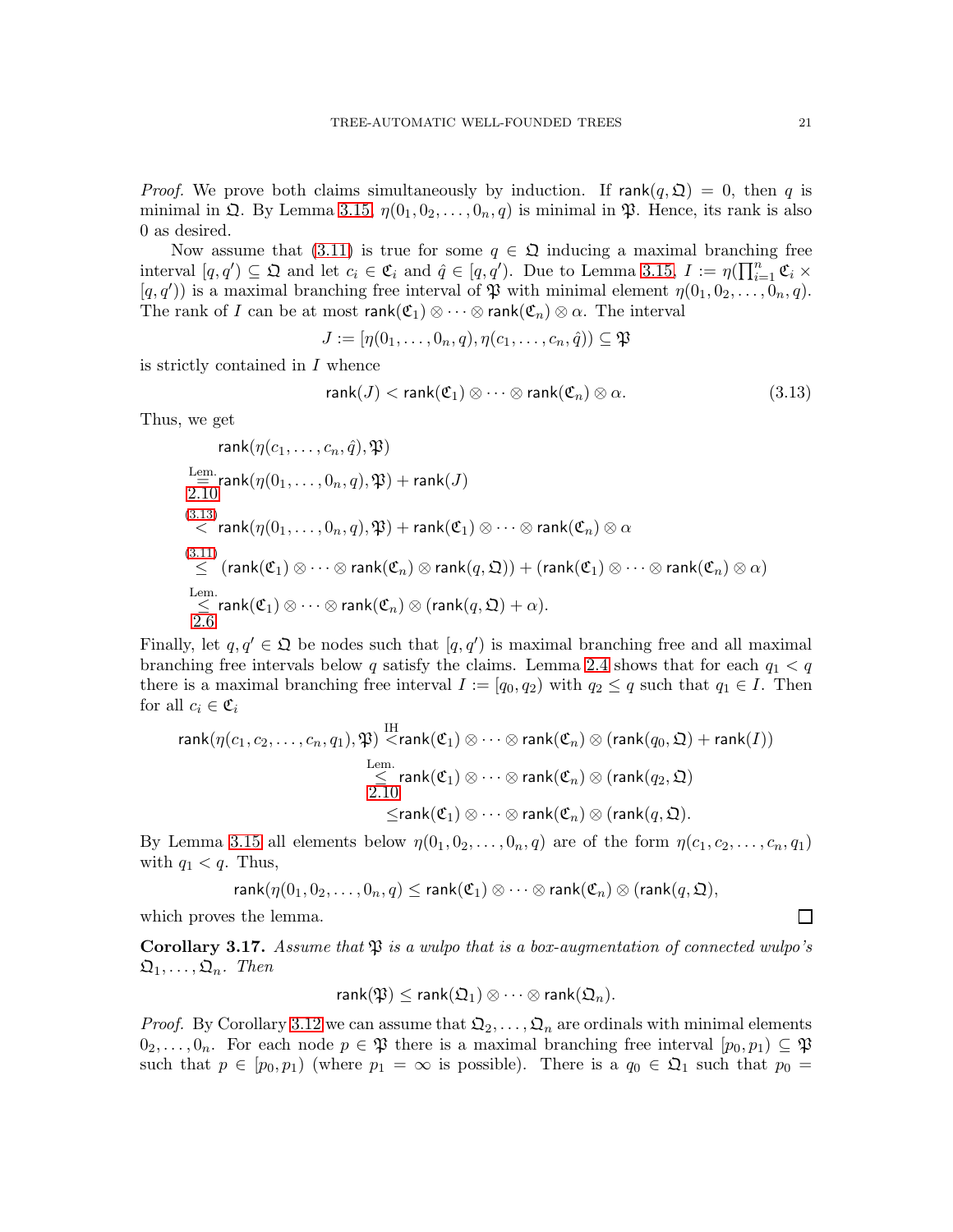$\eta(q_0, 0_2, \ldots, 0_n)$  and there is a  $q_1 \in \mathfrak{Q}_1 \cup \{\infty\}$  such that  $I := [q_0, q_1)$  is maximal branching free. By Lemma [3.16,](#page-19-3) we have

$$
\mathop{\rm rank}\nolimits(p,\mathfrak{P}) < \mathop{\rm rank}\nolimits(\mathfrak{Q}_2) \otimes \cdots \otimes \mathop{\rm rank}\nolimits(\mathfrak{Q}_n) \otimes (\mathop{\rm rank}\nolimits(q_0,\mathfrak{Q}_1) + \mathop{\rm rank}\nolimits(I)) \\ \leq \mathop{\rm rank}\nolimits(\mathfrak{Q}_2) \otimes \cdots \otimes \mathop{\rm rank}\nolimits(\mathfrak{Q}_n) \otimes \mathop{\rm rank}\nolimits(\mathfrak{Q}_1),
$$

 $\Box$ 

where in case that  $p = p_0$  the strict inequality follows from  $rank(I) \geq 1$ .

Having studied connected wulpo's, we now have to deal with disconnected ones. For this purpose, we have to restrict our attention to tamely colorable box-augmentations. As a first step, we analyze boxes of antichains. If a wulpo  $\mathfrak P$  is a tamely colorable box-augmentation of n antichains then the rank of  $\mathfrak P$  is bounded by some constant that only depends on the tame colorings of the antichains and on  $n$ . In order to prove this fact, we first introduce a notion of same factor equivalence on the elements of a box-augmentation. Elements are equivalent with respect to this equivalence if and only if their preimages in each of the factors of the box are contained in the same connected component.

**Definition 3.18.** Let  $\mathfrak{P}$  be a wulpo that is a box-augmentation of (wulpo's)  $(\mathfrak{P}_1, \ldots, \mathfrak{P}_n)$ . Let  $\mathfrak{P}_i = (P_i, \leq_i)$ . For  $a_i, b_i \in P_i$  we write  $a_i \equiv_i b_i$  if  $a_i$  and  $b_i$  are in the same connected component of  $\mathfrak{P}_i$ . Due to upwards linearity, this is equivalent to saying that  $a_i \equiv_i b_i$  if there exists some  $c_i \in P_i$  such that  $a_i \leq_i c_i$  and  $b_i \leq_i c_i$ .

Let  $\eta$  be the bijection witnessing that  $\mathfrak P$  is box-augmentation of  $(\mathfrak P_1,\ldots,\mathfrak P_n)$ . For  $a, b \in P$  we define the *same factors equivalence* by  $a \equiv b$  if  $a_i \equiv_i b_i$  for all  $1 \le i \le n$  where  $a = \eta(a_1, \ldots, a_n)$  and  $b = \eta(b_1, \ldots, b_n)$ . For  $p \in P$  we write  $[p]_{\equiv}$  for the equivalence class  $\{p' \mid p' \equiv p\}.$ 

<span id="page-21-1"></span>**Lemma 3.19.** Let  $\mathfrak{P} = (P, \leq)$  be a wulpo that is a box-augmentation of  $(\mathfrak{P}_1, \ldots, \mathfrak{P}_n)$  via the bijection  $\eta$ . If  $C \subseteq P$  is a chain that contains elements of k distinct  $\equiv$ -classes, then  $\mathfrak P$ contains a chain C' of length k such that  $C' \subseteq \eta(A_1 \times \cdots \times A_n)$  where  $A_i$  is an antichain in  $\mathfrak{P}_i$ .

*Proof.* Let  $a^1 < a^2 < \cdots < a^k$  be a chain of pairwise  $\equiv$ -inequivalent elements of  $\mathfrak{P}$ . There are  $a_i^j \in \mathfrak{P}_i$  such that  $a^j = \eta(a_1^j)$  $j_1, \ldots, a_n^j$ ). Let

<span id="page-21-0"></span>
$$
A_i^j := \{a_i^{j'} \mid a_i^j \equiv_i a_i^{j'}\}
$$

be the connected component of  $a_i^j$  $\frac{1}{i}$  restricted to those elements that appear as factors of the  $a^{j'}$  with  $1 \leq j, j' \leq k$ . Due to upwards linearity, for all  $1 \leq i \leq n$  and  $1 \leq j \leq k$  there is a minimal  $m_i^j \in P_i$  such that for all  $x \in A_i^j$  $i, x \leq i m_i^j$  $i<sub>i</sub>$ . By definition, we have

$$
m_i^j = m_i^{j'} \Leftrightarrow a_i^j \equiv_i a_i^{j'} \Leftrightarrow A_i^j = A_i^{j'}.
$$
\n(3.14)

By definition of a box-augmentation we have

$$
a^{j} = \eta(a_1^{j}, \dots, a_n^{j}) \leq \eta(m_1^{j}, a_2^{j}, \dots, a_n^{j}) \leq \dots \leq \eta(m_1^{j}, \dots, m_n^{j}).
$$

Thus,  $a^1 \leq a^j \leq \eta(m_1^j)$  $j_1, \ldots, m_n^j$  for all  $1 \leq j \leq k$ . Due to upwards linearity, the set

$$
C' := \{ \eta(m_1^j, \dots, m_n^j) \mid 1 \le j \le k \}
$$

forms a chain. Note that  $\eta(m_1^j)$  $j_1, \ldots, m_n^j = \eta(m_1^{j'}$  $j', \ldots, m_n^{j'}$  would imply  $m_i^j = m_i^{j'}$  $\frac{\jmath}{i}$ , i.e.,  $a_i^j \equiv_i a_i^{j'}$  $j'$  (by [\(3.14\)](#page-21-0)) for all  $1 \leq i \leq n$ . But this would lead to the contradiction  $a^j \equiv a^{j'}$ . Thus, the chain C' consists of k elements. We conclude by proving that  $A_i := \{m_i^j\}$  $\frac{j}{i}$  | 1  $\leq$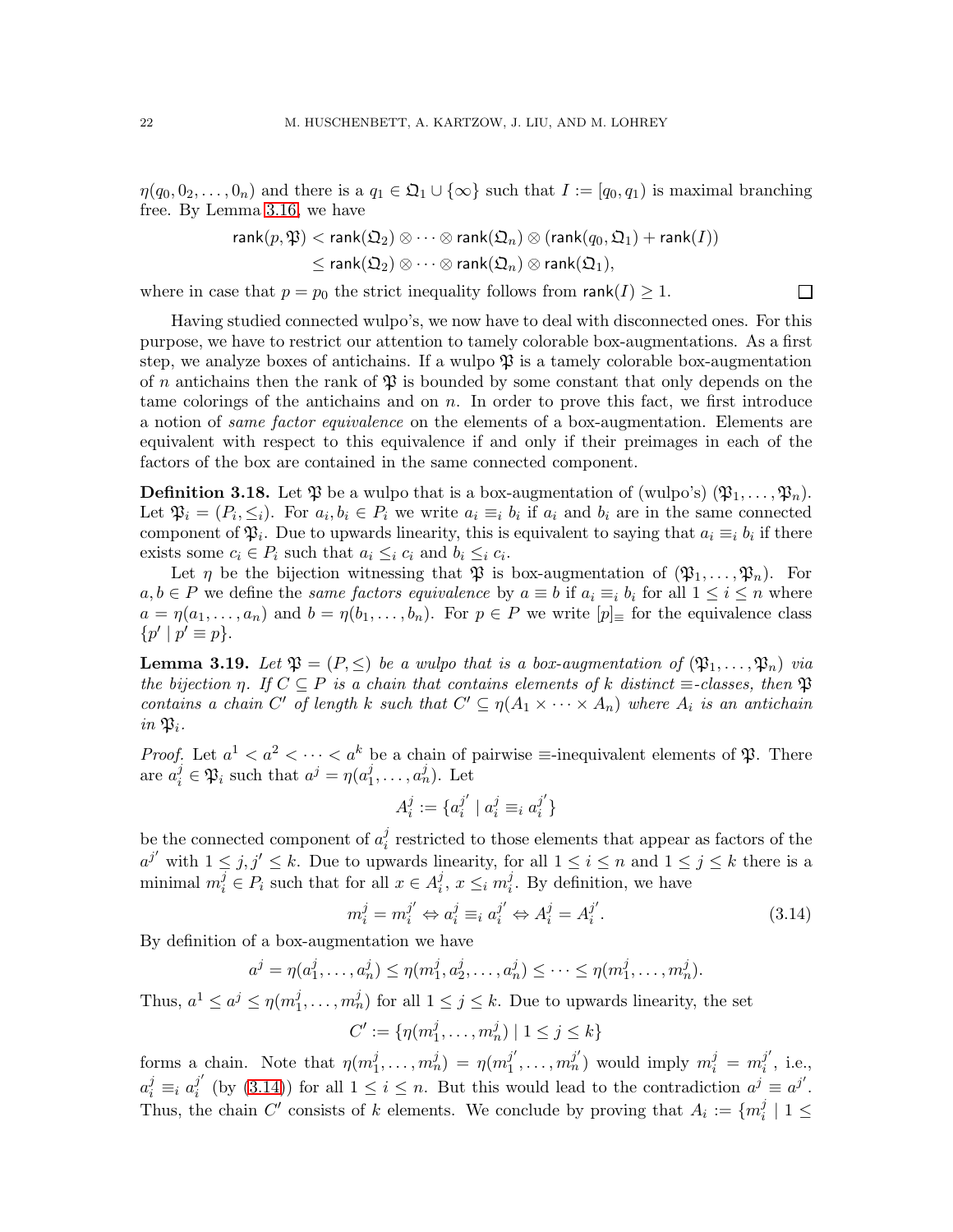$j \leq k$  is an antichain in  $\mathfrak{P}_i$ . Heading for a contradiction assume that there are  $j \neq j'$  such that  $m_i^j < m_i^{j'}$  $j'$ . Then clearly  $m_i^j \equiv_i m_i^{j'}$  $j'$  holds and hence also  $a_i^j \equiv_i a_i^{j'}$  $i$  holds. With  $(3.14)$ we conclude that  $m_i^j = m_i^{j'}$  $j'$  contradicting our assumption  $m_i^j < m_i^{j'}$ П  $\frac{j}{i}$  .

The previous result can be used to bound the length of ordinals occurring in the image of antichains in a tamely colorable box-augmentation.

<span id="page-22-0"></span>**Lemma 3.20.** Let  $\mathfrak{P} = (P, \leq)$  be a wulpo which is a tamely colorable box-augmentation of  $(\mathfrak{P}_1, \mathfrak{P}_2, \ldots, \mathfrak{P}_n)$  via  $\eta$ . There is a constant  $c \in \mathbb{N}$  such that the following holds: For all choices of antichains  $A_i \subseteq P_i$  (for each  $1 \leq i \leq n$ ), the substructure of  $\mathfrak P$  induced by  $\eta(\prod_{i=1}^n A_i)$  does not contain a chain of length c.

*Proof.* For each  $1 \le i \le n$  we fix a finite coloring  $\sigma_i : P_i \times P_i \to C_i$  of  $\mathfrak{P}_i$  such that the map  $\sigma: P \times P \to C$  with  $C = \prod_{1 \leq i \leq n} C_i$  and

$$
\sigma(\eta(p_1,\ldots,p_n),\eta(q_1,\ldots,q_n))=(\sigma_1(p_1,q_1),\ldots,\sigma_n(p_n,q_n)).
$$

is a finite coloring of  $\mathfrak{P}.$ 

By Ramsey's theorem [\[23\]](#page-43-9) there exists a constant  $c \in \mathbb{N}$  such that every complete simple graph with at least c nodes whose edges are colored by  $|C|$  colors contains a monochromatic triangle.

For the sake of a contradiction, assume that for each  $1 \leq i \leq n$  there exists an antichain  $A_i$  in  $\mathfrak{P}_i$  such that  $\eta(\prod_{i=1}^n A_i)$  contains a chain of length c. Due to the choice of c there exist three elements  $p^1 > p^2 > p^3$  in this chain and a color  $\bar{c} = (c_1, \ldots, c_n) \in C$  such that

$$
\sigma(p^1, p^2) = \sigma(p^1, p^3) = \sigma(p^2, p^3) = \bar{c}.
$$

Let  $p^j = \eta(p_1^j)$  $j_1^j, \ldots, p_n^j$ , where  $p_i^j \in A_i$ . For each  $1 \leq i \leq n$  we obtain

$$
\sigma_i(p_i^1, p_i^2) = \sigma_i(p_i^1, p_i^3) = \sigma_i(p_i^2, p_i^3) = c_i.
$$

For  $p' = \eta(p_1^2, p_2^1, \dots, p_n^1)$  we get  $\sigma(p^1, p^3) = \sigma(p', p^3)$ . Since  $p^1 > p^3$ , this implies  $p' > p^3$ . As the elements above  $p^3$  are linearly ordered, we conclude that  $p'$  and  $p^1$  are comparable. Recall that  $\eta(\cdot, p_2^1, \ldots, p_n^1)$  embeds  $\mathfrak{P}_1$  into  $\mathfrak{P}_2$ . We conclude that  $p_1^1$  and  $p_1^2$  are comparable in  $\mathfrak{P}_1$ . Since  $A_1$  is an antichain and  $p_1^1, p_1^2 \in A_1$ , this implies  $p_1^1 = p_1^2$ .

Analogous arguments for the other coordinates show that  $p_i^1 = p_i^2$  for each  $1 \le i \le n$ , i.e.,  $p^1 = p^2$ . However, this contradicts  $p^1 > p^2$ .  $\Box$ 

We now head for the following result. Given a wulpo that is a tamely colorable box-augmentation we can write it as a finite sum-augmentation of wulpo's whose rank is bounded in terms of the ranks of the connected components of the factors of the box.

<span id="page-22-1"></span>**Lemma 3.21.** Let  $\mathfrak{P} = (P, \leq)$  be a countable wulpo which is a tamely colorable box augmentation of  $(\mathfrak{P}_1,\ldots,\mathfrak{P}_n)$  via the bijection  $\eta$ . Let  $c \in \mathbb{N}$  such that the image of antichains under  $\eta$  does not contain a chain of length c (exists by Lemma [3.20\)](#page-22-0). Then there is a map  $\mu : P \to \{1, \ldots, c\}$  such that for all chains  $L \subseteq P$ , and all  $p, p' \in L$  we have  $\mu(p) = \mu(p')$  if and only if  $p' \equiv p$ .

*Proof.* Fix an enumeration  $m_1, m_2, \ldots$  of the minimal elements of  $\mathfrak{P}$ . Let  $\mu_0$  be the partial function with empty domain. We define  $\mu$  as the limit of partial functions  $\mu_i$  satisfying the lemma (restricted to their domain). This limit  $\mu$  is a total function because we guarantee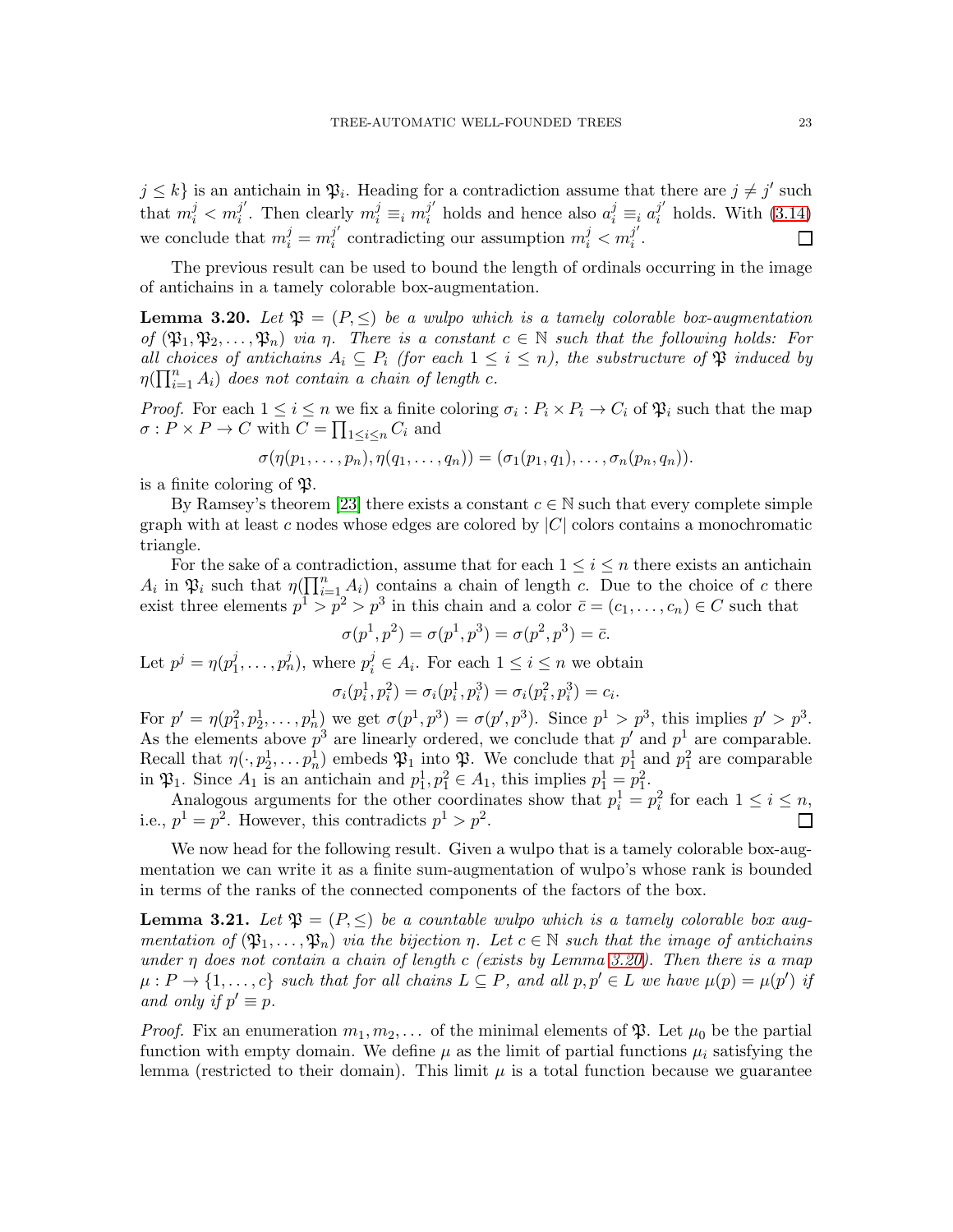that

$$
\mathsf{dom}(\mu_i) = \bigcup_{j=1}^i [m_j,\infty).
$$

Assume that  $\mu_j$  has already been defined.

First we set  $\mu_{j+1}(x) = \mu_j(x)$  for all  $x \in \text{dom}(\mu_j)$ . By transfinite induction we extend  $\mu_{j+1}$  to all nodes  $y \in [m_{j+1}, \infty) \setminus \bigcup_{i=1}^j [m_i, \infty)$ . For this purpose assume that  $y \in [m_{j+1}, \infty) \setminus$  $\bigcup_{i=1}^{j} [m_i,\infty)$  and assume that we have defined  $\mu_{j+1}(x)$  for all  $m_{j+1} \leq x < y$ . Hence, the domain of the current  $\mu_{i+1}$  is

$$
D = \bigcup_{i=1}^{j} [m_i, \infty) \cup [m_{j+1}, y).
$$

We assume that for all chains  $L \subseteq D$ , and all  $p, p' \in L$  we have  $\mu_{j+1}(p) = \mu_{j+1}(p')$  if and only if  $p' \equiv p$ . Let

$$
J = \{1, \ldots, c\} \setminus \mu_{j+1}(D \cap [m_{j+1}, \infty)).
$$

Then  $J \neq \emptyset$ :  $D \cap [m_{j+1}, \infty)$  is a chain. By Lemma [3.19](#page-21-1) and the choice of c, each chain in  $\mathfrak{P}$ contains elements of at most  $c-1$  many  $\equiv$ -classes. Hence, the elements from  $D \cap [m_{i+1},\infty)$ fall into at most  $c-1$  many  $\equiv$ -classes. By our assumption on the current  $\mu_{j+1}$ , this mapping takes at most  $c-1$  different values among the elements from  $D \cap [m_{i+1}, \infty)$ . Hence, J is not empty.

Now we extend  $\mu_{j+1}$  to y as follows:

$$
\mu_{j+1}(y) := \begin{cases} \mu_{j+1}(p) & \text{if } p \in D \cap [m_{j+1}, \infty) \text{ and } p \equiv y, \\ \min(J) & \text{otherwise.} \end{cases}
$$

Each of the  $\mu_j$  is a well-defined partial function and setting  $\mu = \bigcup_{j \in \mathbb{N}} \mu_j$  settles the claim.

<span id="page-23-0"></span>Corollary 3.22. Let  $\mathfrak{P}$ , c, and  $\mu$  be defined as in Lemma [3.21.](#page-22-1) Let  $1 \leq i \leq c$  and  $a, b \in \mu^{-1}(i)$  such that a and b are in a connected component of the suborder induced by  $\mu^{-1}(i) \subseteq \mathfrak{P}$ . Then we have  $a \equiv b$ .

*Proof.* Let  $\mu(a) = i = \mu(b)$  and assume that a and b are in a connected component of the suborder induced by  $\mu^{-1}(i) \subseteq \mathfrak{P}$ . Since this suborder is again a wulpo, there exists  $p \in \mu^{-1}(i)$  with  $a \leq p$  and  $b \leq p$ . Lemma [3.21](#page-22-1) together with  $\mu(a) = \mu(p) = \mu(b)$  implies  $a \equiv p \equiv b$ , i.e.,  $a \equiv b$  by transitivity of  $\equiv$ .  $\Box$ 

<span id="page-23-1"></span>**Corollary 3.23.** Let  $\mathfrak{P}$  be a wulpo that is box-augmentation of (wulpo's)  $(\mathfrak{P}_1, \mathfrak{P}_2, \ldots, \mathfrak{P}_m)$ such that there is some  $n \in \mathbb{N}$  with rank $(\mathfrak{P}_j) < \omega^{m}$  for all  $1 \leq j \leq m$ .

- (1) For  $\mu$  as in Lemma [3.21,](#page-22-1) rank $(\mathfrak{P}\upharpoonright_{\mu^{-1}(i)}) \leq \omega^{\omega^n}$  for all i in the range of  $\mu$ .
- (2) Moreover, if  $\mathfrak{P}$  is a forest and there is  $n \in \mathbb{N}$  with rank $(\mathfrak{P}_j) < \omega^n$  for all  $1 \leq j \leq m$ , then rank $(\mathfrak{P}|_{\mu^{-1}(i)}) \leq \omega^n$  for all i in the range of  $\mu$ .

*Proof.* Let  $\mathfrak{C}_i$  be the set of connected components of  $\mathfrak{P}_i$  for all  $1 \leq j \leq m$ . Due to Corollary [3.22,](#page-23-0)  $\mathfrak{P}\vert_{\mu^{-1}(i)}$  is isomorphic to some suborder of the disjoint union

$$
\bigsqcup_{(D_1,\ldots, D_m)\in {\mathfrak C}_1\times\cdots\times{\mathfrak C}_m}{\mathfrak P}{\restriction}_{\eta(D_1\times\cdots\times D_m)}.
$$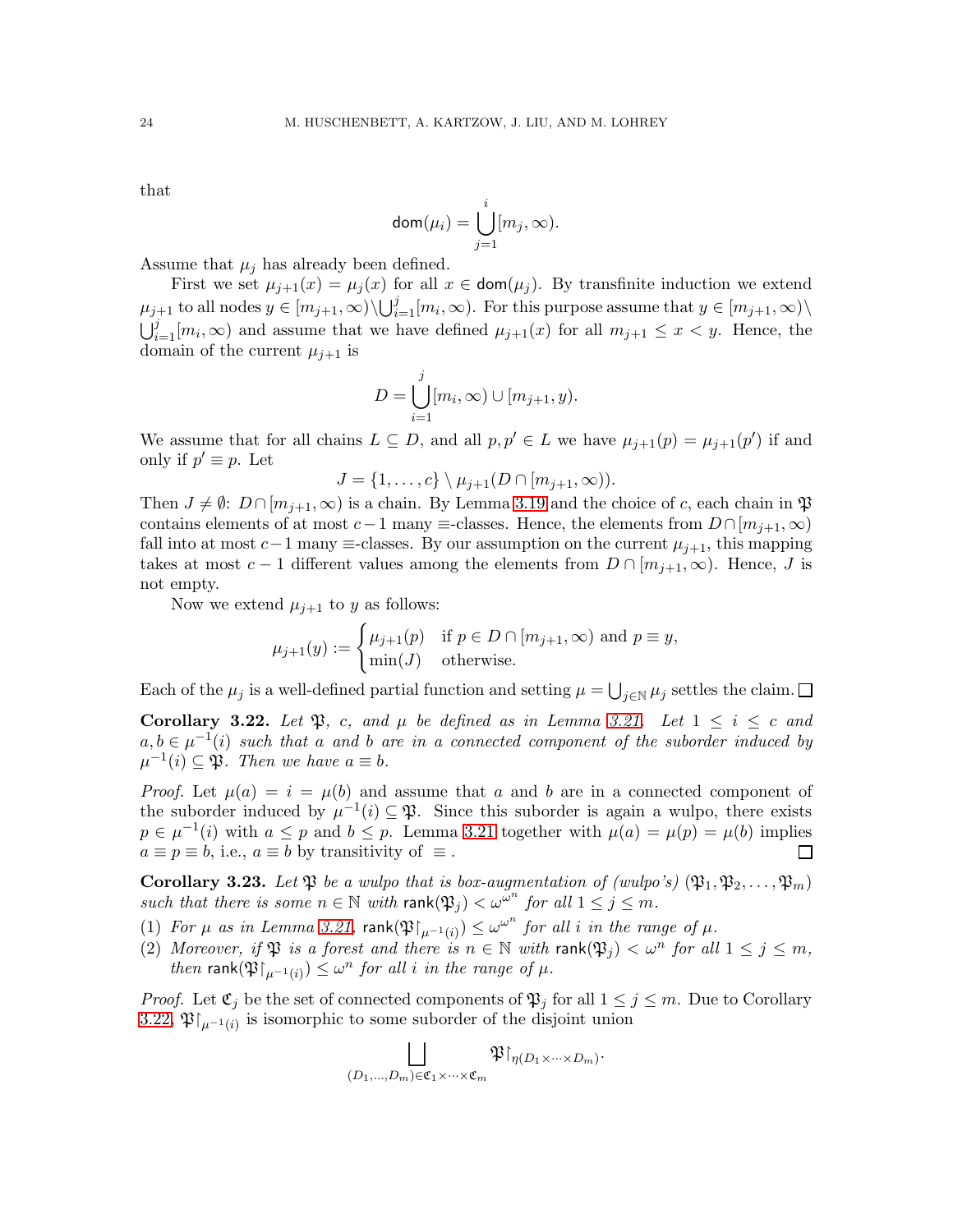Note that every  $D_j \in \mathfrak{C}_j$  is a substructure of  $\mathfrak{P}_j$ , hence  $\mathsf{rank}(D_j) < \omega^{\omega^n}$ . Due to Lemma [3.17,](#page-20-1)

$$
\textup{rank}(\mathfrak{P}\!\!\upharpoonright_{\eta(D_1\times\cdots\times D_m)})\leq \textup{rank}(D_1)\otimes\cdots\otimes\textup{rank}(D_m))\stackrel{(2.3)}{<}\omega^{\omega^n}.
$$

Thus,

$$
\text{{\rm rank}}\left(\bigsqcup_{(D_1,\ldots,D_m)\in\mathfrak{C}_1\times\cdots\times\mathfrak{C}_m}\mathfrak{P}\!\!\upharpoonright_{\eta(D_1\times\cdots\times D_m)}\right)\leq \omega^{\omega^n}.
$$

Hence, the same holds for the substructure  $\mathfrak{P}|_{\mu^{-1}(i)}$ .

If  $\mathfrak{P}$  is a forest, then without loss of generality  $\mathfrak{P}_2, \ldots, \mathfrak{P}_m$  are disjoint unions of finite ordinals (cf. Remark [3.13\)](#page-18-3). Thus,  ${\sf rank}(\mathfrak{P}\restriction_{\eta(D_1\times\cdots\times D_m)})\leq {\sf rank}(D_1)\otimes c=\alpha\otimes c$  for some finite ordinal  $c < \omega$  and some  $\alpha < \omega^n$ . We get

$$
\alpha \otimes c \leq \underbrace{\alpha \oplus \alpha \oplus \cdots \oplus \alpha}_{c \text{ many}} \stackrel{(2.2)}{\lt} \omega^n,
$$

where the first inequality follows from the fact that every linearization of the direct product  $\alpha \otimes c$  can be viewed as a linearization of the disjoint union of c copies of  $\alpha$  (one can actually show that equality holds at the place of the first inequality). We can now conclude completely analogously to the wulpo case.  $\Box$ 

We are now prepared to establish box-indecomposable intervals with respect to the rank function on the domain of wulpo's. Recall that we denote by  $rank_{ul}$  the function rank restricted to wulpo's and by rank<sub>F</sub> its restriction to well-founded forests.

# <span id="page-24-1"></span><span id="page-24-0"></span>Proposition 3.24. Let  $i \in \mathbb{N}$ .

- (1) The interval  $[\omega^{\omega^i}, {\omega^{\omega^{i+1}}}]$  is rank<sub>ul</sub>-tamely-colorable-box-indecomposable.
- (2) The interval  $[\omega^i, \omega^{i+1}]$  is rank<sub>F</sub>-tamely-colorable-box-indecomposable.

*Proof.* For the first claim let  $\mathfrak{P} = (P, \leq)$  be a wulpo of rank  $\omega^{\omega^{i+1}}$ . Heading for a contradiction, assume that it is a tamely colorable box-augmentation of wulpo's  $(\mathfrak{P}_1, \ldots, \mathfrak{P}_n)$  such that  $\mathsf{rank}(\mathfrak{P}_j) < \omega^{\omega^i}$  for all  $1 \leq j \leq n$ .

Take  $c \in \mathbb{N}$  and the mapping  $\mu : P \to \{1, \ldots, c\}$  from Lemma [3.21.](#page-22-1) The preimages  $\mu^{-1}(i)$  of  $\mu$  induce a sum-decomposition of  $\mathfrak P$  into  $c$  parts  $\mathfrak P\!\!\restriction_{\mu^{-1}(1)},\ldots, \mathfrak P\!\!\restriction_{\mu^{-1}(c)}.$  Since  $\omega^{\omega^{i+1}}$ is rank-sum-indecomposable by Proposition [3.10,](#page-17-2) we can assume (perhaps after renaming of colors) that  ${\sf rank}(\mathfrak{P}\!\!\restriction_{\mu^{-1}(1)})=\omega^{\omega^{i+1}}.$  But Corollary [3.23](#page-23-1) implies that  ${\sf rank}(\mathfrak{P}\!\!\restriction_{\mu^{-1}(1)})\leq \omega^{\omega^i}$ which is clearly a contradiction.

For the case of forests, we use exactly the same arguments, and the second part of Corollary [3.23](#page-23-1) yields a similar contradiction.  $\Box$ 

Using Propositions [3.9,](#page-16-2) [3.10](#page-17-2) and [3.24,](#page-24-0) we obtain directly the desired bounds on the ranks.

#### <span id="page-24-3"></span>Theorem 3.25.

- <span id="page-24-2"></span>(1) Every tree-automatic wulpo has rank strictly below  $\omega^{\omega^{\omega}}$ .
- (2) Every tree-automatic well-founded forest has rank strictly below  $\omega^{\omega}$ .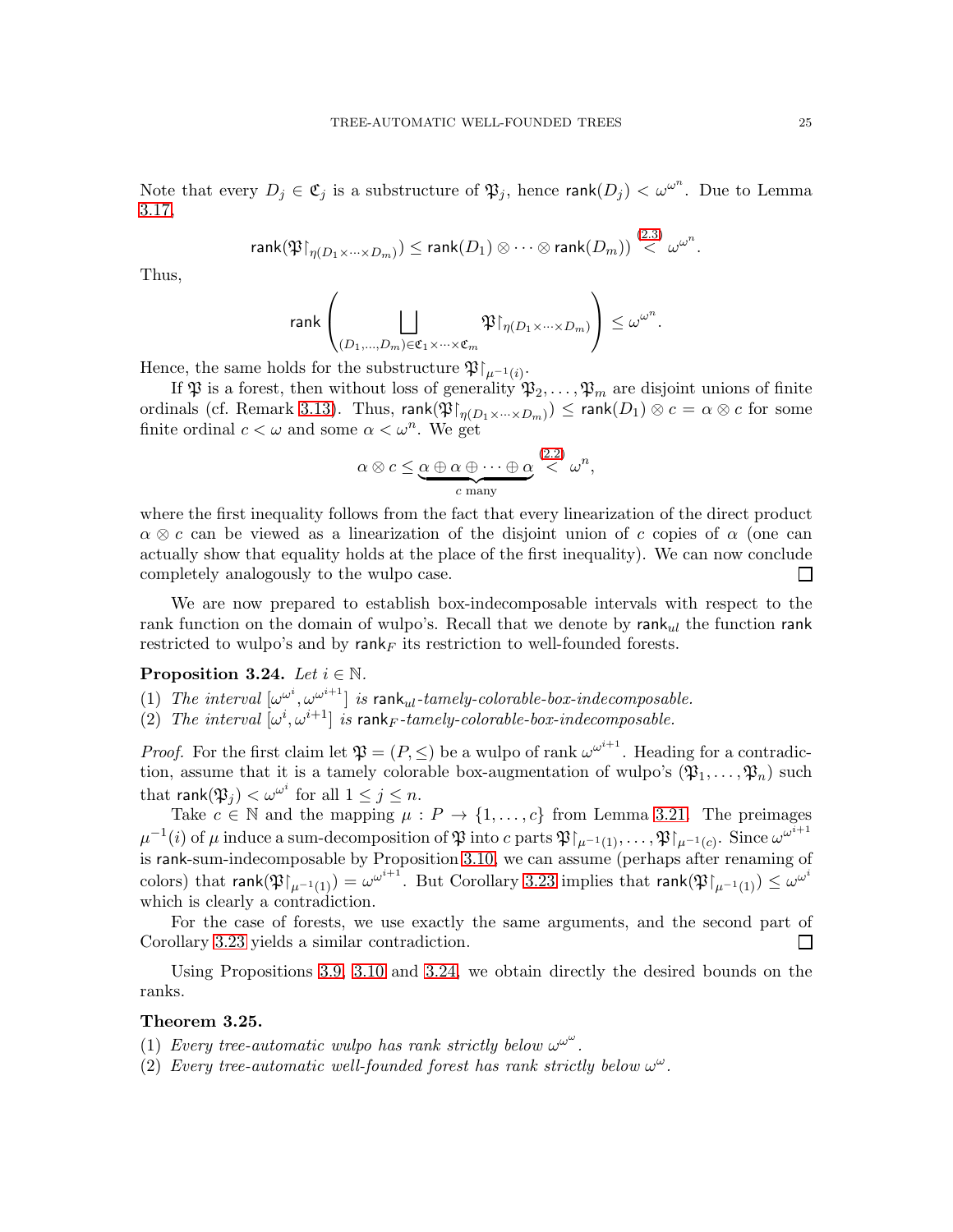*Proof.* Concerning the first claim, let  $\alpha_i = \omega^{\omega^i}$  for each  $i \in \mathbb{N}$ . Due to Propositions [3.10](#page-17-2) and [3.24](#page-24-0) (part [\(1\)](#page-24-1)), the sequence  $\alpha_0 < \alpha_1 < \alpha_2 < \dots$  satisfies the conditions of Propo-sition [3.9.](#page-16-2) For the sake of a contradiction to this latter proposition, assume that  $\mathfrak P$  is a tree-automatic wulpo of rank at least  $\omega^{\omega^{\omega}}$ . Let  $\varphi$  be the formula  $\varphi(x, y) = x \langle y, y \rangle$  wellfoundedness, for each  $i \in \mathbb{N}$  there is a  $p \in P$  such that  $\mathfrak{P}|_{\varphi, p}$  has rank  $\alpha_i$ , contradicting Proposition [3.9.](#page-16-2)

For [\(2\)](#page-24-2), we proceed analogously with  $\alpha_i = \omega^i$ . This time we use the second part of Proposition [3.24.](#page-24-0) П

Note that this result has an analogous counterpart in the world of string-automatic structures: Khoussainov and Minnes  $[16]$  and Delhommé  $[9]$  independently proved that the ordinal ranks of string-automatic well-founded partial orders are the ordinals strictly below  $\omega^{\omega}$  and this bound is optimal because for each  $\alpha < \omega^{\omega}$  the ordinal  $\alpha$  is string-automatic. In contrast, we [\[14,](#page-42-3) [15\]](#page-43-10) proved that every string-automatic forest has rank strictly below  $\omega^2$  and this bound is also optimal. In the next section, we construct tree-automatic wellfounded trees of all ranks strictly below  $\omega^{\omega}$ . Moreover, since ordinals are wulpo's, our bound on the ranks of wulpo's is also optimal. Thus, tree-automatic forests realize much smaller ranks than tree-automatic partial orders (as it is also the case in the string-automatic setting). Note that there is no non-trivial bound on the ranks of arbitrary well-founded tree-automatic partial orders. But our new result on the subclass of all wulpo's and the analogy to the string-automatic case support the following conjecture.

**Conjecture 3.26.** Every tree-automatic well-founded partial order has rank below  $\omega^{\omega^{\omega}}$ .

Beside upwards linearity, well-founded forests also have the property that one cannot embed an infinite linear order. One might wonder whether the class of tree-automatic partial orders without infinite linear suborder already satisfies that the ranks are bounded by  $\omega^{\omega}$ . The example below answers this question negatively be showing that for each  $\alpha < \omega^{\omega^{\omega}}$ there exists such a partial order of rank  $\alpha$ .

<span id="page-25-0"></span>**Example 3.27.** Let  $\alpha < \omega^{\omega^{\omega}}$  be an ordinal. We show that the the direct product of  $\alpha$ and  $\omega^*$  (the reverse of  $\omega$ ) as *strict* partial orders is a tree-automatic partial order which has rank  $\alpha$  and contains no infinite linear suborder.

More formally, we consider the partial order  $\mathfrak{P} = (P, \preceq)$  on

$$
P = \{ (\beta, k) \mid \beta < \alpha, k \in \mathbb{N} \}
$$

whose induced strict partial order  $\prec$  is given by

$$
(\beta, k) \prec (\beta', k') \iff \beta < \beta' \text{ and } k > k'.
$$

As a direct product of the tree-automatic structures  $\alpha$  and  $\omega^*$ ,  $\mathfrak{P}$  is also tree-automatic.

Note that  $\mathfrak P$  does not contain an infinite linear suborder because any such suborder could be projected to an infinite strictly descending sequence in  $\alpha$  or to an infinite strictly ascending sequence in  $\omega^*$ .

We prove that  $rank(\mathfrak{P}) = rank(\alpha)$  by transfinite induction. For  $\beta = 0$  and  $k \in \omega^*$  we have rank $((\beta, k), \mathfrak{P}) = 0$  because  $(\beta, k)$  is a minimal element. For  $\beta > 0$ ,  $k \in \omega^*$ ,

$$
rank((\beta, k), \mathfrak{P}) = sup\{rank((\beta', k'), \mathfrak{P}) + 1 \mid (\beta', k') \prec (\beta, k) \in P\}
$$
  
= sup{\beta' + 1 | \beta' < \beta} = \beta.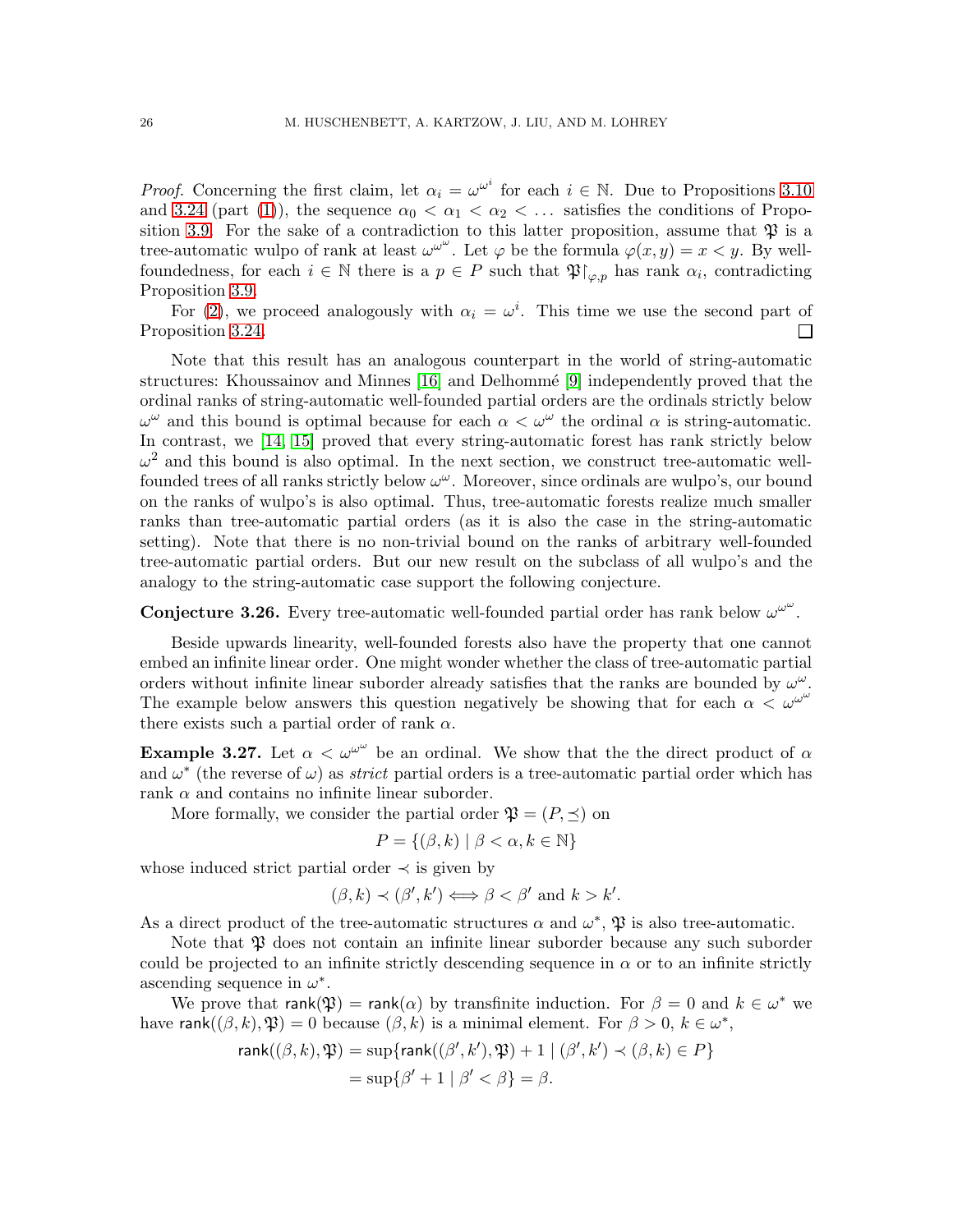Thus, we conclude that

# $rank(\mathfrak{P}) = \sup \{ rank((\beta, k), \mathfrak{P}) + 1 \mid (\beta, k) \in \mathfrak{P} \} = \sup \{ \beta + 1 \mid \beta < \alpha \} = \alpha.$

The structure  $\mathfrak P$  also shows that Delhommé's decomposition technique cannot be used to prove our conjecture that all tree-automatic partial orders have ranks below  $\omega^{\omega^{\omega}}$ . Note that for all  $\alpha' \in \alpha$  the substructure  $\mathfrak{P}\upharpoonright_{\{(\alpha',n)|n\in\omega^*\}}$  is isomorphic to the countably infinite antichain  $(\omega^*,=)$ . Similarly, for all  $n \in \omega^*$  the substructure  $\mathfrak{P}|_{\{(\alpha',n)|\alpha' \in \alpha\}}$  is isomorphic to the countably infinite antichain  $(\alpha, =)$ . Thus,  $\mathfrak P$  is a partial order of rank  $\alpha$  that is a tamely colorable box-augmentation of two antichains. Since infinite antichains have rank 1, we conclude that applications of box-decomposition to well-founded partial orders may destroy all information about the rank. Thus, there is no hope that one could provide bounds on the ranks of tree-automatic well-founded partial orders using Delhommé's decomposition technique.

### 4. Upper bound for the isomorphism problem for well-founded trees

We first introduce hyperarithmetical sets. Afterwards we provide the upper bound for the isomorphism problem of well-founded tree-automatic trees.

4.1. **Hyperarithmetical sets.** We use standard terminology concerning recursion theory; see e.g. [\[24\]](#page-43-11). We use the definition of the hyperarithmetical hierarchy from Ash and Knight [\[1\]](#page-42-10), see also [\[11\]](#page-42-11). We first define inductively a set of *ordinal notations*  $O \subseteq N_{>0}$ . Simultaneously we define a mapping  $a \mapsto |a|_O$  from O into ordinals and a strict partial order  $\lto O$  on O. The set O is the smallest subset of  $\mathbb{N}_{\geq 0}$  satisfying the following conditions:

- $1 \in O$  and  $|1|_Q = 0$ , i.e., 1 is a notation for the ordinal 0.
- If  $a \in O$ , then also  $2^a \in O$ . We set  $|2^a|_O = |a|_O + 1$  and let  $b <_O 2^a$  if and only if  $b = a$ or  $b <_{Q} a$ .
- If  $e \in \mathbb{N}$  is such that  $\Phi_e$  (the  $e^{th}$  partial computable function) is total,  $\Phi_e(n) \in O$ for all  $n \in \mathbb{N}$ , and  $\Phi_e(0) \leq O \Phi_e(1) \leq O \Phi_e(2) \leq O \cdots$ , then also  $3 \cdot 5^e \in O$ . We set  $|3 \cdot 5^e|_O = \sup\{|\Phi_e(n)|_O \mid n \in \mathbb{N}\}\$ and let  $b <_O 3 \cdot 5^e$  if and only if there exists  $n \in \mathbb{N}$  with  $b <_{O} \Phi_{e}(n)$ .

An ordinal  $\alpha$  is *computable* if there exists  $a \in O$  with  $|a|_O = \alpha$ . The smallest non-computable ordinal is the Church-Kleene ordinal  $\omega_1^{\text{ck}}$ <sup>ck</sup>. If  $a \in O$  then the restriction of the partial order  $(0, <_O)$  to  $B = \{b \in O \mid b <_O a\}$  is isomorphic to the ordinal  $|a|_O$  [\[1,](#page-42-10) Proposition 4.9]. Moreover, the set  $B$  is computably enumerable and an index for  $B$  can be computed from  $a \; [1,$  $a \; [1,$  Proposition 4.10].

Next, we define the *hyperarithmetical hierarchy* based on ordinal notations. For this we define sets  $H(a)$  for each  $a \in O$  as follows:

- $H(1) = \emptyset$ ,
- $H(2^b) = H(b)'$  (the Turing jump of  $H(b)$ ; see e.g. [\[24\]](#page-43-11)),
- $H(3 \cdot 5^e) = \{ \langle b,n \rangle \mid b \langle a \rangle \mid s \in H(b) \};$  here  $\langle \cdot, \cdot \rangle$  denotes a computable pairing function.

Spector has shown that  $|a|_O = |b|_O$  implies that  $H(a)$  and  $H(b)$  are Turing equivalent. The levels of the hyperarithmetical hierarchy can be defined as follows, where  $\alpha$  is a computable ordinal.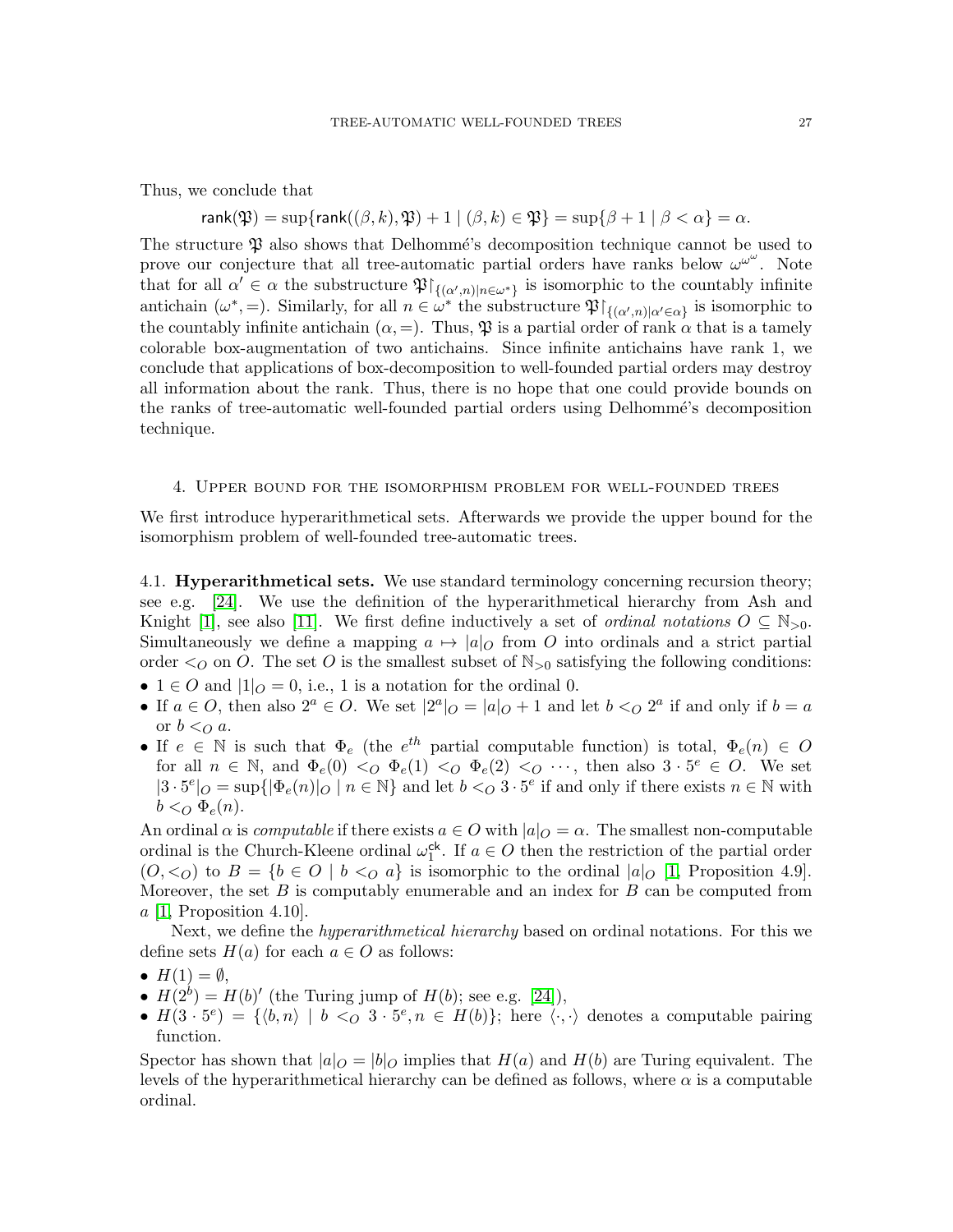- If  $\alpha$  is infinite, then  $\Sigma^0_\alpha$  is the set of all subsets  $A \subseteq \mathbb{N}$  that are recursively enumerable in some  $H(a)$  with  $|a|_O = \alpha$  (by Spector's theorem, the concrete choice of a is irrelevant). For  $n > 0$  finite, one defines  $\Sigma_n^0$  as the set of all subsets  $A \subseteq \mathbb{N}$  that are recursively enumerable in  $H(a)$  with  $|a|_O = n - 1.3$  $|a|_O = n - 1.3$
- $\Pi_{\alpha}^{0}$  is the set of all complements of  $\Sigma_{\alpha}^{0}$ -sets.
- $\bullet\; \Delta_\alpha^0 = \Sigma_\alpha^0 \cap \Pi_\alpha^0$

A relation  $R \subseteq \mathbb{N}^k$  is  $X^0_\alpha$  (with  $X \in \{\Sigma, \Pi, \Delta\}$ ) if the set  $\{\langle x_1, \ldots, x_k \rangle \mid (x_1, \ldots, x_k) \in R\}$ is  $X^0_\alpha$ , where  $\langle \cdot, \ldots, \cdot \rangle$  denotes a computable encoding of k-tuples.

For any two computable ordinals  $\alpha, \beta, \alpha < \beta$  implies  $\Sigma_{\alpha} \cup \Pi_{\alpha} \subsetneq \Delta_{\beta}$ . The union of all classes  $\Sigma^0_\alpha$  where  $\alpha < \omega_1^{\text{ck}}$  yields the class of all *hyperarithmetical sets*. By a classical result of Kleene, the hyperarithmetical sets are exactly the sets in  $\Delta_1^1 = \Sigma_1^1 \cap \Pi_1^1$ , where  $\Sigma_1^1$  is the first existential level of the analytical hierarchy, and  $\Pi_1^1$  is the set of all complements of  $\Sigma_1^1$ -sets.

For our purposes, it is convenient to present an alternative definition of the hyperarithmetical hierarchy using computable infinitary formulas, see [\[1,](#page-42-10) Chapter 7]. Fix a predicate  $R(\overline{x}) \subseteq \mathbb{N}^k$  where  $k \geq 1$ . If R is computable, then a  $\Sigma_0^0$  (resp.  $\Pi_0^0$ ) *index* for R is a triple  $(\Sigma, 0, e)$  (resp.  $(\Pi, 0, e)$ ) where e is an index for R. Next, let  $0 < \alpha < \omega_1^{\text{ck}}$  be a computable ordinal. Case 1.  $\alpha = \beta + 1$  is a successor ordinal. Then, a  $\Sigma^0_\alpha$  (resp.  $\Pi^0_\alpha$ ) index for R is a triple  $(\Sigma, a, e)$  (resp.  $(\Pi, a, e)$ ) where  $|a|_Q = \alpha$  and e is a  $\Pi_\beta^0$  (resp.  $\Sigma_\beta^0$ ) index for a predicate  $P(\overline{x}, y) \subseteq \mathbb{N}^{k+1}$  such that for all  $\overline{x} \in \mathbb{N}^k$ :

$$
R(\overline{x}) \Leftrightarrow \exists y : P(\overline{x}, y) \qquad \left(\text{resp. } R(\overline{x}) \Leftrightarrow \forall y : P(\overline{x}, y)\right).
$$

Case 2.  $\alpha$  is a limit ordinal. Then, a  $\Sigma^0_\alpha$  (resp.  $\Pi^0_\alpha$ ) index for R is a triple  $(\Sigma, a, e)$  (resp.  $(\Pi, a, e)$ , where  $|a|_O = \alpha$  and  $\Phi_e$  is a total computable function such that the following holds: For all  $n \in \mathbb{N}$ ,  $\Phi_e(n)$  is a  $\Pi_{\beta_n}^0$  (resp.  $\Sigma_{\beta_n}^0$ ) index for some predicate  $P_n(\overline{x}) \subseteq \mathbb{N}^k$ ,  $\beta_0 < \beta_1 < \ldots < \alpha$  with  $\sup\{\beta_n \mid n \in \mathbb{N}\} = \alpha$ , and for all  $\overline{x} \in \mathbb{N}^k$ :

$$
R(\overline{x}) \Leftrightarrow \bigvee_{i \in \mathbb{N}} P_i(\overline{x}) \qquad \left(\text{resp. } R(\overline{x}) \Leftrightarrow \bigwedge_{i \in \mathbb{N}} P_i(\overline{x})\right).
$$

Essentially, we can view a  $\Sigma^0_\alpha$  (resp.  $\Pi^0_\alpha$ ) index as a finite representation of a *computable infinitary formula* that defines the corresponding  $\Sigma^0_\alpha$  (resp.  $\Pi^0_\alpha$ ) predicate. For instance, the  $\Sigma^0_\alpha$  index  $(\Sigma, a, e)$ , where  $|a|_O$  is a limit ordinal, represents the computable infinitary formula  $\bigvee_{i\in\mathbb{N}}\varphi_i$ , where  $\varphi_i$  is the computable infinitary formula represented by the index  $\Phi_e(i)$ . In this paper we use the notions of  $\Sigma^0_\alpha$  (resp.  $\Pi^0_\alpha$ ) predicates and indices interchangeably. Formally, we do not allow negation in computable infinitary formulas. But if  $\varphi(\overline{x})$  defines the  $\Sigma^0_\alpha$  (resp.  $\Pi^0_\alpha$ ) set  $A \subseteq \mathbb{N}^k$ , then one can construct effectively a  $\Pi^0_\alpha$  (resp.  $\Sigma^0_\alpha$ ) formula for  $\mathbb{N}^k \setminus A$ ; and we therefore may define this formula as  $\neg \varphi(\overline{x})$ , see [\[1,](#page-42-10) Theorem 7.1].

4.2. Hyperarithmetic Upper Bound. It turns out that the rank for well-founded computable trees yields an upper bound on the recursion-theoretic complexity of the isomorphism problem. Recall that we defined forests as particular partial orders. For the isomorphism problem, it is useful to assume that also the direct successor relation is computable. When speaking of a computable forest in the following theorem, we mean a forest  $\mathfrak{F} = (F, \leq)$ 

<span id="page-27-0"></span><sup>&</sup>lt;sup>3</sup>The distinction between finite and infinite ordinals is made in order to have a correspondence between the arithmetical hierarchy and the finite part of the hyperarithmetical hierarchy, see also [\[1,](#page-42-10) pp. 74 and 75].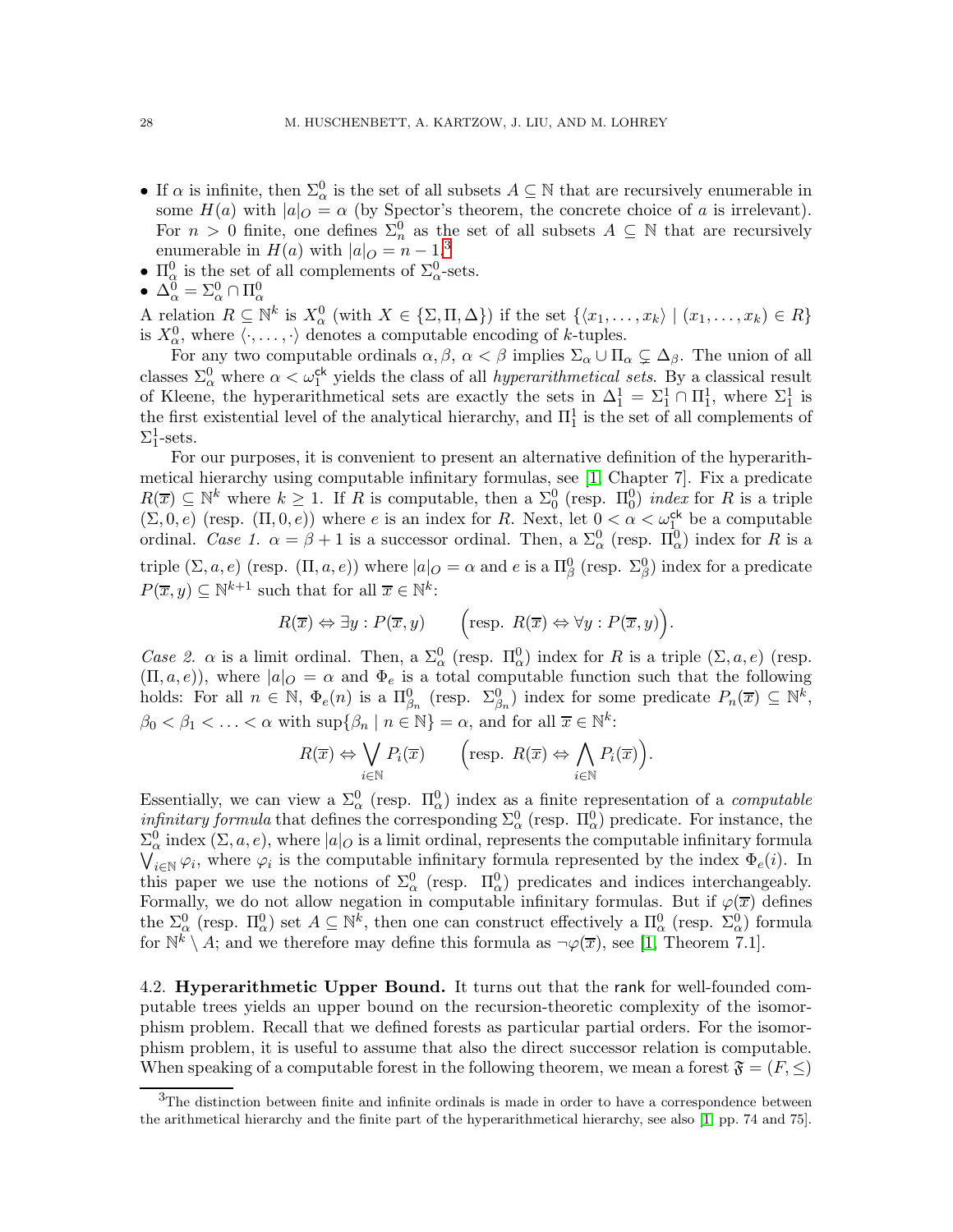such that  $F, \leq$ , and the direct successor relation  $E_{\mathfrak{F}}$  are all computable.<sup>[4](#page-28-0)</sup> Note that the direct successor relation of a tree-automatic forest is even tree-automatic because it is firstorder definable.

<span id="page-28-2"></span>**Theorem 4.1.** Let  $\alpha$  be a computable ordinal and assume that  $\alpha = \lambda + k$ , where  $k \in \mathbb{N}$  and  $\lambda$  is not a successor ordinal. The isomorphism problem for well-founded computable trees of rank at most  $\alpha$  belongs to level  $\Pi_{\lambda+2k+1}^0$  of the hyperarithmetical hierarchy.

*Proof.* Let us fix a well-founded forest  $\mathfrak{F} = (F, \leq)$ . We define a computable infinitary  $\Pi_{\lambda+2k+1}^0$  formula expressing  $\mathfrak{F}(x) \cong \mathfrak{F}(y)$  for nodes x and y of  $\mathfrak{F}$  of rank at most  $\lambda + k$ , where  $k \in \mathbb{N}$  and  $\lambda = 0$  or  $\lambda$  is a limit ordinal. This suffices because the disjoint union of two computable trees is a computable forest.

Let  $E = E_{\mathfrak{F}}$  be the direct successor relation of  $\mathfrak{F}$ . For every ordinal  $\alpha$  we define a computable infinitary formula  $\mathsf{iso}_{\alpha}(x, y)$  over  $\mathfrak{F}$  as follows: Let

$$
\mathsf{iso}_0(x,y) = \forall z (\neg(x > z) \land \neg(y > z)).
$$

This is a  $\Pi_1^0$  formula. For a successor ordinal  $\alpha + 1$  let<sup>[5](#page-28-1)</sup> iso<sub> $\alpha+1(x, y)$ </sub> be

$$
\forall u \in E(x) \cup E(y) \ \forall \ell \geq 1 \left( \frac{\exists^{\geq \ell} v \in E(x) \ \text{iso}_\alpha(u,v)}{\land \ \text{iso}_\alpha(u,u)} \Longleftrightarrow \exists^{\geq \ell} v \in E(y) \ \text{iso}_\alpha(u,v)) \right)
$$

Finally, for a limit ordinal  $\alpha$ , we define  $\mathsf{iso}_{\alpha}(x, y)$  as

$$
\bigwedge_{\beta<\alpha}\forall u\in E(x)\cup E(y)\ \forall \ell\geq 1\left(\begin{array}{c}\exists^{\geq\ell}v\in E(x)\text{ iso}_{\beta}(u,v)\Longleftrightarrow \exists^{\geq\ell}v\in E(y)\text{ iso}_{\beta}(u,v))\\ \wedge\bigvee_{\beta<\alpha}\text{ iso}_{\beta}(u,u).\end{array}\right)
$$

Let us argue by induction that  $\mathsf{iso}_{\lambda+k}$  (where  $k \in \mathbb{N}$  and  $\lambda = 0$  or  $\lambda$  a limit ordinal) is a  $\Pi_{\lambda+2k+1}^0$ -formula. The case  $\lambda = k = 0$  is clear. For the case  $k = 0$  and  $\lambda > 0$  note that the subformula  $\forall u \in E(x) \cup E(y) : \bigvee_{\beta < \lambda} \mathsf{iso}_{\beta}(u, u)$  is  $\Pi_{\lambda+1}^0$ . Moreover, the subformula

$$
\forall u \in E(x) \cup E(y) \ \forall \ell \geq 1: (\exists^{\geq \ell} v \in E(x) : \text{iso}_{\beta}(u, v) \Longleftrightarrow \exists^{\geq \ell} v \in E(y) : \text{iso}_{\beta}(u, v))
$$

is  $\Pi^0_{\lambda'+2k'+3}$ , where  $\beta = \lambda' + k' < \alpha$  (with  $k' \in \mathbb{N}$  and  $\lambda' = 0$  or  $\lambda'$  a limit ordinal). Since  $\lambda$  is a limit ordinal, we have  $\lambda' + 2k' + 3 < \lambda$ . This shows that  $\mathsf{iso}_{\lambda}(x, y)$  is a conjunction of a  $\Pi_{\lambda}^{0}$ -formula and a  $\Pi_{\lambda+1}^{0}$ -formula, and hence also  $\Pi_{\lambda+1}^{0}$ . Finally, for the case that  $k > 0$  and  $\lambda > 0$  note that if  $\mathsf{iso}_{\lambda+k}(x, y)$  is a  $\Pi^0_{\lambda+2k+1}$ -formula, then  $\mathsf{iso}_{\lambda+k+1}(x, y)$  is a  $\Pi_{\lambda+2k+3}^{0}$ -formula, since two alternating quantifier blocks are added for successor ordinals.

It remains to show that if  $rank(x) \leq \alpha$  and  $rank(y) \leq \alpha$ , then  $\mathfrak{F} = iso_{\alpha}(x, y)$  if and only if  $\mathfrak{F}(x) \cong \mathfrak{F}(y)$ . This is the content of Claim 2 below. As an auxiliary step we show the following claim.

*Claim 1.* If  $\mathfrak{F} \models \mathsf{iso}_{\alpha}(x, y)$  then rank $(x) \leq \alpha$  and rank $(y) \leq \alpha$ .

We prove Claim 1 by induction on  $\alpha$ . The case  $\alpha = 0$  is clear because trees of rank 0 do only consist of one node. Next, consider an ordinal  $\alpha > 0$  such that the claim holds for all  $\beta < \alpha$ . Assume that  $\mathfrak{F} \models iso_{\alpha}(x, y)$ . Note that the second conjunct of

<span id="page-28-0"></span><sup>&</sup>lt;sup>4</sup>On the other hand, if we would omit the requirement of a computable direct successor relation in Theorem [4.1,](#page-28-2) then we would only have to replace the constants in the theorem by larger values.

<span id="page-28-1"></span><sup>&</sup>lt;sup>5</sup>We use  $\exists^{\geq \ell} x : \varphi(x)$  as an abbreviation for  $\exists x_1 \cdots \exists x_\ell : \bigwedge_{1 \leq i < j \leq n} x_i \neq x_j \wedge \bigwedge_{i=1}^n \varphi(x_i)$ . The quantifier  $\exists^{\geq \ell} x$  can be encoded by an ordinary single existential quantifier.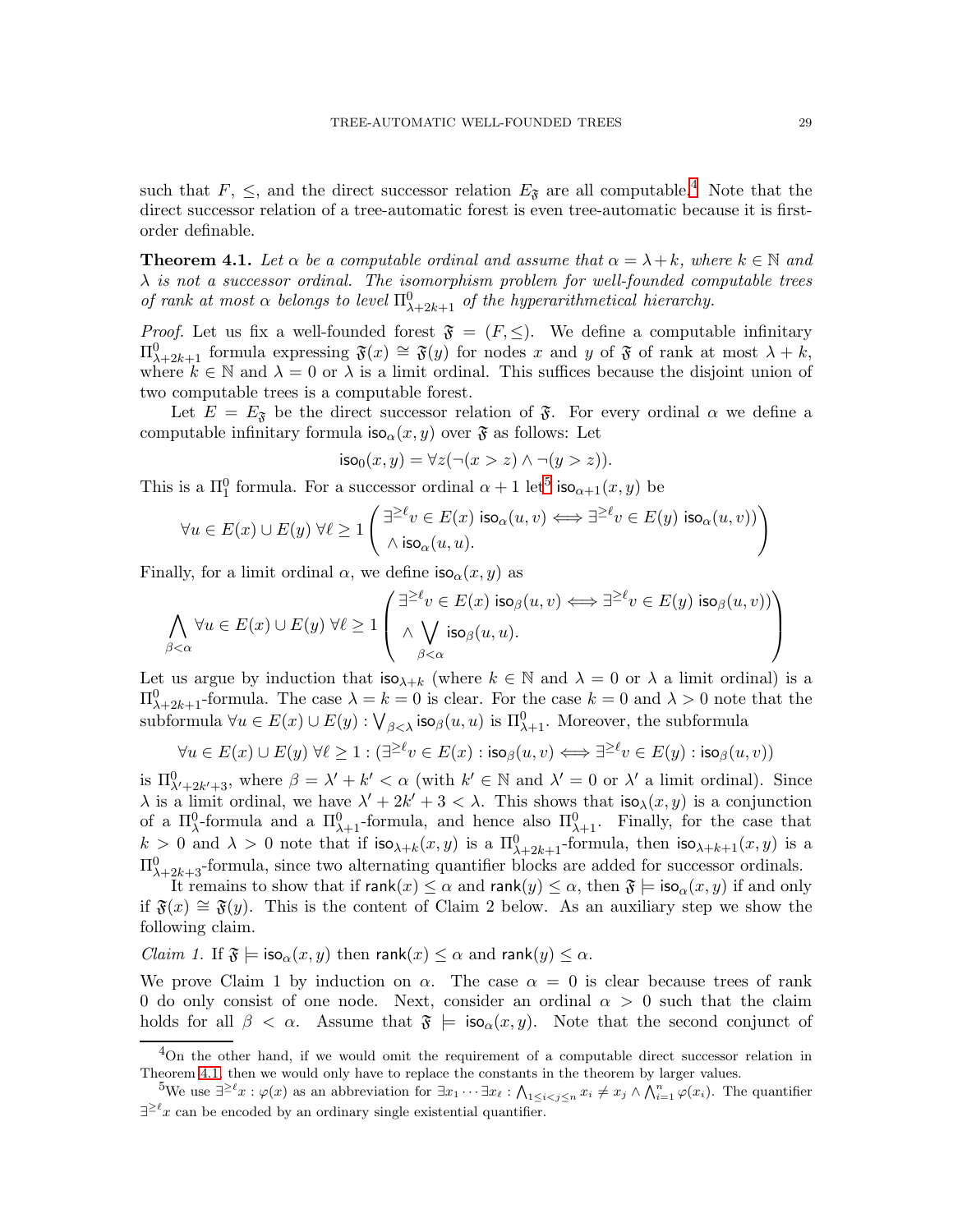$\textsf{iso}_{\alpha}(x, y)$  and the induction hypothesis imply that all children of x have rank  $\lt \alpha$ . Thus, rank $(x) \leq \sup\{\beta + 1 \mid \beta < \alpha\} = \alpha$ . For y we conclude analogously.

*Claim 2.* If  $rank(x) \leq \alpha$  and  $rank(y) \leq \alpha$ , then  $\mathfrak{F} \models iso_{\alpha}(x, y)$  if and only if  $\mathfrak{F}(x) \cong \mathfrak{F}(y)$ .

We prove Claim 2 by induction on  $\alpha$ . Again, the case  $\alpha = 0$  is clear. Next, consider some ordinal  $\alpha > 0$  and assume that rank $(x) \leq \alpha$  and rank $(y) \leq \alpha$ .

First, assume that  $\mathfrak{F}(x) \cong \mathfrak{F}(y)$ . Fix  $\beta < \alpha, u \in E(x) \cup E(y)$ , and  $\ell \geq 1$ . By assumption, we have rank $(u) < \alpha$ . Furthermore, due to Claim 1, if  $\beta < \text{rank}(u)$ , then there is no v such that  $\textsf{iso}_{\beta}(u, v)$  holds. Thus, in this case

$$
\left(\exists^{\geq\ell}v\in E(x):\mathsf{iso}_\beta(u,v)\;\;\Longleftrightarrow\;\;\exists^{\geq\ell}v\in E(y):\mathsf{iso}_\beta(u,v)\right).
$$

holds. Moreover, if  $rank(u) \leq \beta < \alpha$ , then Claim 1 and the induction hypothesis imply that

$$
\exists^{\geq \ell} v \in E(x): \mathsf{iso}_\beta(u,v) \;\; \Longleftrightarrow \;\; \exists^{\geq \ell} v \in E(y): \mathsf{iso}_\beta(u,v)
$$

is equivalent to

$$
\exists^{\geq \ell} v \in E(x) : \mathfrak{F}(u) \cong \mathfrak{F}(v) \Longleftrightarrow \exists^{\geq \ell} v \in E(y) : \mathfrak{F}(u) \cong \mathfrak{F}(v).
$$

Since  $\mathfrak{F}(x) \cong \mathfrak{F}(y)$  the latter is clearly satisfied. Moreover, by induction hypothesis for each  $u \in E(x) \cup E(y)$  we have  $\mathsf{iso}_{\mathsf{rank}(u)}(u, u)$  (note that  $\mathsf{rank}(u) < \alpha$ ). Hence  $\bigvee_{\beta < \alpha} \mathsf{iso}_{\beta}(u, u)$ holds as well. Thus  $\mathsf{iso}_{\alpha}(x, y)$  is satisfied.

For the other direction, assume that  $\mathfrak{F} \models \mathsf{iso}_{\alpha}(x, y)$ . Then for each  $u \in E(x) \cup E(y)$ , there is some  $\beta < \alpha$  such that  $\mathsf{iso}_\beta(u, u)$  holds. Due to Claim 1 this implies that rank $(u) < \alpha$ for each child u of x or y. Using the induction hypothesis and Claim 1, we conclude that for all  $u \in E(x) \cup E(y)$  and all ordinals rank $(u) \leq \beta < \alpha$ ,

<span id="page-29-0"></span>
$$
\exists^{\geq \ell} v \in E(x) : \mathsf{iso}_{\beta}(u, v) \iff \exists^{\geq \ell} v \in E(y) : \mathsf{iso}_{\beta}(u, v) \tag{4.1}
$$

is equivalent to

<span id="page-29-1"></span>
$$
\exists^{\geq \ell} v \in E(x) : \mathfrak{F}(u) \cong \mathfrak{F}(v) \Longleftrightarrow \exists^{\geq \ell} v \in E(y) : \mathfrak{F}(u) \cong \mathfrak{F}(v). \tag{4.2}
$$

Since  $\text{iso}_{\alpha}(x, y)$  holds, for each  $u \in E(x) \cup E(y)$  there is a rank $(u) \leq \beta < \alpha$  such that  $(4.1)$ holds. Hence, [\(4.2\)](#page-29-1) holds for all children u of x or y, which implies that  $\mathfrak{F}(x) \cong \mathfrak{F}(y)$ .  $\Box$ 

<span id="page-29-2"></span>**Remark 4.2.** If we are only interested in the isomorphism problem for computable trees of rank at most  $\lambda$  for a limit ordinal  $\lambda$  it suffices to consider the  $\Pi_{\lambda}^0$ -formula

$$
\bigwedge_{\beta<\alpha}\forall u\in E(x)\cup E(y)\ \forall \ell\geq 1: (\exists^{\geq \ell}v\in E(x):\mathsf{iso}_\beta(u,v)\Longleftrightarrow \exists^{\geq \ell}v\in E(y):\mathsf{iso}_\beta(u,v))
$$

(where the formulas iso<sub>β</sub> are constructed as above). This is because if the rank of the root is bounded by  $\lambda$ , any child of the root has rank strictly below  $\lambda$  and satisfies  $\mathsf{iso}_\beta(u, u)$  for some  $\beta < \lambda$ .

Corollary 4.3. The isomorphism problem for well-founded tree-automatic trees belongs to  $\Delta_{\omega^{\omega}}^{0}.$ 

*Proof.* The  $\Sigma^0_{\omega^{\omega}}$  formula  $\bigvee_{\alpha<\omega^{\omega}}$  iso $\alpha(x,y)$  expresses  $\mathfrak{F}(x) \cong \mathfrak{F}(y)$  for all  $x, y$  with rank $(x)$ ,  $rank(y) < \omega^{\omega}$ .

With Remark [4.2,](#page-29-2) we also obtain a  $\Pi_{\omega}^{0}$  formula expressing  $\mathfrak{F}(x) \cong \mathfrak{F}(y)$  for all  $x, y$  with  $\mathsf{rank}(x), \mathsf{rank}(y) < \omega^\omega$ .

Due to Theorem [3.25,](#page-24-3) the rank of every tree-automatic well-founded tree is strictly below  $\omega^{\omega}$ . Thus, the isomorphism problem for these trees belongs to  $\Sigma_{\omega^{\omega}}^{0} \cap \Pi_{\omega^{\omega}}^{0} = \Delta_{\omega^{\omega}}^{0}$ .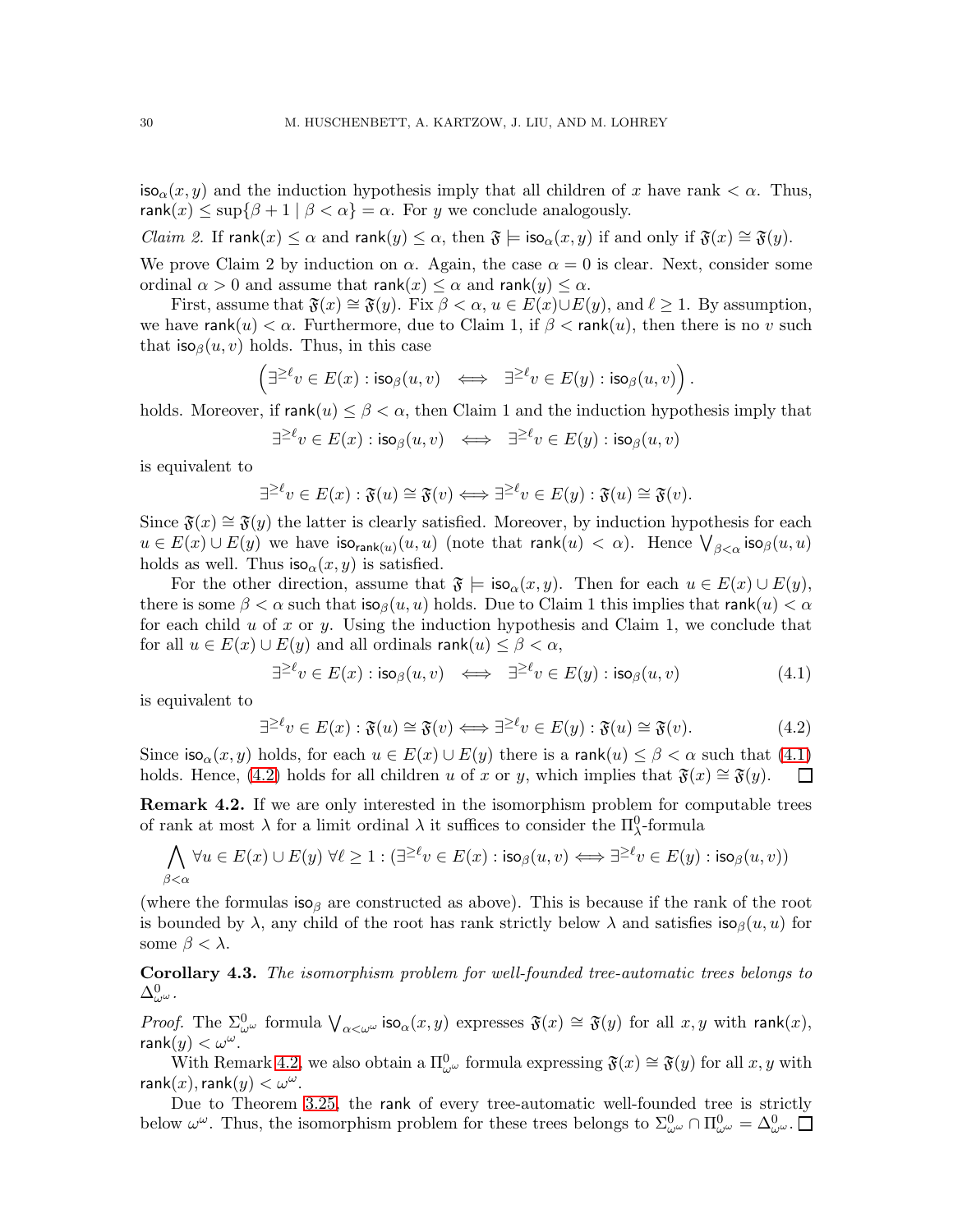#### 5. Lower bound for the isomorphism problem for well-founded trees

In this section, we prove hyperarithmetical lower bounds for the isomorphism problem for well-founded tree-automatic trees. More precisely, we show that for every ordinal  $\omega^i$ , there exists a well-founded tree  $\mathfrak V$  such that the set of all tree-automatic copies of  $\mathfrak V$  is hard for the class  $\Pi_{\omega^i}^0$ . Moreover, for the class of all well-founded tree-automatic trees, we prove that the isomorphism problem is  $\Delta_{\omega^{\omega}}^0$ -hard under Turing-reductions.

5.1. Isomorphism for computable trees of rank  $\langle \omega^{\omega} \rangle$ . Basically, our hardness proof is a reduction from computable well-founded trees to tree-automatic well-founded trees. For this, we make use of a construction from [\[11\]](#page-42-11), which works for all computable ordinals. We use this construction only for ordinals strictly below  $\omega^{\omega}$ . In this section, a computable tree is a computable prefix-closed subset  $\mathfrak{S} \subseteq \mathbb{N}_{>0}^*$ . We identify  $\mathfrak{S}$  with the tree  $(\mathfrak{S}, \succeq)$ . Recall that  $\succeq$  is the inverse prefix relation. Hence, the empty word  $\varepsilon$  is the root of  $(\mathfrak{S}, \succeq)$ .

First, we have to fix the so called fundamental sequence for every limit ordinal  $\langle \omega^{\omega} \rangle$ . Each ordinal  $\alpha < \omega^{\omega}$  can be written in its Cantor normal form as

$$
\alpha = \omega^{e_i} \cdot n_i + \omega^{e_{i-1}} \cdot n_{i-1} + \dots + \omega^{e_1} \cdot n_1,
$$

where  $e_i > e_{i-1} > \cdots > e_1 \geq 0$  and  $n_j > 0$  are natural numbers for  $1 \leq j \leq i$ . Assume that  $e_1 > 0$  so that  $\alpha$  is a limit ordinal. Then

$$
\alpha = \sup \{ \alpha_k \mid k \ge 1 \},\
$$

where we define  $\alpha_k$  as

<span id="page-30-1"></span>
$$
\alpha_k = \omega^{e_i} \cdot n_i + \omega^{e_{i-1}} \cdot n_{i-1} + \dots + \omega^{e_2} \cdot n_2 + \omega^{e_1} \cdot (n_1 - 1) + \omega^{e_1 - 1} \cdot k + 1,\tag{5.1}
$$

for  $k \geq 1$ . Note that  $\alpha_k$  is a successor ordinal and we call  $(\alpha_k)_{k\geq 1}$  the fundamental sequence.

Next, we define for every ordinal  $\alpha < \omega^{\omega}$  a computable well-founded tree  $\mathfrak{S}_{\alpha} \subseteq \mathbb{N}_{>0}^*$  by induction on  $\alpha$ . Let  $\mathfrak{S}_0 = \{\varepsilon\}$  be the tree consisting of a single node. If  $\alpha = \beta + 1 < \omega^{\omega}$  is a successor ordinal then

$$
\mathfrak{S}_{\beta+1} = \{ nu \mid n \in \mathbb{N}_{>0}, u \in \mathfrak{S}_{\beta} \} \cup \{ \varepsilon \}.
$$

Hence,  $\mathfrak{S}_{\beta+1}$  consists of  $\aleph_0$  many copies of  $\mathfrak{S}_\beta$  together with a new root. Finally let  $\alpha < \omega^\omega$ be a limit ordinal with the fundamental sequence  $(\alpha_k)_{k>1}$  defined in [\(5.1\)](#page-30-1). Then

$$
\mathfrak{S}_{\alpha} = \{ ku \mid k \in \mathbb{N}_{>0}, u \in \mathfrak{S}_{\alpha_k} \} \cup \{ \varepsilon \}.
$$

Thus,  $\mathfrak{S}_{\alpha}$  consists of all the trees  $\mathfrak{S}_{\alpha_k}$  ( $k \in \mathbb{N}_{>0}$ ) together with a new root. By induction on  $\alpha < \omega^{\omega}$ , it is straightforward to show that  $\mathfrak{S}_{\alpha}$  is well-founded and computable. Moreover, also the set of leaves  $(\mathfrak{S}_{\alpha}) \subseteq \mathbb{N}_{>0}^*$  is computable. Let  $A \subseteq$  leaves $(\mathfrak{S}_{\alpha})$ . Then we denote the structure consisting of the tree  $\mathfrak{S}_{\alpha}$  together with the additional unary predicate A by  $(\mathfrak{S}_{\alpha}, A).$ 

The following result is implicitly shown in [\[11,](#page-42-11) Proposition 3.2], where it is stated for all computable ordinals. But since we only defined fixed fundamental sequences for limit ordinals below  $\omega^{\omega}$ , we restrict to ordinals below  $\omega^{\omega}$ .

<span id="page-30-0"></span><sup>6</sup>For technical reasons, it is useful to exclude 0. This makes the construction of tree-automatic copies easier.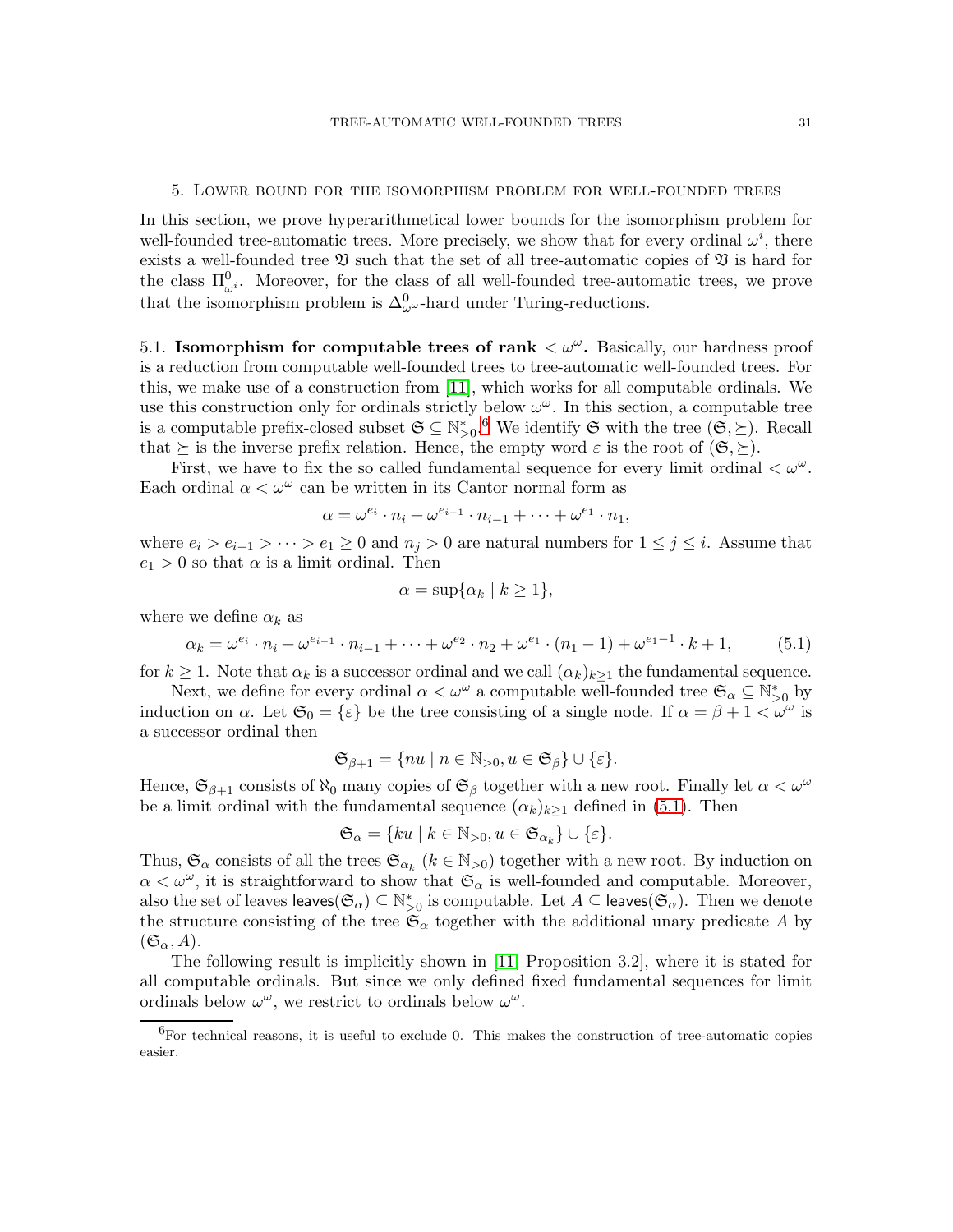<span id="page-31-0"></span>**Theorem 5.1.** Given a limit ordinal  $\alpha < \omega^{\omega}$  and  $k \in \mathbb{N}_{>0} \cup \{\infty\}$  (resp., a successor ordinal  $\alpha < \omega^{\omega}$ ), one can compute indices of a computable subset  $L_k^{\alpha} \subseteq$  leaves $(\mathfrak{S}_{\alpha})$  (resp., computable subsets  $A_{\alpha}, E_{\alpha} \subseteq$  leaves $(\mathfrak{S}_{\alpha})$  such that the following holds:

From a natural number  $n \in \mathbb{N}$  and a  $\Pi_{\alpha}^0$  index  $(\Pi, a, e)$  for a set  $P \subseteq \mathbb{N}$  one can compute an index for a computable subset  $T_{P,n} \subseteq \text{leaves}(\mathfrak{S}_{\alpha})$  such that the following holds:

- $(\mathfrak{S}_{\alpha}, A_{\alpha}) \not\cong (\mathfrak{S}_{\alpha}, E_{\alpha})$  and  $(\mathfrak{S}_{\alpha}, L_{\infty}^{\alpha}) \not\cong (\mathfrak{S}_{\alpha}, L_{k}^{\alpha})$  for all  $k \in \mathbb{N}_{>0}$ , respectively.
- If  $\alpha$  is a successor ordinal, then

$$
(\mathfrak{S}_{\alpha}, T_{P,n}) \cong \begin{cases} (\mathfrak{S}_{\alpha}, A_{\alpha}) & \text{if } n \in P \\ (\mathfrak{S}_{\alpha}, E_{\alpha}) & \text{if } n \notin P. \end{cases}
$$

• If  $\alpha$  is a limit ordinal, then

$$
(\mathfrak{S}_{\alpha}, T_{P,n}) \cong \begin{cases} (\mathfrak{S}_{\alpha}, L_{\infty}^{\alpha}) & \text{if } n \in P \\ (\mathfrak{S}_{\alpha}, L_{k}^{\alpha}) \text{ for some } k \in \mathbb{N}_{>0} & \text{if } n \notin P. \end{cases}
$$

*Proof.* In Proposition 3.2 from [\[11\]](#page-42-11), the computable subset  $A_{\alpha} \subseteq$  leaves( $\mathfrak{S}_{\alpha}$ ) is replaced by a computable tree  $\mathcal{A}_{\alpha} \subseteq \mathfrak{S}_{\alpha}$  (and similarly for  $E_{\alpha}, L_k^{\alpha}, T_{P,n}$ ). For our purpose it is more convenient to work with computable subsets of the leaves of the fixed tree  $\mathfrak{S}_{\alpha}$ . Nevertheless, the construction works analogously to the proof of Proposition 3.2 from [\[11\]](#page-42-11), except for the induction base  $\alpha = 1$ . In [\[11\]](#page-42-11), the tree  $\mathcal{A}_1$  consists of a single node and the tree  $\mathcal{E}_1$  consists of a root with infinitely many children (i.e.,  $\mathcal{E}_1 \cong \mathfrak{S}_1$ ). For the construction of  $T_{P,n}$ , one chooses a computable set  $Q \subseteq \mathbb{N} \times \mathbb{N}$  such that  $P' = \{n \mid \exists x Q(x,n)\}$  is the complement of the  $\Pi_1^0$ -set P. Then the tree  $\mathcal{T}_{P,n}$  consists of the root and  $x \in \mathbb{N}_{>0}$  is a child of the root if and only if there exists  $y \leq x$  satisfying  $Q(y, n)$ . Hence,  $\mathcal{T}_{P,n} \cong \mathcal{E}_1$  if there exists x with  $Q(x, n)$  and  $\mathcal{T}_{P,n} \cong \mathcal{A}_1$  if  $\neg Q(x, n)$  for all x.

In our context, we define the subsets  $A_1, E_1, T_{P,n} \subseteq \mathbb{N}_{>0} = \text{leaves}(\mathfrak{S}_1)$  as follows: let  $A_1 = \emptyset$ ,  $E_1$  be the set of all non-zero even numbers, and  $T_{P,n} = \{2x \mid \exists y \leq x : Q(y,n)\}.$ Then, we have  $(\mathfrak{S}_1, T_{P,n}) \cong (\mathfrak{S}_1, E_1)$  if there exists x with  $Q(x, n)$  and  $(\mathfrak{S}_1, T_{P,n}) \cong (\mathfrak{S}_1, A_1)$ if  $\neg Q(x, n)$  for all x.

Let us now discuss the induction step. As remarked above, it works analogously to the proof of Proposition 3.2 from [\[11\]](#page-42-11), but we present the details for the sake of completeness. Let  $\alpha < \omega^{\omega}$ ,  $n \in \mathbb{N}$ , and  $(\Pi, a, e)$  be a  $\Pi_{\alpha}^{0}$  index for a set  $P \subseteq \mathbb{N}$ . Hence,  $|a|_Q = \alpha$ . We distinguish three cases:

Case 1.  $\alpha = \beta + 1$  for a successor ordinal  $\beta < \omega^{\omega}$ . Note that we can compute indices for the sets  $A_{\beta}, E_{\beta} \subseteq$  leaves( $\mathfrak{S}_{\beta}$ ) from  $\beta$ . The following constructions are illustrated in Figure [2.](#page-32-0) We define the sets  $A_\alpha, E_\alpha \subseteq$  leaves $(\mathfrak{S}_\alpha) = \{mu \mid m \in \mathbb{N}_{>0}, u \in$  leaves $(\mathfrak{S}_\beta)\}\$ as follows (here and in the following, we use square brackets to enclose single numbers in finite words over N):

$$
A_{\alpha} = \{mu \mid n \in \mathbb{N}_{>0}, u \in E_{\beta} \},
$$
  
\n
$$
E_{\alpha} = \{ [2m]u \mid n \in \mathbb{N}_{>0}, u \in E_{\beta} \} \cup \{ [2m - 1]u \mid m \in \mathbb{N}_{>0}, u \in A_{\beta} \}.
$$

Clearly, indices for these computable sets can be computed from the indices for  $A_\beta$  and  $E_\beta$ . Since  $(\mathfrak{S}_{\beta}, E_{\beta}) \not\cong (\mathfrak{S}_{\beta}, A_{\beta})$ , we also have  $(\mathfrak{S}_{\alpha}, E_{\alpha}) \not\cong (\mathfrak{S}_{\alpha}, A_{\alpha})$ 

The index e from  $(\Pi, a, e)$  is a  $\Sigma^0_\beta$  index for a set  $Q \subseteq \mathbb{N} \times \mathbb{N}$  such that  $n \in P$  if and only if  $(n,m) \in Q$  for all  $m \in \mathbb{N}$ . From e one can compute a  $\Pi_{\beta}^0$  index f for the complement of Q [\[1,](#page-42-10) Theorem 7.1]. By induction, one can compute from f and  $(n, m) \in \mathbb{N} \times \mathbb{N}$  an index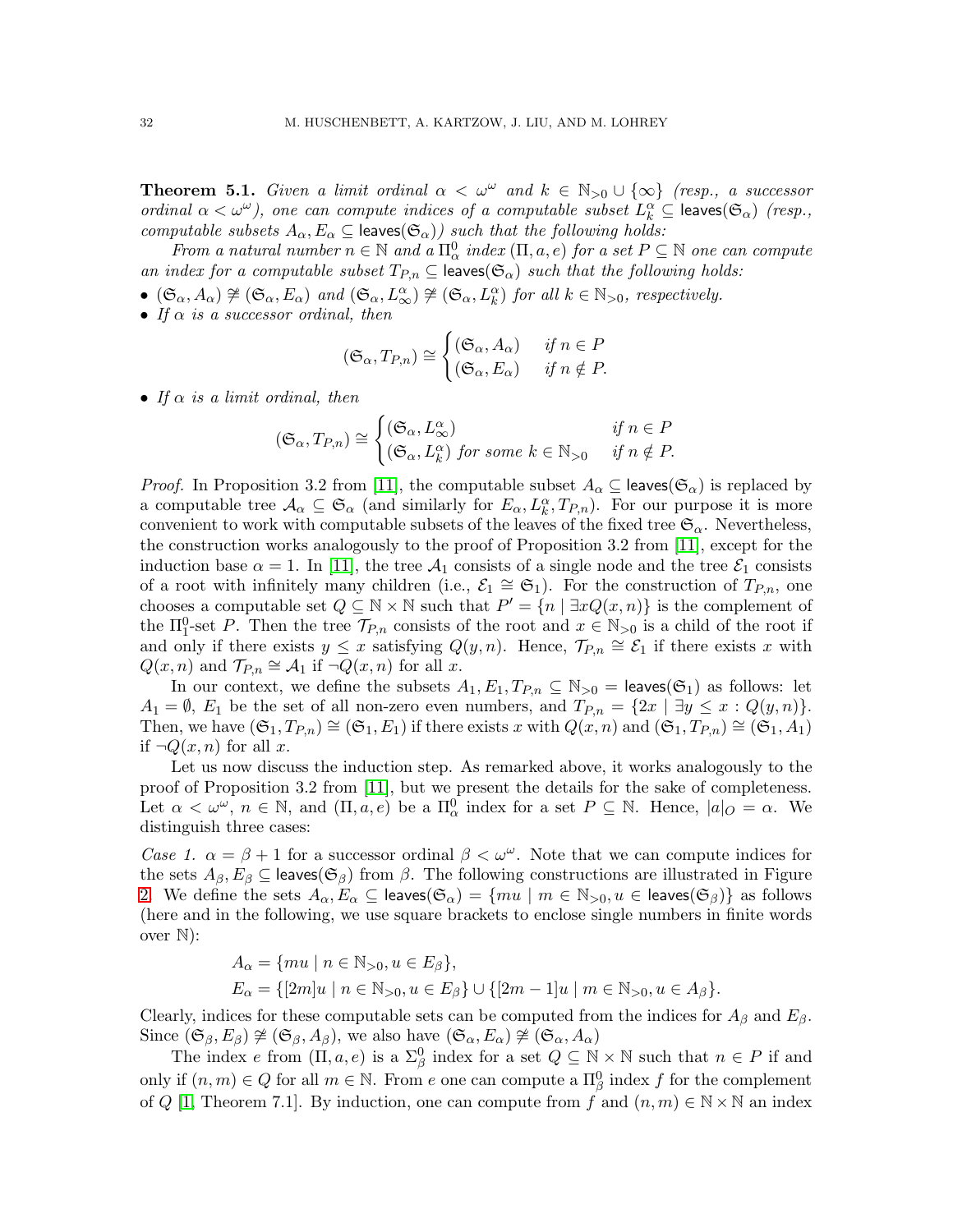

<span id="page-32-0"></span>Figure 2: Trees for Case 1 from the proof of Theorem [5.1](#page-31-0) (here and in the following pictures we write an  $\aleph_0$  labeled edge from a node d to a subtree T if d has edges to countably infinitely many subtrees isomorphic to  $T$ ).

of a computable set  $T_{\overline{Q},n,m}\subseteq \textsf{leaves}(\mathfrak{S}_\beta)$  such that:<br> $^7$  $^7$ 

$$
(\mathfrak{S}_{\beta}, T_{\overline{Q},n,m}) \cong \begin{cases} (\mathfrak{S}_{\beta}, A_{\beta}) & \text{if } (n,m) \notin Q, \\ (\mathfrak{S}_{\beta}, E_{\beta}) & \text{if } (n,m) \in Q. \end{cases}
$$

We define the computable set  $T_{P,n} \subseteq \text{leaves}(\mathfrak{S}_{\alpha})$  as follows (where we write  $2^{\mathbb{N}}3^{\mathbb{N}}$  for  ${n \in \mathbb{N} \mid \exists k, l \in \mathbb{N} \ n = 2^k \cdot 3^l }.$ 

$$
T_{P,n} = \{ [2^m 3^x] u \mid x, m \in \mathbb{N}, u \in T_{\overline{Q},n,m} \} \cup \{ x u \mid x \in \mathbb{N}_{>0} \setminus 2^{\mathbb{N}} 3^{\mathbb{N}}, u \in E_{\beta} \}.
$$

<span id="page-32-1"></span><sup>&</sup>lt;sup>7</sup>Formally, we have to encode the pair  $(n, m)$  into a single number in order to apply the induction hypothesis.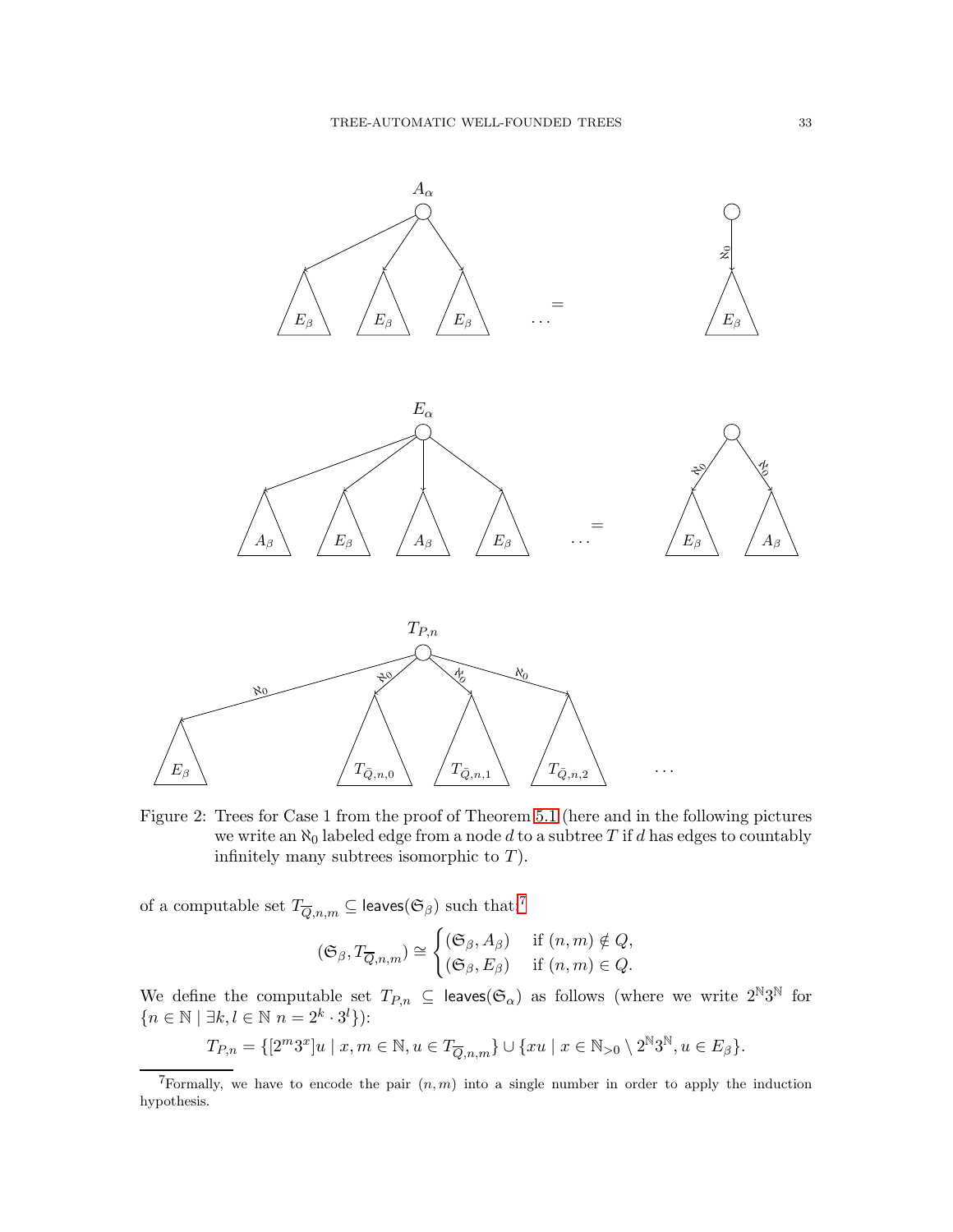

<span id="page-33-0"></span>Figure 3: Trees for Case 2 from the proof of Theorem [5.1.](#page-31-0)

Note that the leaf-labeled tree  $(\mathfrak{S}_{\alpha}, T_{P,n})$  consists of a root together with infinitely many copies of each of the trees  $(\mathfrak{S}_{\beta}, T_{\overline{Q},n,m})$  for  $m \in \mathbb{N}$  together with infinitely many copies of the tree  $(\mathfrak{S}_{\beta}, E_{\beta})$ . Also note that each of the subtrees  $(\mathfrak{S}_{\beta}, T_{\overline{Q},n,m})$  is either isomorphic to  $(\mathfrak{S}_{\beta}, A_{\beta})$  or  $(\mathfrak{S}_{\beta}, E_{\beta})$ .

If there is an m with  $(n, m) \notin Q$ , then  $(\mathfrak{S}_{\alpha}, T_{P,n})$  consists of infinitely many copies of  $(\mathfrak{S}_{\beta}, A_{\beta})$  and infinitely many copies of  $(\mathfrak{S}_{\beta}, E_{\beta})$ . Hence, we have  $(\mathfrak{S}_{\alpha}, T_{P,n}) \cong (\mathfrak{S}_{\alpha}, E_{\alpha})$ . On the other hand, if  $(n, m) \in Q$  for all  $m \in \mathbb{N}$  then  $(\mathfrak{S}_{\alpha}, T_{P,n}) \cong (\mathfrak{S}_{\alpha}, A_{\alpha})$ .

Finally, an index for the computable set  $T_{P,n}$  can be computed from  $(\Pi, a, e)$  and n.

Case 2.  $\alpha = \beta + 1$  for a limit ordinal  $\beta < \omega^{\omega}$ . Hence, from a given  $k \in \mathbb{N}_{>0} \cup \{\infty\}$ one can compute and index of a computable subset  $L_k^{\alpha} \subseteq$  leaves  $(\mathfrak{S}_{\beta})$ . We define the sets  $A_\alpha, E_\alpha \subseteq$  leaves $(\mathfrak{S}_\alpha)=\{mu \mid m \in \mathbb{N}_{>0}, u \in$  leaves $(\mathfrak{S}_\beta)\}$  as follows (cf. Figure [3\)](#page-33-0):

$$
A_{\alpha} = \{ [2^{k-1}(2x-1)]u \mid k, x \in \mathbb{N}_{>0}, u \in L_k^{\beta} \},
$$
  
\n
$$
E_{\alpha} = \{ [2^{k}(2x-1)]u \mid k, x \in \mathbb{N}_{>0}, u \in L_k^{\beta} \} \cup \{ [2x-1]u \mid x \in \mathbb{N}_{>0}, u \in L_{\infty}^{\beta} \}.
$$

Again, indices for these computable sets can be computed from  $\alpha$ . Since  $(\mathfrak{S}_{\beta}, L_k^{\beta}) \ncong$  $(\mathfrak{S}_{\beta}, L_{\infty}^{\beta})$  for all  $k \in \mathbb{N}_{>0}$ , we have  $(\mathfrak{S}_{\alpha}, E_{\alpha}) \not\cong (\mathfrak{S}_{\alpha}, A_{\alpha})$ .

As in Case 1, the index e from  $(\Pi, a, e)$  is a  $\Sigma^0_\beta$  index for a set  $Q \subseteq \mathbb{N} \times \mathbb{N}$  such that  $n \in P$  if and only if  $(n,m) \in Q$  for all  $m \in \mathbb{N}$ . From e one can compute a  $\Pi_{\beta}^{0}$  index f for the complement of Q. By induction, one can compute from f and  $(n, m) \in \mathbb{N} \times \mathbb{N}$  an index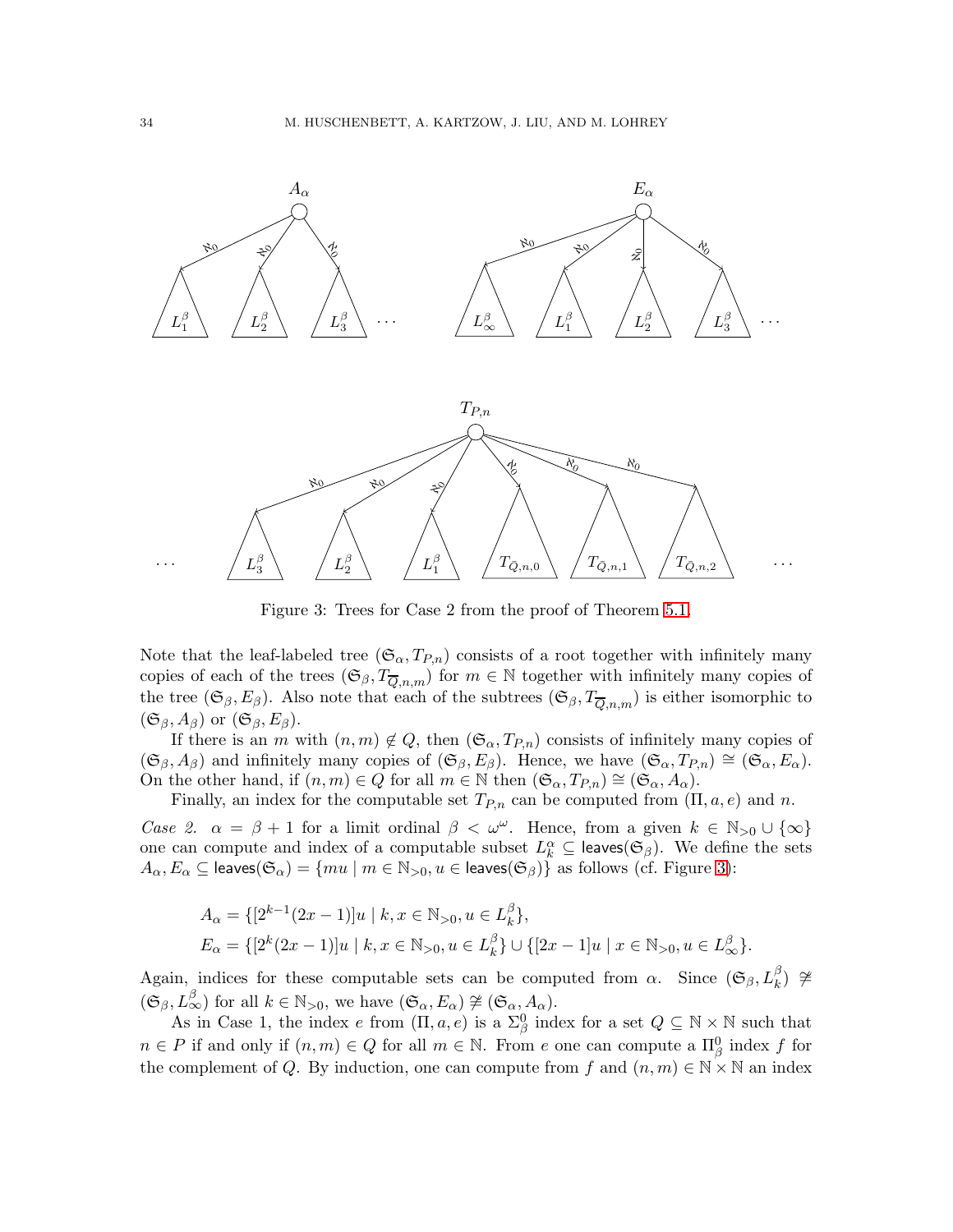of a computable set  $T_{\overline{Q},n,m} \subseteq \text{leaves}(\mathfrak{S}_{\beta})$  such that

$$
(\mathfrak{S}_{\beta}, T_{\overline{Q},n,m}) \cong \begin{cases} (\mathfrak{S}_{\beta}, L_{\infty}^{\beta}) & \text{if } (n,m) \notin Q, \\ (\mathfrak{S}_{\beta}, L_{k}^{\beta}) & \text{for some } k \in \mathbb{N}_{>0} \quad \text{if } (n,m) \in Q. \end{cases}
$$

We define the computable set  $T_{P,n} \subseteq$  leaves( $\mathfrak{S}_{\alpha}$ ) as the set

 $\{[2^{2m}(2x+1)]u \mid m, x \in \mathbb{N}, u \in T_{\overline{Q},n,m}\} \cup \{[2^{2k-1}(2x+1)]u \mid k \in \mathbb{N}_{>0}, x \in \mathbb{N}, u \in L_{k}^{\beta}\}$  $_{k}^{\rho}$ .

The leaf-labeled tree  $(\mathfrak{S}_{\alpha}, T_{P,n})$  consists of a root together with infinitely many copies of each of the trees  $(\mathfrak{S}_{\beta}, T_{\overline{Q},n,m})$  for  $m \in \mathbb{N}$  together with infinitely many copies of each of the trees  $(\mathfrak{S}_{\beta}, L_k^{\beta})$  for  $k \in \mathbb{N}_{>0}$ . Also note that each of the subtrees  $(\mathfrak{S}_{\beta}, T_{\overline{Q},n,m})$  is isomorphic to one of the trees  $(\mathfrak{S}_{\beta}, L_k^{\beta})$   $(k \in \mathbb{N}_{>0} \cup {\infty})$ .

If there is an m with  $(n, m) \notin Q$ , then  $(\mathfrak{S}_{\alpha}, T_{P,n})$  consists of infinitely many copies of each of the trees  $(\mathfrak{S}_{\beta}, L_k^{\beta})$  for all  $k \in \mathbb{N}_{>0} \cup \{\infty\}$ . Hence, we have  $(\mathfrak{S}_{\alpha}, T_{P,n}) \cong (\mathfrak{S}_{\alpha}, E_{\alpha})$ . On the other hand, if  $(n, m) \in Q$  for all  $m \in \mathbb{N}$  then  $(\mathfrak{S}_{\alpha}, T_{P,n}) \cong (\mathfrak{S}_{\alpha}, A_{\alpha})$ .

Case 3.  $\alpha$  is a limit ordinal. Let  $(\alpha_k)_{k\geq 1}$  be the fundamental sequence of  $\alpha$ . Recall that  $\alpha_k$  is a successor ordinal. We define a computable subset  $L^{\alpha}_{\infty}$  of the leaves leaves( $\mathfrak{S}_{\alpha}$ ) =  ${ku | k \in \mathbb{N}_{>0}, u \in \text{leaves}(\mathfrak{S}_{\alpha_k})}$  by

$$
L_{\infty}^{\alpha} = \{ku \mid k \in \mathbb{N}_{>0}, u \in A_{\alpha_k}\}.
$$

For  $k \in \mathbb{N}_{>0}$  we define the computable set  $L_k^{\alpha} \subseteq \text{leaves}(\mathfrak{S}_{\alpha})$  by

 $L_k^{\alpha} = \{xu \mid 0 < x < k, u \in A_{\alpha_x}\} \cup \{xu \mid x \ge k, u \in E_{\alpha_x}\}.$ 

Recall that  $(\mathfrak{S}_{\alpha_k}, A_{\alpha_k}) \ncong (\mathfrak{S}_{\alpha_k}, E_{\alpha_k})$  for all  $k \geq 1$ , whence  $(\mathfrak{S}_{\alpha}, L_k^{\alpha}) \ncong (\mathfrak{S}_{\alpha}, L_{\infty}^{\alpha})$  for all  $k \geq 1$ .

For the  $\Pi_{\alpha}^{0}$  index  $(\Pi, a, e)$  we can assume (using a padding argument) that  $\Phi_{e}$  is a total computable function such that for all  $k \geq 1$ ,  $\Phi_e(k)$  is a  $\Pi_{\alpha_k}^0$  index for some set  $Q_k \subseteq \mathbb{N}$  and  $P = \bigcap_{k \geq 1} Q_k$ . Let us define for  $k \in \mathbb{N}_{>0}$  the set  $P_k = \bigcap_{i=1}^k Q_k$ . Since  $\Pi_{\alpha_k}^0$  sets are closed under finite intersections,  $P_k$  is a  $\Pi_{\alpha_k}^0$  set. Moreover, a  $\Pi_{\alpha_k}^0$  index for  $P_k$  can be computed from k. By induction, from  $k \in \mathbb{N}_{>0}$  and n one can compute an index for a computable set  $T_{P_k,n}\subseteq \mathsf{leaves}(\mathfrak{S}_{\alpha_k})$  such that

$$
(\mathfrak{S}_{\alpha_k}, T_{P_k, n}) \cong \begin{cases} (\mathfrak{S}_{\alpha_k}, A_{\alpha_k}) & \text{if } n \in P_k, \\ (\mathfrak{S}_{\alpha_k}, E_{\alpha_k}) & \text{if } n \notin P_k. \end{cases}
$$

Define the computable set

$$
T_{P,n} = \{ ku \mid k \in \mathbb{N}_{>0}, u \in T_{P_k,n} \}.
$$

If  $n \in P$ , then  $n \in P_k$  for all  $k \in \mathbb{N}_{>0}$  and we get  $(\mathfrak{S}_{\alpha}, T_{P,n}) \cong (\mathfrak{S}_{\alpha}, L^{\alpha}_{\infty})$ . On the other hand, if  $n \notin P$  then there is some  $k \in \mathbb{N}_{>0}$  such that  $n \in P_i$  if and only if  $i < k$ . In this case we get  $(\mathfrak{S}_{\alpha}, T_{P,n}) \cong (\mathfrak{S}_{\alpha}, L_k^{\alpha}).$  $\Box$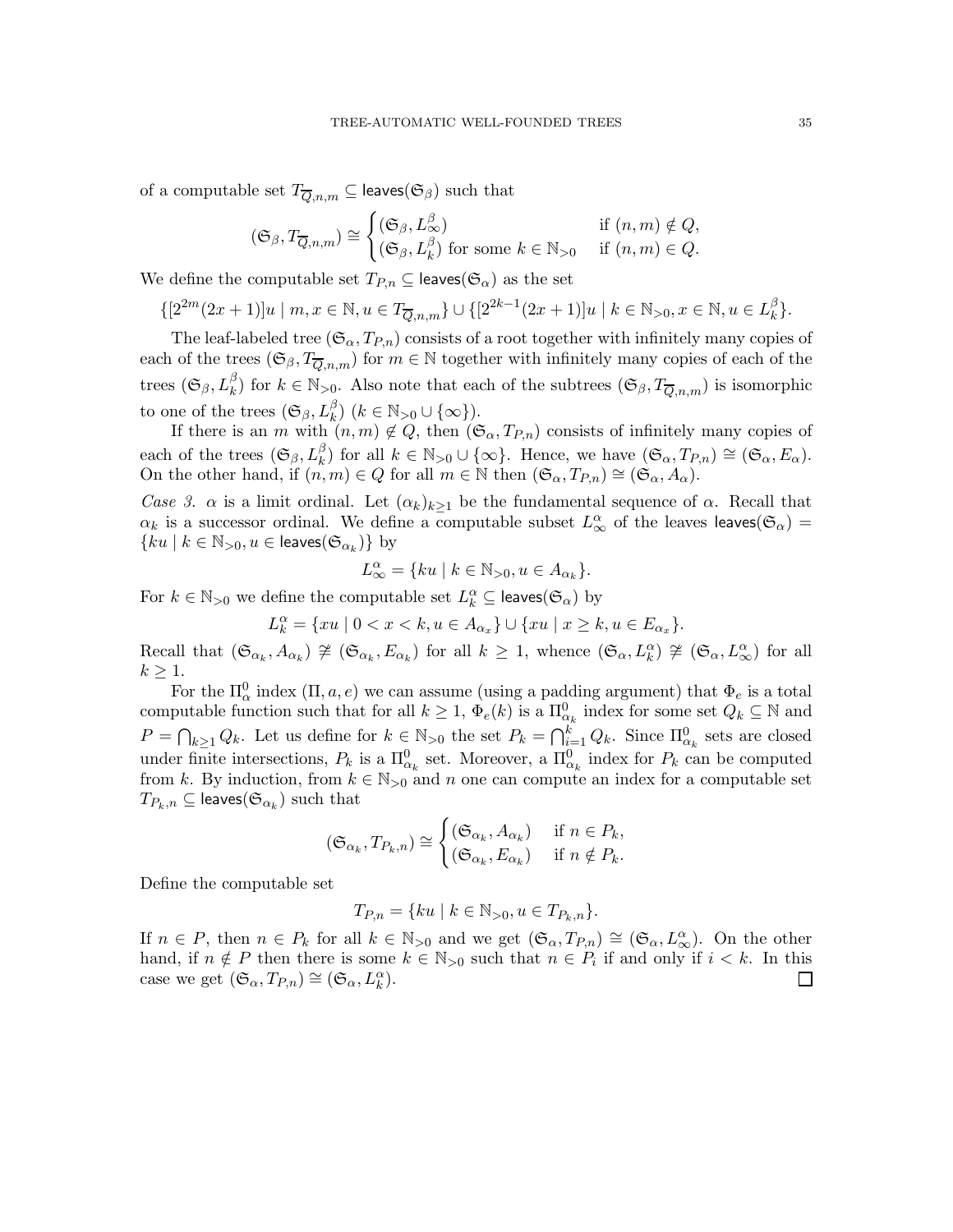

Figure 4: Trees for Case 3 from the proof of Theorem [5.1.](#page-31-0)

5.2. Tree-automaticity of the trees  $\mathfrak{S}_{\omega^i}$ . In this section, we show that all trees  $\mathfrak{S}_{\omega^i}$  $(i \geq 1)$  from the previous section are tree-automatic. For this, we need the following lemma.

<span id="page-35-2"></span>**Lemma 5.2.** Let  $i \geq 1$ ,  $n \geq 1$ ,  $\alpha \leq \omega^i$ . Then we have

<span id="page-35-0"></span>
$$
\mathfrak{S}_{\alpha} \cup \{uv \mid u \in \text{leaves}(\mathfrak{S}_{\alpha}), v \in \mathfrak{S}_{\omega^{i} \cdot n}\} = \mathfrak{S}_{\omega^{i} \cdot n + \alpha}.
$$
 (5.2)

Note that the tree on the left-hand side of [\(5.2\)](#page-35-0) is the tree that results from the tree  $\mathfrak{S}_{\alpha}$  by replacing every leaf by a copy of the tree  $\mathfrak{S}_{\omega^i \cdot n}$ .

*Proof.* We prove the lemma by induction on  $\alpha \leq \omega^i$ . The case  $\alpha = 0$  is clear. Next, assume that  $\alpha = \gamma + 1$  is a successor ordinal. Then

<span id="page-35-1"></span>
$$
\mathfrak{S}_{\alpha} = \{\varepsilon\} \cup \{nu \mid n \in \mathbb{N}_{>0}, u \in \mathfrak{S}_{\gamma}\}. \tag{5.3}
$$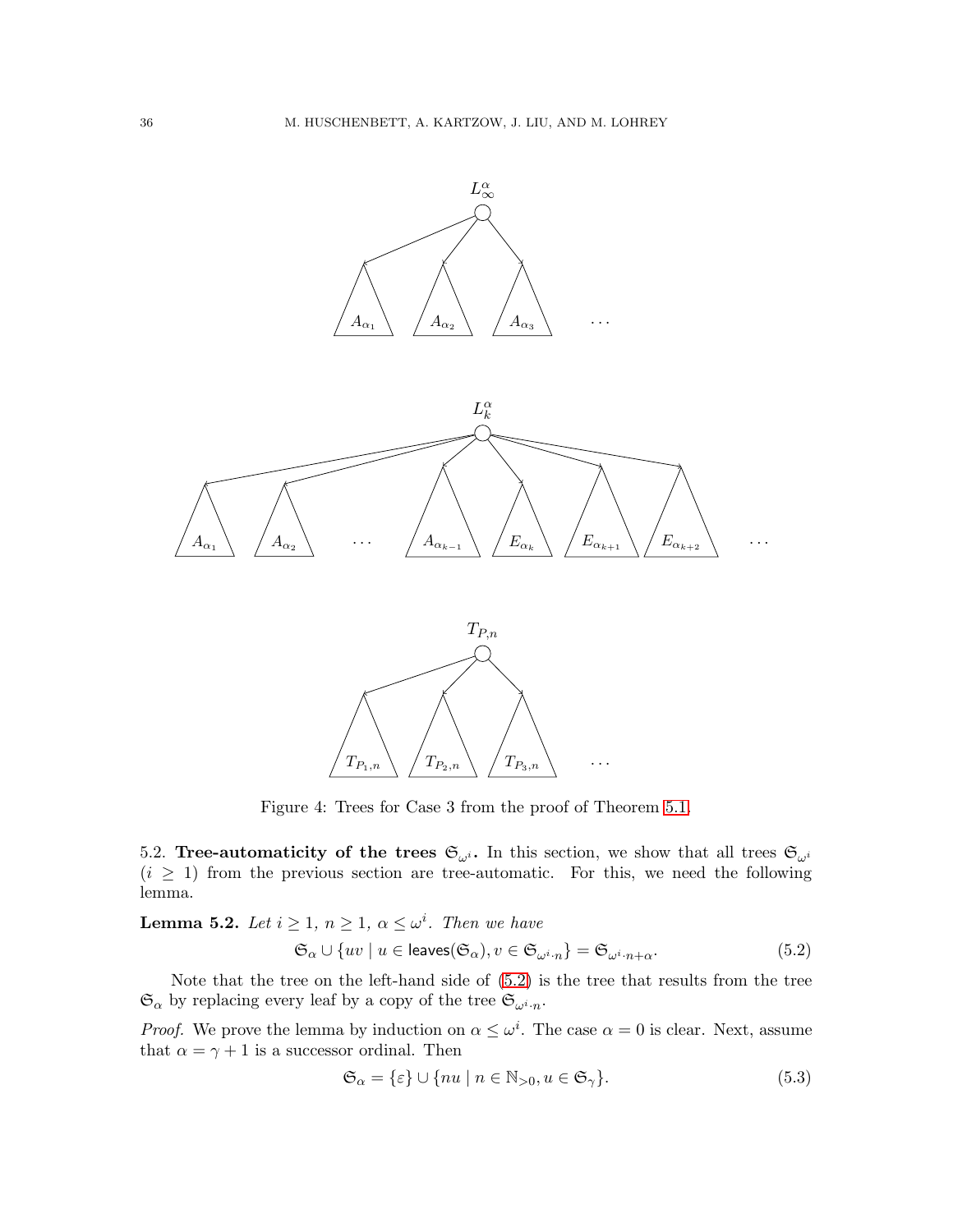By induction hypothesis, we have

<span id="page-36-0"></span>
$$
\mathfrak{S}_{\gamma} \cup \{uv \mid u \in \text{leaves}(\mathfrak{S}_{\gamma}), v \in \mathfrak{S}_{\omega^{i} \cdot n}\} = \mathfrak{S}_{\omega^{i} \cdot n + \gamma}.
$$
\n(5.4)

Hence, we get

$$
\mathfrak{S}_{\alpha} \cup \{uv \mid u \in \text{leaves}(\mathfrak{S}_{\alpha}), v \in \mathfrak{S}_{\omega^{i} \cdot n}\}
$$
\n
$$
\stackrel{(5.3)}{=} \{\varepsilon\} \cup \{nu \mid n \in \mathbb{N}_{>0}, u \in \mathfrak{S}_{\gamma}\} \cup \{nu'v \mid n \in \mathbb{N}_{>0}, u' \in \text{leaves}(\mathfrak{S}_{\gamma}), v \in \mathfrak{S}_{\omega^{i} \cdot n}\}
$$
\n
$$
\stackrel{(5.4)}{=} \{\varepsilon\} \cup \{nw \mid n \in \mathbb{N}_{>0}, w \in \mathfrak{S}_{\omega^{i} \cdot n + \gamma}\} = \mathfrak{S}_{\omega^{i} \cdot n + \gamma + 1} = \mathfrak{S}_{\omega^{i} \cdot n + \alpha}.
$$

Finally, assume that  $\alpha \leq \omega^i$  is a limit ordinal with the fundamental sequence  $(\alpha_k)_{k\geq 1}$ . Then  $(\omega^i \cdot n + \alpha_k)_{k \geq 1}$  is our fundamental sequence for the ordinal  $\omega^i \cdot n + \alpha$ . We have

<span id="page-36-1"></span>
$$
\mathfrak{S}_{\alpha} = \{\varepsilon\} \cup \{ku \mid k \in \mathbb{N}_{>0}, u \in \mathfrak{S}_{\alpha_k}\}.
$$
\n(5.5)

By induction hypothesis, for every  $k \geq 1$  we have

<span id="page-36-2"></span>
$$
\mathfrak{S}_{\alpha_k} \cup \{ uv \mid u \in \text{leaves}(\mathfrak{S}_{\alpha_k}), v \in \mathfrak{S}_{\omega^i \cdot n} \} = \mathfrak{S}_{\omega^i \cdot n + \alpha_k}.
$$
\n
$$
(5.6)
$$

Hence, we get

$$
\mathfrak{S}_{\alpha} \cup \{uv \mid u \in \text{leaves}(\mathfrak{S}_{\alpha}), v \in \mathfrak{S}_{\omega^{i} \cdot n}\}
$$
\n
$$
\stackrel{(5.5)}{=} \{\varepsilon\} \cup \{ku \mid k \in \mathbb{N}_{>0}, u \in \mathfrak{S}_{\alpha_{k}}\} \cup \{ku'v \mid k \in \mathbb{N}_{>0}, u' \in \text{leaves}(\mathfrak{S}_{\alpha_{k}}), v \in \mathfrak{S}_{\omega^{i} \cdot n}\}
$$
\n
$$
\stackrel{(5.6)}{=} \{\varepsilon\} \cup \{kw \mid k \in \mathbb{N}_{>0}, w \in \mathfrak{S}_{\omega^{i} \cdot n + \alpha_{k}}\} = \mathfrak{S}_{\omega^{i} \cdot n + \alpha}.
$$

Now we can prove tree-automaticity of  $\mathfrak{S}_{\omega^i}$ .

<span id="page-36-3"></span>**Lemma 5.3.** For every  $i \geq 1$ , the tree  $\mathfrak{S}_{\omega^i} \subseteq \mathbb{N}_{>0}^*$  is tree-automatic. Moreover, there is a unary tree-automatic copy  $(L, \leq)$  of  $\mathfrak{S}_{\omega^i}$  together with a computable isomorphism  $f: \mathfrak{S}_{\omega^i} \to (L, \leq).$ 

*Proof.* We prove the lemma by induction on i. Assume that we have already constructed a tree-automatic copy  $(L, \leq)$  of the tree  $\mathfrak{S}_{\omega^i}$  over a unary alphabet (i.e.,  $L \subseteq \mathcal{T}_2^{\text{fin}}$  is regular) together with the computable isomorphism  $f$ . In addition, we assume that the root of  $(L, \leq)$  is the one-node tree  $\{\varepsilon\}$ ; this property is preserved by the construction. We aim at constructing a unary tree-automatic copy of  $\mathfrak{S}_{\omega^{i+1}}$  with root  $\{\varepsilon\}$ . Let us first construct a tree-automatic copy of the computable forest  $\bigsqcup_{n\geq 1} \mathfrak{S}_{\omega^i \cdot n}$ . This forest is isomorphic to the inverse prefix relation on the domain

$$
\{nu \mid n \geq 1, u \in \mathfrak{S}_{\omega^i \cdot n} \} \subseteq \mathbb{N}_{>0}^*.
$$

Define well-founded trees  $\mathfrak{T}_n$  for  $n \geq 1$  inductively as follows. Let  $\mathfrak{T}_1 = \mathfrak{S}_{\omega^i}$  and let  $\mathfrak{T}_{n+1}$ result from the tree  $\mathfrak{S}_{\omega^i}$  by replacing every leaf by a copy of the tree  $\mathfrak{T}_n$ . Formally, we define

 $\mathfrak{T}_n = \{u_1 \cdots u_j v \mid 0 \leq j < n, u_1, \ldots, u_j \in \text{leaves}(\mathfrak{S}_{\omega^i}), v \in \mathfrak{S}_{\omega^i}\}.$ 

Lemma [5.2](#page-35-2) implies  $\mathfrak{T}_n = \mathfrak{S}_{\omega^i \cdot n}$  for  $n \geq 1$ . We construct a tree-automatic copy of  $\bigsqcup_{n \geq 1} \mathfrak{T}_n$ using  $(L, \leq)$ . The universe of this copy is the set L' of all trees of the form  $\mathsf{pref}(\bigcup_{i=1}^n \overline{0^i}1t_i),$ where  $n \geq 1, t_1, \ldots, t_n \in L$  and there exists  $1 \leq j \leq n$  such that  $t_j$  is a leaf of  $(L, \leq)$  for all  $j < i$  and  $t_j = \{\varepsilon\}$  for all  $j > i$ . Since the set of leaves of  $(L, \leq)$  is regular, the set L' is clearly regular. We define a tree-automatic partial order  $\leq'$  on the set L' by comparing the  $t_i$  componentwise. Let  $t = \text{pref}(\bigcup_{i=1}^m 0^i 1t_i) \in L'$  and  $t' = \text{pref}(\bigcup_{i=1}^m 0^i 1t_i') \in L'.$  Then  $t \leq' t'$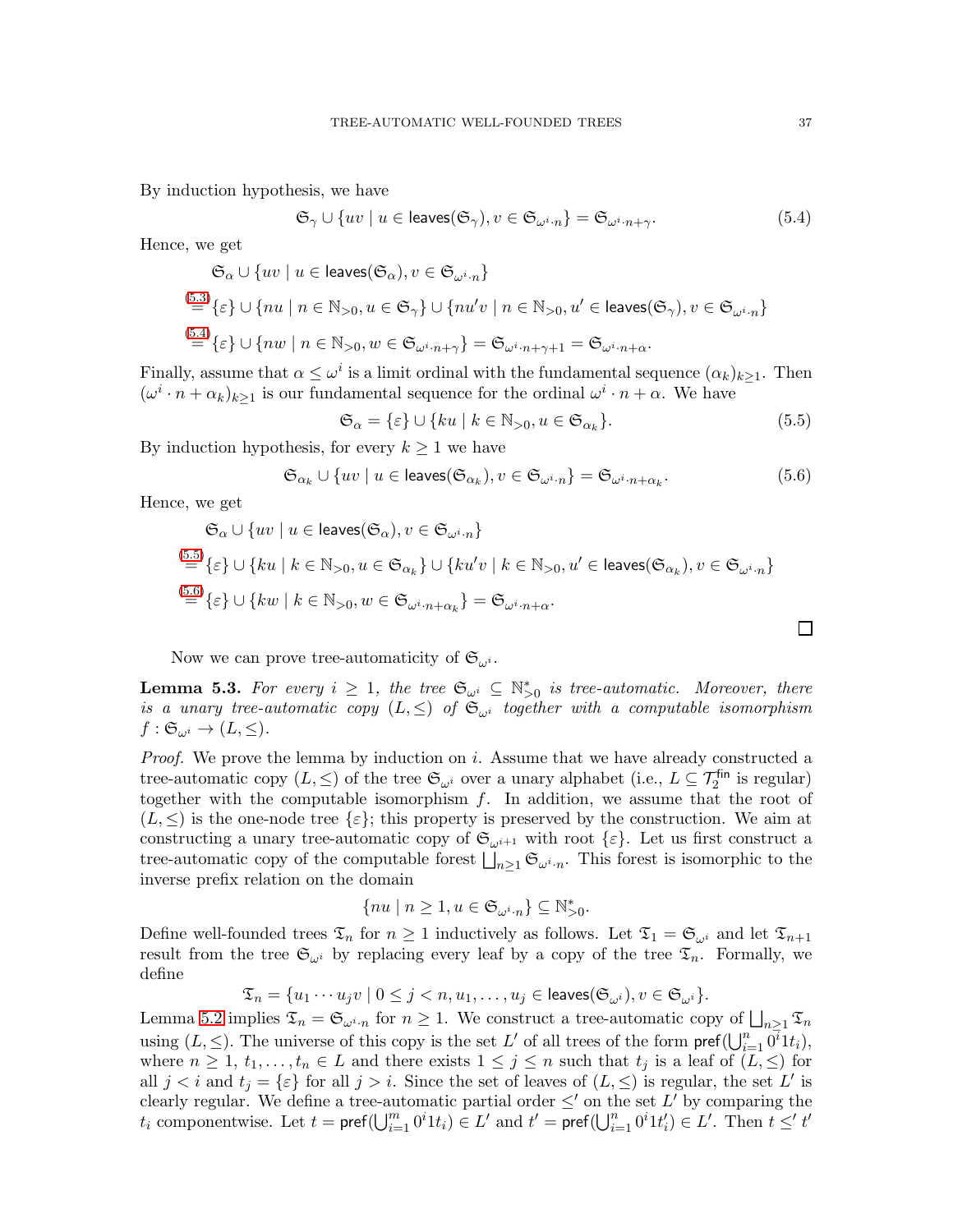if and only if  $n = m$  and  $t_i \leq t'_i$  for all  $1 \leq i \leq n$ . From this construction, it follows easily that

$$
(L', \leq') \cong \bigsqcup_{n \geq 1} \mathfrak{T}_n = \bigsqcup_{n \geq 1} \mathfrak{S}_{\omega^i \cdot n}.
$$

The set of roots of this forest is  $\{\text{pref}(\bigcup_{i=1}^n 0^i1) \mid n \geq 1\}$ . Let us also define a computable isomorphism  $f': \bigsqcup_{n\geq 1} \mathfrak{T}_n \to (L', \leq')$ . Take an element nw from  $\bigsqcup_{n\geq 1} \mathfrak{T}_n$ , where  $n \in \mathbb{N}_{>0}$  and  $w \in \mathfrak{T}_n$ . There is a unique factorization  $w = u_1 \cdots u_j v$  with  $0 \leq j \leq n$ ,  $u_1,\ldots,u_j\in\mathsf{leaves}(\mathfrak{S}_{\omega^i}),$  and  $v\in\mathfrak{S}_{\omega^i}$ . Since the set leaves $(\mathfrak{S}_{\omega^i})$  is computable, we can compute this factorization. Next, using the computable isomorphism  $f : \mathfrak{S}_{\omega^i} \to (L, \leq)$ define the trees  $t_k = f(u_k)$   $(1 \leq k \leq j)$ ,  $t_{j+1} = f(v)$ , and  $t_{j+2}, \ldots, t_n = {\varepsilon}$ . Then set  $f'(nw) = \text{pref}(\bigcup_{i=1}^n 0^i 1t_i)$ . It is straightforward to verify that this defines indeed an isomorphism from  $\bigsqcup_{n\geq 1} \mathfrak{T}_n$  to  $(L', \leq').$ 

We derive from  $(\bar{L}', \leq')$  a tree-automatic copy of the computable forest  $\bigsqcup_{n\geq 1} \mathfrak{S}_{\omega^i \cdot n+1}$ . This forest is isomorphic to the inverse prefix relation on

$$
\{nu \mid n \in \mathbb{N}_{>0}, u \in \mathfrak{S}_{\omega^i \cdot n+1}\} = \mathbb{N}_{>0} \cup \{nmw \mid n,m \in \mathbb{N}_{>0}, w \in \mathfrak{S}_{\omega^i \cdot n}\}.
$$

Note that in every node  $u \in \mathcal{T}_2^{\text{fin}}$  of the forest  $(L', \leq')$ , the root of u has no right child (i.e.,  $1 \notin u$ ). Define the regular set of trees

$$
L'' = \{ \text{pref}(0^n) \mid n \ge 1 \} \cup \{ \text{pref}(\{1^m\} \cup t) \mid t \in L', m \ge 1 \}.
$$

On the set  $L''$  we define the partial order  $\leq''$  as follows. For  $u, v \in L''$ , let  $u \leq'' v$  if and only if either

- $u = \text{pref}(\{1^m\} \cup s), v = \text{pref}(\{1^m\} \cup t)$  with  $s, t \in L'$  and  $s \leq' t$  or
- $u = \text{pref}(\{1^m\} \cup t), v = \text{pref}(0^n)$  with  $t \in L'$  of the form  $\text{pref}(\bigcup_{i=1}^n 0^i 1t_i).$

This order relation is clearly tree-automatic. Moreover, the construction implies that

$$
(L'', \leq'') \cong (\mathbb{N}_{>0} \cup \{nmw \mid n, m \in \mathbb{N}_{>0}, w \in \mathfrak{S}_{\omega^i \cdot n}\}, \succeq) = \bigsqcup_{n \geq 1} \mathfrak{S}_{\omega^i \cdot n + 1}.
$$

A computable isomorphism  $f'' : \bigsqcup_{n \geq 1} \mathfrak{S}_{\omega^i \cdot n+1} \to (L'', \leq'')$  can be defined as follows. For a root  $n \in \mathbb{N}_{>0}$  let  $f''(n) = \text{pref}(0^n)$ . A node  $nmu$  with  $n, m \in \mathbb{N}_{>0}$  and  $u \in \mathfrak{S}_{\omega^i \cdot n}$  (hence,  $mu \in \mathfrak{S}_{\omega^i \cdot n+1}$  is mapped to  $f''(nmu) = \text{pref}(\{1^m\} \cup t)$  with  $f'(nu) = t$ .

Finally, we add to the forest  $(L'', \leq'')$  the root  $\{\varepsilon\}$ ; this gives us a tree-automatic copy of the tree  $\mathfrak{S}_{\omega^{i+1}}$  with root  $\{\varepsilon\}$ . A computable isomorphism is obtained by extending  $f''$ by  $f''(\varepsilon) = {\varepsilon}.$ 

5.3. Encoding  $\Sigma_2^0$ -sets of binary trees. Theorem [5.1](#page-31-0) and Lemma [5.3](#page-36-3) show that the isomorphism problem for the following class of computable structures is  $\Pi_{\omega_i}^0$ -hard for every  $i \in \mathbb{N}$ : the class contains all structures of the form  $(V, \subseteq, X)$  where  $(V, \subseteq)$  is the unary treeautomatic copy of  $\mathfrak{S}_{\omega^i}$  from Lemma [5.3](#page-36-3) and X is a computable unary predicate, which is moreover a subset of leaves( $V, \subseteq$ ). By Lemma [2.12](#page-9-0) we can moreover assume that  $V \subseteq \mathcal{T}_{\text{bin}}$ , i.e., V consists of unlabeled full binary trees.

Let us define the set

$$
\mathcal{T}_{\text{left}} = \{ \{\varepsilon\} \cup 0u \mid u \in \mathcal{T}_{\text{bin}} \}.
$$

Thus,  $\mathcal{T}_{\text{left}}$  contains all trees  $t \in \mathcal{T}_{2}^{\text{fin}}$ , where the root of t has no right child  $(1 \notin t)$ , the root has a left child  $(0 \in t)$ , and the subtree rooted at 0 belongs to  $\mathcal{T}_{\text{bin}}$ , i.e., is a full binary tree.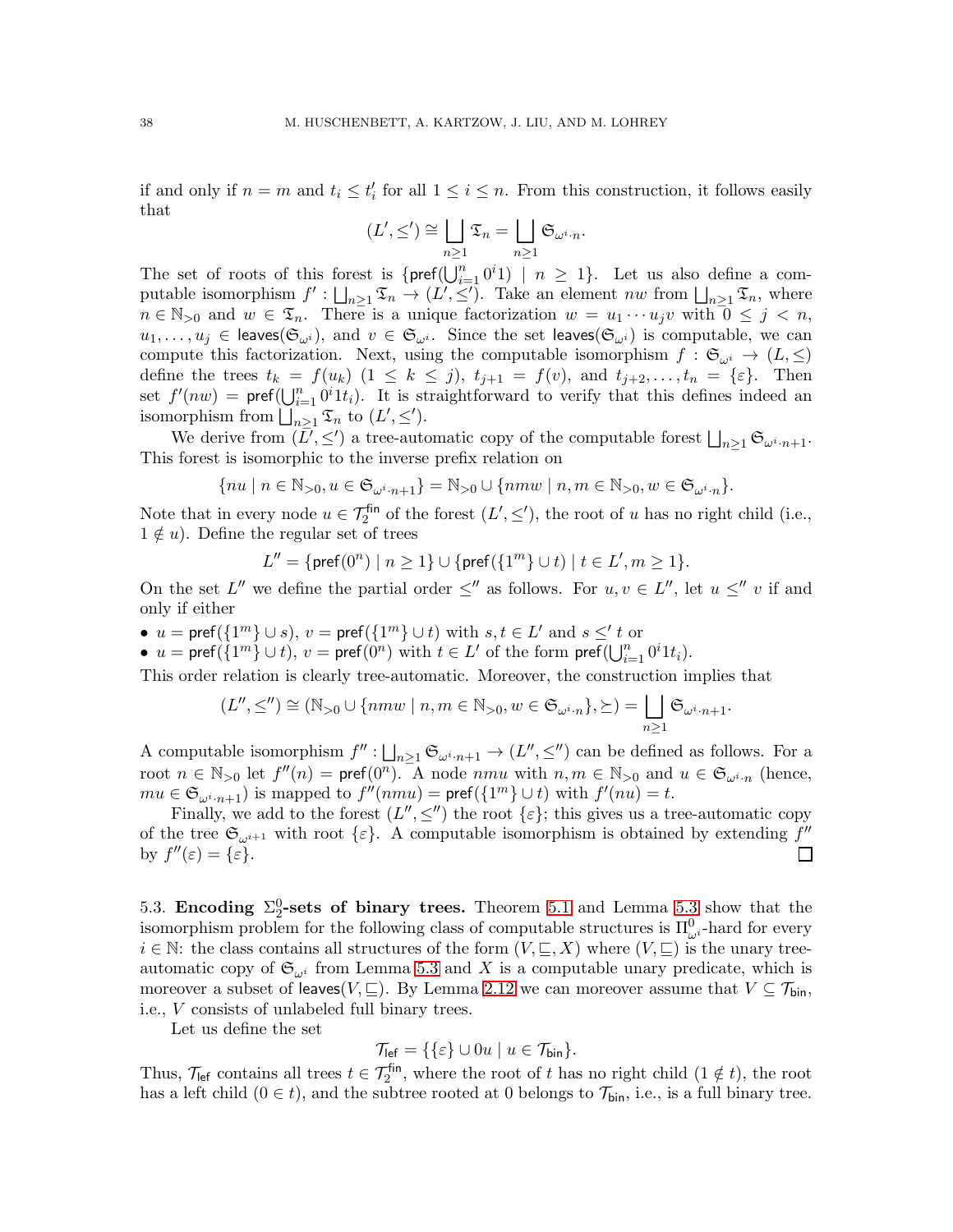In this section, we describe an encoding of  $\Sigma^0_2$ -subsets of  $\mathcal{T}_{\text{left}}$  by sets of tree-automatic trees of height 3. Actually, we need this encoding only for computable subsets of  $\mathcal{T}_{\text{left}}$  (instead of  $\Sigma^0$ -sets), but the proof of Lemma [5.4](#page-38-0) is not simpler for a computable set B.

<span id="page-38-0"></span>**Lemma 5.4.** There are two trees  $\mathfrak{U}_0$  and  $\mathfrak{U}_1$  of height 3 ( $\mathfrak{U}_0 \not\cong \mathfrak{U}_1$ ) with the following property: From a given index of a  $\Sigma^0_2$ -set  $B \subseteq \mathcal{T}_{\text{left}}$  one can effectively construct a treeautomatic forest  $\mathfrak{F}_B$  of height 3 such that:

- The set of roots of  $\mathfrak{F}_B$  is  $\mathcal{T}_{\text{left}}$ .
- For every  $t \in \mathcal{T}_{\text{left}}$ ,  $\mathfrak{F}_B(t) \cong \mathfrak{U}_0$  if  $t \in B$  and  $\mathfrak{F}_B(t) \cong \mathfrak{U}_1$  if  $t \notin B$ .

Restricting to trees from  $\mathcal{T}_{\text{left}}$  makes our encoding technically a bit simpler, and this restriction can be easily enforced later when we apply Lemma [5.4.](#page-38-0)

We prove Lemma [5.4](#page-38-0) using a similar statement for words from [\[20\]](#page-43-6). First, we have to introduce a notation from [\[20\]](#page-43-6). Let  $\mathcal{A} = (Q, \Sigma, \Delta, I, F)$  be a finite nondeterministic string automaton, where Q is the set of states,  $\Sigma$  is the input alphabet,  $\Delta \subseteq Q \times \Sigma \times Q$  is the set of transition triples, I is the set of initial states, and F is the set of final states. A successful run of A on a non-empty word  $w \in \Sigma^+$  is a word  $(q_0, a_1, q_1)(q_1, a_2, q_2) \cdots (q_{n-1}, a_n, q_n)$  over  $\Delta$  such that  $q_0 \in I$ ,  $q_n \in F$ , and  $w = a_1 a_2 \cdots a_n$ . The language  $L(\mathcal{A})$  accepted by  $\mathcal A$  consists of all non-empty words (for technical reasons, the empty word was excluded in [\[20\]](#page-43-6)) that have a successful run. We define a forest forest(A) in the following. Clearly,  $(L(A), \geq)$ (recall that  $\preceq$  is the prefix relation on words) is a (string-automatic) forest. The set of all leaves of the forest  $(L(\mathcal{A}), \succeq)$  is first-order definable whence it is a regular language. It is the set of all words in  $L(\mathcal{A})$  that are not a proper prefix of another word in  $(L(\mathcal{A}))$ . Let us denote the set of leaves of  $(L(\mathcal{A}), \succeq)$  with leaves  $(\mathcal{A})$ . We define the forest forest  $(\mathcal{A})$  as follows:

• The domain of forest  $(\mathcal{A})$  is the regular set

 $L(\mathcal{A}) \sqcup \{r \in \Delta^+ \mid r \text{ is a successful run of } \mathcal{A} \text{ on some } v \in \text{leaves}(\mathcal{A})\}.$ 

• The order relation  $\leq$  of forest( $A$ ) is defined by  $u \leq v$  if

(1) either  $u, v \in L(\mathcal{A})$  and  $v \preceq u$  or

(2)  $v \in L(\mathcal{A})$  and  $u \in \Delta^+$  is a successful run of  $\mathcal A$  on some  $w \in$  leaves( $\mathcal A$ ) with  $v \preceq w$ .

Clearly, forest( $A$ ) is string-automatic. Intuitively, we take the forest resulting from the inverse prefix order on the regular language  $L(\mathcal{A})$  and append to each leaf v of  $(L(\mathcal{A}), \geq)$ all successful runs of A on v as children. All these children are leaves in forest(A). In [\[20\]](#page-43-6), the following lemma was proved.

<span id="page-38-1"></span>**Lemma 5.5.** There exist two trees  $\mathfrak{U}_0$  and  $\mathfrak{U}_1$  of height 3 ( $\mathfrak{U}_0 \not\cong \mathfrak{U}_1$ ) with the following property: From a given index of a  $\Sigma^0_2$ -set  $A \subseteq \{0,1\}^*1$  one can effectively construct a finite string automaton A (over an alphabet  $\Sigma$  with  $0,1,\sharp \in \Sigma$ ) such that forest(A) is a forest of height 3 with the following properties.

- The set of roots of forest(A) is  $\{0,1\}^*1\sharp$ .
- For every  $w \in \{0,1\}^*$ 1, forest $(\mathcal{A})(w\sharp) \cong \mathfrak{U}_0$  if  $w \in A$ , and forest $(\mathcal{A})(w\sharp) \cong \mathfrak{U}_1$  if  $w \notin A$ .

In order to prove Lemma [5.4](#page-38-0) using Lemma [5.5,](#page-38-1) we have to encode trees from  $\mathcal{T}_{\text{left}}$  by words. A tree  $t \in \mathcal{T}_{\text{bin}}$  can be encoded by a non-empty bracket expression, i.e., a word over the alphabet  $\{(\cdot)\}\$ . Here, we view such a bracket expression as a binary string by identifying (with 0 and) with 1. Thus, we define a nonempty word word $(t) \in \{0,1\}^+$  as follows: Consider a depth-first left-to-right traversal of t. Each time, we move from a node v to one of its children, we write down 0. Each time, we move from a node vi to its parent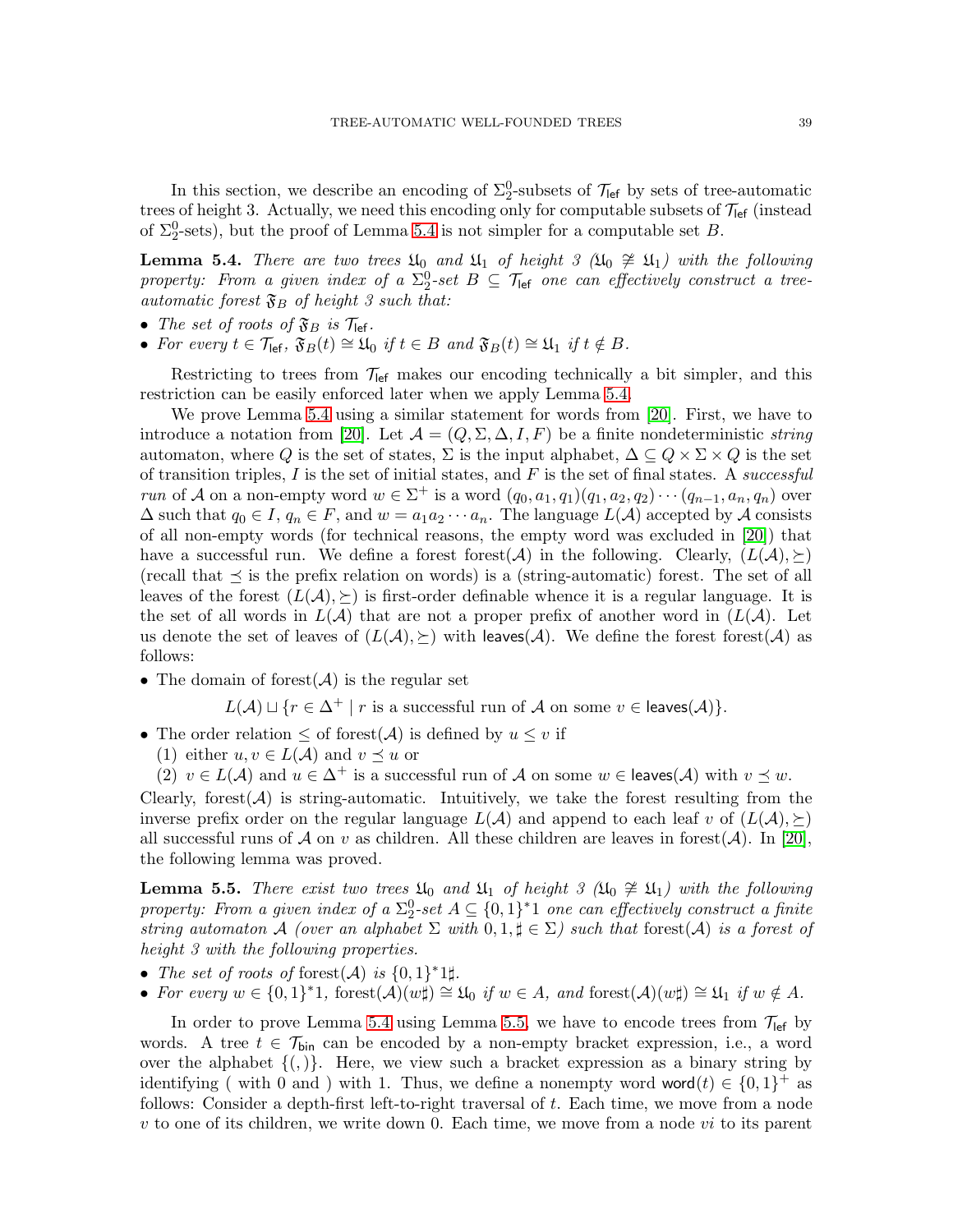node v, we write down 1. The resulting word is word(t). Formally, let word( $\{\varepsilon\}$ ) =  $\varepsilon$  and for  $t \in \mathcal{T}_{\text{bin}} \setminus \{\{\varepsilon\}\}\$  such that  $t = \{\varepsilon\} \cup 0t_1 \cup 1t_2$  let

$$
\mathsf{word}(t) = 0 \mathsf{word}(t_1) 10 \mathsf{word}(t_2) 1.
$$

This mapping word is clearly injective. Finally, for  $t = (\{\varepsilon\} \cup 0u) \in \mathcal{T}_{\text{left}}$  with  $u \in \mathcal{T}_{\text{bin}}$  let word(t) = 0word(u)1. Also the mapping word :  $\mathcal{T}_{\text{left}} \to 0\{0,1\}^*1$  is injective.

Let us now fix an alphabet  $\Sigma$  such that  $0, 1, \sharp \in \Sigma$  (as in Lemma [5.5\)](#page-38-1). Take a word  $w = u\sharp v$  with  $u \in \{0,1\}^*, v \in \Sigma^*$  and  $u = \text{word}(t)$  for some tree  $t \in \mathcal{T}_{\text{left}}$ . Note that the root of t has no right child in t. For  $1 \leq i \leq |v|$  let  $a_i$  be the  $i^{th}$  symbol of v. We encode w by the  $\Sigma$ -labeled tree tree $(w) = (T, \lambda) \in \mathcal{T}_{2, \Sigma}^{\text{fin}}$ , where

$$
T = t \cup \{1^i \mid 1 \le i \le |v|\} \text{ and}
$$

$$
\lambda(x) = \begin{cases} a_i & \text{if } x = 1^i \text{ for some } 1 \le i \le |v|, \\ \sharp & \text{else.} \end{cases}
$$

Note that  $\mathsf{tree}(\mathsf{word}(t)\sharp) = t$ , since we identify an unlabeled tree with a tree where all nodes are labeled with ♯.

<span id="page-39-0"></span>**Lemma 5.6.** From a given string automaton A over  $\Sigma$  one can construct effectively a tree automaton B over  $\Sigma$  such that for every tree  $t \in \mathcal{T}_{\text{left}}$  and every word  $v \in \Sigma^*$  the following holds: The number of successful runs of A on the string word(t) $\sharp v$  equals the number of successful runs of B on the tree tree(word $(t)\sharp v$ ).

*Proof.* Let  $\mathcal{A} = (Q, \Sigma, \Delta, I, F)$ . Note that tree(word(t)\pmatrix consists of the tree t to which we add at the root a right branch of length  $|v|$ . The  $i<sup>th</sup>$  node on this branch is labeled with the  $i<sup>th</sup>$  symbol of  $\sharp v$  (we count from the root to the leaf). Essentially, the tree automaton  $\beta$  simulates a tree-walking automaton W (see [\[5\]](#page-42-12) for a survey on tree walking automata, but we do not need a formal definition of tree walking automata) that walks over the tree tree(word(t)\$v) in depth-first left-to-right order. Thereby,  $W$  simulates the string automaton A. The automaton W starts in the root of the tree. In a first phase (which is finished if W returns to the root for the first time), W behaves as follows: each time, W moves down in the tree (towards the leaves), it simulates a 0-labeled transition of  $A$ , and each time,  $W$ moves up in the tree (towards the root), it simulates a 1-labeled transition of  $A$ . After the first phase, the tree t is fully traversed and W goes into the right branch of tree(word(t) $\sharp v$ ) (which is labeled with the word  $\sharp v$ ) and continues the simulation of A.

Here is a formal definition of the tree automaton  $\mathcal{B} = (Q', \Delta', I', F')$ , which simulates a tree-walking automaton W with the above behavior. Fix an arbitrary final state  $q_f \in F$ . The state set of  $\beta$  is

$$
Q' = (Q \times Q \times Q) \cup (I \times Q) \cup Q,
$$

the set of initial states is  $I' = I \times Q$ , and the set of final states is F. The set of transitions is  $\Delta' = \Delta_1 \cup \Delta_2 \cup \Delta_3$ , where

$$
\Delta_1 = \{((p_1, p_2), \sharp, (q_1, q_2, q_3), r) \mid p_1 \in I, (p_1, 0, q_1) \in \Delta, q_2 \in Q, (q_3, 1, p_2), (p_2, \sharp, r) \in \Delta\},\
$$
  
\n
$$
\Delta_2 = \{((p_1, p_2, p_3), \sharp, (q_1, q_2, q_3), (r_1, r_2, r_3)) \mid
$$
  
\n
$$
(p_1, 0, q_1), q_2 \in Q, (q_3, 1, p_2), (p_2, 0, r_1), r_2 \in Q, (r_3, 1, p_3) \in \Delta\}
$$
  
\n
$$
\cup \{((p, p, p), \sharp, q_f, q_f) \mid p \in Q\},\
$$
  
\n
$$
\Delta_3 = \{(p, a, q_f, q) \mid (p, a, q) \in \Delta\}.
$$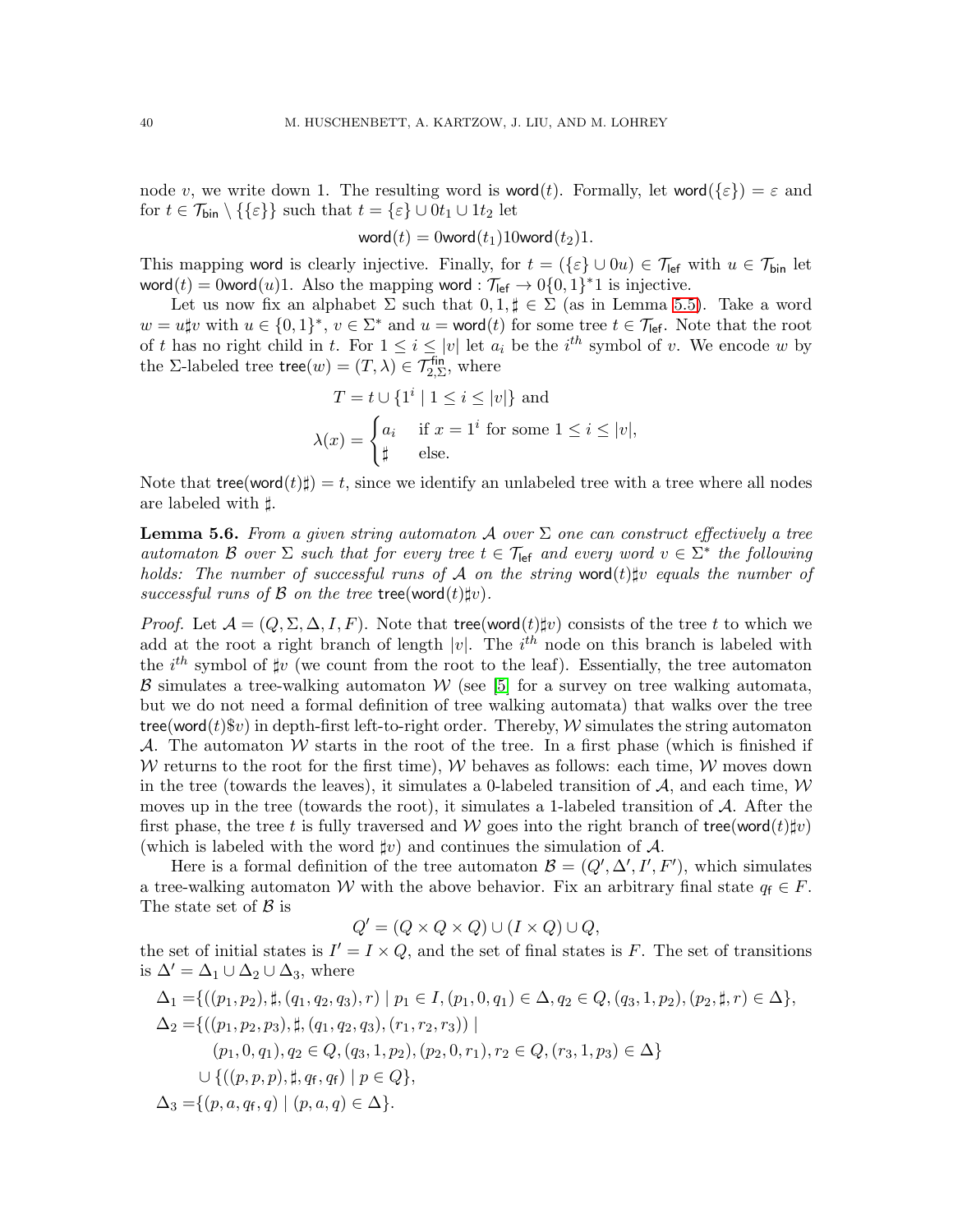With the transitions in  $\Delta_1$  we split the simulation of the tree-walking automaton into its first and second phase, i.e.,  $p_2$  in  $\Delta_1$  is the state reached by the tree-walking automaton after traversing the tree t. The transitions in  $\Delta_2$  simulate the traversal of t, whereas the transitions in  $\Delta_3$  simulate the the string automaton A on the right  $\sharp v$ -labeled branch.  $\Box$ 

Let us now prove Lemma [5.4.](#page-38-0)

*Proof of Lemma [5.4.](#page-38-0)* Fix a  $\Sigma_2^0$ -set  $B \subseteq \mathcal{T}_{\text{left}}$ . Then the set  $A = \text{word}(B) \subseteq 0\{0,1\}^*1$  belongs to  $\Sigma_2^0$  as well (the range of the word-mapping is computable and on its range, the inverse of word is also computable). Therefore, we can apply Lemma [5.5](#page-38-1) to the set word $(B)$ . We obtain (effectively) a finite string automaton A (over an alphabet  $\Sigma$  with  $0,1,\sharp \in \Sigma$ ) such that forest( $A$ ) is a forest of height 3 with the following properties.

- The set of roots of forest $(\mathcal{A})$  is  $\{0,1\}^*1\sharp$ .
- For every  $w \in \{0,1\}^*1$ , forest $(\mathcal{A})(w\sharp) \cong \mathfrak{U}_0$  if  $w \in A$ , and forest $(\mathcal{A})(w\sharp) \cong \mathfrak{U}_1$  if  $w \notin A$ for two nonisomorphic trees  $\mathfrak{U}_0$  and  $\mathfrak{U}_1$ .

To the string automaton  $A$  we next apply Lemma [5.6.](#page-39-0) We obtain (effectively) a tree automaton B over  $\Sigma$  such that for every tree  $t \in \mathcal{T}_{\text{left}}$  and every word  $v \in \Sigma^*$  the following holds: The number of successful runs of A on the string word $(t)\sharp v$  equals the number of successful runs of  $\mathcal B$  on the tree tree(word(t)‡v). Since  $\mathcal A$  accepts every word from  $\{0,1\}^*1\sharp$ (this set is the set of roots of forest( $A$ )),  $B$  accepts every tree  $t \in \mathcal{T}_{\text{left}}$ .

By taking the product with a deterministic tree automaton that accepts the set of trees

$$
\{\mathsf{tree}(\mathsf{word}(t)\sharp v) \mid t \in \mathcal{T}_{\mathsf{left}}, v \in \Sigma^*\}
$$

(which is regular), we can assume that

$$
L(\mathcal{B}) \subseteq \{ \text{tree}(\text{word}(t) \sharp v) \mid t \in \mathcal{T}_{\text{left}}, v \in \Sigma^* \}.
$$

For trees  $t_1$  = tree(word(t) $\sharp v_1$ ),  $t_2$  = tree(word(t) $\sharp v_2$ ) let us write  $t_1 \sqsubseteq t_2$  if  $v_1$  is a prefix of  $v_2$ . Clearly, this is a tree-automatic relation. Let

 $\max(\mathcal{B}) = \{t \in L(\mathcal{B}) \mid \text{there does not exist } t' \in L(\mathcal{B}) \text{ with } t \subset t'\};$ 

this set is regular as well. We can now construct a tree-automatic forest  $\mathfrak{F}_B$  of height 3 as follows. The set of nodes of  $\mathfrak{F}_B$  is

$$
L(\mathcal{B}) \cup \bigcup_{t \in \max(\mathcal{B})} \mathsf{Run}(\mathcal{B}, t).
$$

Since max( $\mathcal{B}$ ) is regular, this set is also regular. The order relation of the forest  $\mathfrak{F}_B$  is the tree-automatic relation

$$
\supseteq \cup \{(\rho, t) \mid t \in L(\mathcal{B}), \exists u \in \max(\mathcal{B}) : t \sqsubseteq u, \rho \in \mathsf{Run}(\mathcal{B}, u)\}.
$$

The set of roots of  $\mathfrak{F}_B$  is (as required)  $\mathcal{T}_{\text{left}}$ . Moreover, for every tree  $t \in \mathcal{T}_{\text{left}}$ , the construction directly implies that  $\mathfrak{F}_B(t) \cong \text{forest}(\mathcal{A})(\text{word}(t)\sharp)$ . Hence, for every tree  $t \in \mathcal{T}_{\text{left}}$  we have  $\mathfrak{F}_B(t) \cong \mathfrak{U}_0$  if and only if forest $(\mathcal{A})(\text{word}(t)\sharp) \cong \mathfrak{U}_0$  if and only if word $(t) \in A = \text{word}(B)$  if and only if  $t \in B$ , and similarly,  $\mathfrak{F}_B(t) \cong \mathfrak{U}_1$  if and only if  $t \notin B$ .  $\Box$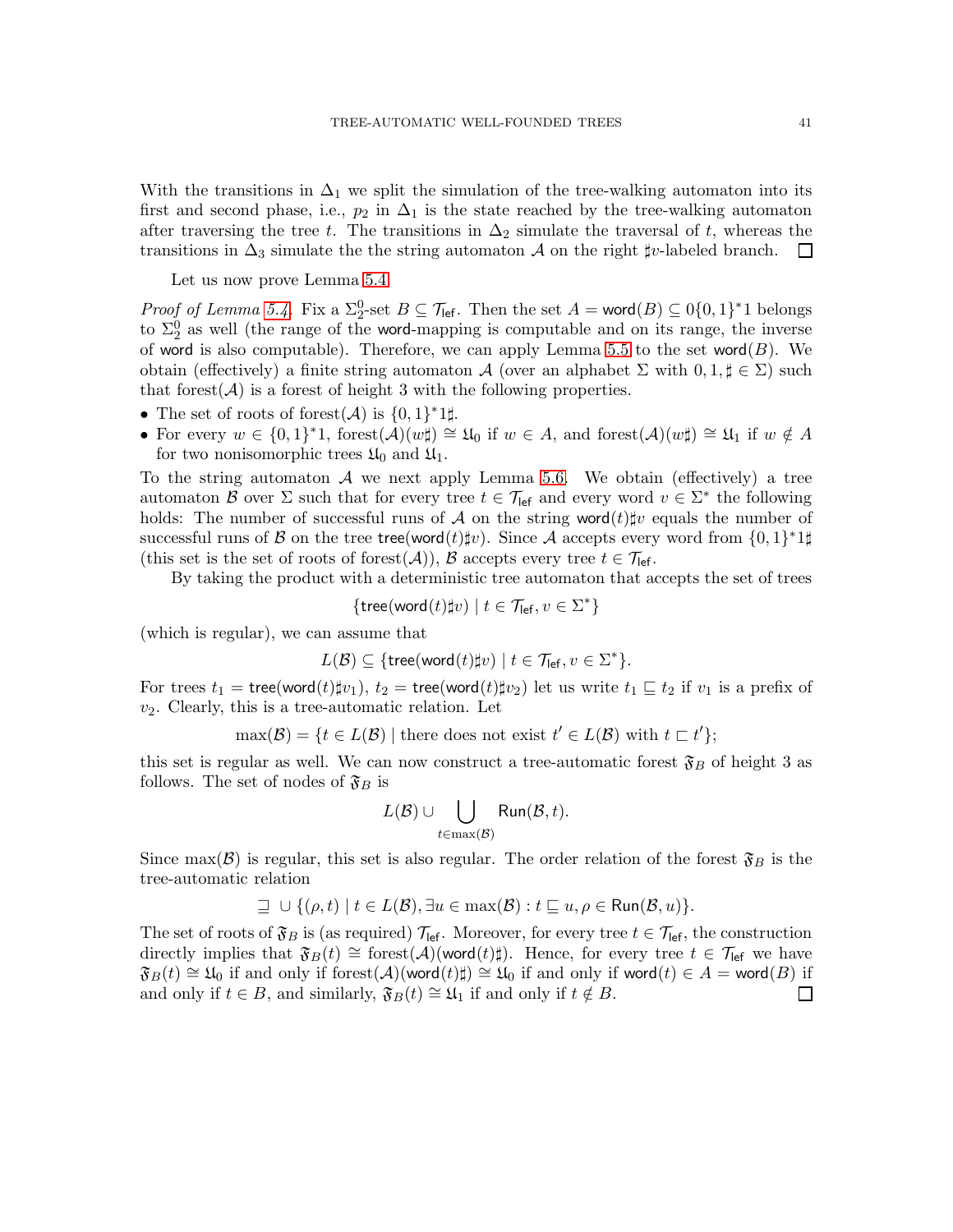5.4. Hardness for the isomorphism problem. Hardness of the isomorphism problem for well-founded tree-automatic trees is established through the following theorem.

<span id="page-41-0"></span>**Theorem 5.7.** From a given  $i \in \mathbb{N}_{>0}$ , one can compute a well-founded tree-automatic tree  $\mathfrak{V}_i$  such that the following holds: From a given  $\Pi_{\omega^i}^0$ -set  $P \subseteq \mathbb{N}$  (represented by a  $\Pi_{\omega^i}^0$  index) and  $n \in \mathbb{N}$  one can compute a well-founded tree-automatic tree  $\mathfrak{W}_{P,n}$  such that  $n \in P$  if and only if  $\mathfrak{V}_i \cong \mathfrak{W}_{P,n}$ 

*Proof.* Fix  $i \geq 1$ , an arbitrary  $\Pi_{\omega}^0$ -set  $P \subseteq \mathbb{N}$ , and  $n \in \mathbb{N}$ . According to Theorem [5.1](#page-31-0) there exists effectively a computable subset  $L_i = L_{\infty}^{\omega^i} \subseteq \text{leaves}(\mathfrak{S}_{\omega^i})$  such that the following holds. From an index for  $P$  and  $n$  one can compute an index for a computable subset  $T_{P,n} \subseteq \text{leaves}(\mathfrak{S}_{\omega^i})$  such that  $(\mathfrak{S}_{\omega^i}, L_i) \cong (\mathfrak{S}_{\omega^i}, T_{P,n})$  if and only if  $n \in P$ . By Lemma [5.3,](#page-36-3) the tree  $\mathfrak{S}_{\omega^i}$  is tree-automatic and there exists a unary tree-automatic copy  $(S, \leq)$  of  $\mathfrak{S}_{\omega^i}$ together with a computable isomorphism  $f : \mathfrak{S}_{\omega^i} \to (S, \leq)$ . Moreover, by Lemma [2.12](#page-9-0) we can assume that  $S \subseteq \mathcal{T}_{\text{bin}}$ . Finally, by applying the computable bijection  $t \mapsto {\varepsilon} \cup 0t$  from  $\mathcal{T}_{\text{bin}}$  to  $\mathcal{T}_{\text{left}}$ , we can even assume that  $S \subseteq \mathcal{T}_{\text{left}}$ . Since f is computable and bijective and  $L_i$ and  $T_{P,n}$  are computable, the sets  $L'_i = f(L_i) \subseteq S$  and  $T'_{P,n} = f(T_{P,n}) \subseteq S$  are computable as well and in particular  $\Sigma^0_2$ . We have  $n \in P$  if and only if  $(S, \leq, L'_i) \cong (S, \leq, T'_{P,n})$ .

Next, using Lemma [5.4](#page-38-0) we obtain two trees  $\mathfrak{U}_0$  and  $\mathfrak{U}_1$  of height 3 and from the indices of the computable sets  $L'_i$  and  $T'_{P,n}$ , we can compute two tree-automatic forests  $\mathfrak{G}_i$  and  $\mathfrak{H}_{P,n}$ of height 3 such that the following holds.

- The set of roots of  $\mathfrak{G}_i$  (resp.  $\mathfrak{H}_{P,n}$ ) is  $\mathcal{T}_{\text{left}}$ .
- For every  $t \in \mathcal{T}_{\text{left}}$ ,  $\mathfrak{G}_i(t) \cong \mathfrak{U}_0$  if  $t \in L'_i$  and  $\mathfrak{G}_i(t) \cong \mathfrak{U}_1$  otherwise.
- For every  $t \in \mathcal{T}_{\text{left}}$ ,  $\mathfrak{H}_{P,n}(t) \cong \mathfrak{U}_0$  if  $t \in T'_{P,n}$  and  $\mathfrak{H}_{P,n}(t) \cong \mathfrak{U}_1$  otherwise.

Note that by Theorem [2.13,](#page-10-0) leaves $(S, \leq)$  is a regular set of trees since it is first-order definable in the tree-automatic tree  $(S, \leq)$ . Let  $\mathfrak{G}'_i$  (resp.  $\mathfrak{H}'_{P,n}$ ) be the restriction of the forest  $\mathfrak{G}_i$ (resp.  $\mathfrak{H}_{P,n}$ ) to those trees with a root from leaves( $S, \leq$ ). It follows that  $\mathfrak{G}'_i$  and  $\mathfrak{H}'_{P,n}$  are again tree-automatic forests of height 3. Moreover, we can assume that the intersection of the domains of  $\mathfrak{G}'_i$  (resp.  $\mathfrak{H}'_{P,n}$ ) and S equals leaves(S,  $\leq$ ). Finally, let  $\mathfrak{V}_i$  (resp.  $\mathfrak{W}_{P,n}$ ) be the well-founded tree-automatic tree obtained from the union of  $\mathfrak{G}'_i$  (resp.  $\mathfrak{H}'_{P,n}$ ) and  $(S, \leq)$ . Hence,  $\mathfrak{V}_i$  (resp.  $\mathfrak{W}_{P,n}$ ) results from the tree  $(S, \leq)$  by (i) replacing every leaf which belongs to  $L'_{i}$  (resp.  $T'_{P,n}$ ) by the tree-automatic height-3 tree  $\mathfrak{U}_{0}$  and by (ii) replacing every leaf which does not belong to  $L'_{i}$  (resp.  $T'_{P,n}$ ) by the tree-automatic height-3 tree  $\mathfrak{U}_1$ . Since  $\mathfrak{U}_0 \not\cong \mathfrak{U}_1$ , we have  $n \in P$  if and only if  $(S, \leq, L'_i) \cong (S, \leq, T'_{P,n})$  if and only if  $\mathfrak{V}_i \cong \mathfrak{W}_{P,n}$ .

**Theorem 5.8.** The isomorphism problem for well-founded tree-automatic trees is  $\Delta^0_{\omega^{\omega}}$ -hard under Turing-reductions.

*Proof.* Let  $\Phi_e$  be a total computable function that maps  $i \in \mathbb{N}$  to an ordinal notation  $a_i \in O$ with  $|a_i|_O = \omega^i$ . Hence  $3 \cdot 5^e$  is an ordinal notation for  $\omega^{\omega}$ . Recall that  $\Delta^0_{\omega^{\omega}}$  consists of all sets that are Turing-reducible to

$$
H(3 \cdot 5^{e}) = \{ \langle a, n \rangle \mid a <_{O} 3 \cdot 5^{e}, n \in H(a) \}.
$$

This set is Turing-reducible to

$$
A = \{ \langle i, n \rangle \mid i \geq 1, n \in H(a_i) \}.
$$

To see this, take a pair  $\langle a, n \rangle$ . First, check whether  $a \leq O 3 \cdot 5^e$ . Since the set  $\{b \in O \mid$  $b <_{Q} 3 \cdot 5^{e}$  is computably enumerable [\[1,](#page-42-10) Prop. 4.10], this is effectively possible using the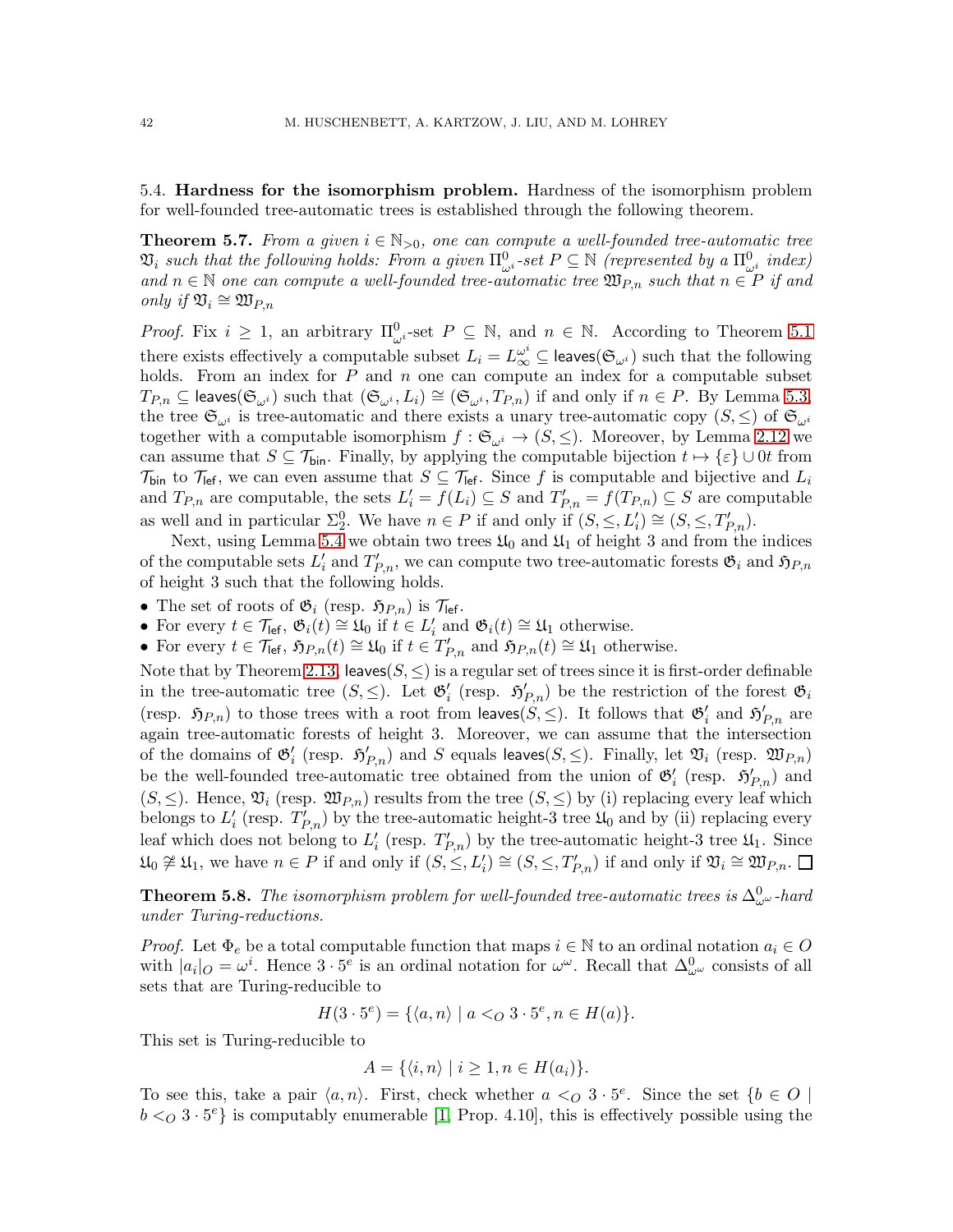halting problem as an oracle. Clearly, the halting problem is computable in  $H(a_1) = H(\omega)$ and hence in A. If  $a <_Q 3 \cdot 5^e$ , we can compute effectively  $i \in \mathbb{N}$  with  $a <_Q a_i$ : Simply enumerate all sets  $B_i = \{b \in O \mid b \leq o a_i\}$  until a is found. Having  $i \in \mathbb{N}$  with  $a \leq o a_i$ we can finally compute m such that  $m \in H(a_i)$  if and only if  $n \in H(a)$  (more precisely, from  $a, a_i \in O$  one can compute an index for a many-one reduction of  $H(a)$  to  $H(a_i)$  [\[24,](#page-43-11) p. 437]).

Finally, we reduce the set A to the isomorphism problem for well-founded tree-automatic trees. Take a pair  $\langle i, n \rangle$ . From  $i, n$  (and a  $\Pi^0_{\omega^i}$  index for the  $\Delta^0_{\omega^i}$ -set  $H(a_i)$ , which can be computed from i) we can compute by Theorem [5.7](#page-41-0) two well-founded tree-automatic trees  $\mathfrak V$ and  $\mathfrak{W}$  such that  $n \in H(a_i)$  if and only if  $\mathfrak{V} \cong \mathfrak{W}$ . Hence,  $\langle i, n \rangle \in A$  if and only if  $\mathfrak{V} \cong \mathfrak{W}$ . This proves the theorem.  $\Box$ 

#### **ACKNOWLEDGMENT**

We thank Dietrich Kuske and the anonymous referees of this paper and its conference version for their useful comments. In particular, we thank one of the referees for simplifying our arguments in Example [3.27.](#page-25-0)

#### **REFERENCES**

- <span id="page-42-10"></span>[1] Christopher J. Ash and Julia F. Knight. Computable structures and the hyperarithmetical hierarchy, volume 144 of Studies in Logic and the Foundations of Mathematics. North-Holland Publishing Co., Amsterdam, 2000.
- <span id="page-42-0"></span>[2] Vince Bárány, Erich Grädel, and Sasha Rubin. Automata-based presentations of infinite structures. In Finite and Algorithmic Model Theory, number 379 in London Mathematical Society Lecture Notes Series, pages 1–76. Cambridge University Press, 2011.
- <span id="page-42-4"></span><span id="page-42-2"></span>[3] Achim Blumensath. Automatic structures. Diploma thesis, RWTH Aachen, 1999.
- [4] Achim Blumensath and Erich Grädel. Finite presentations of infinite structures: Automata and interpretations. Theory of Computing Systems, 37:642–674, 2004.
- <span id="page-42-12"></span>[5] Mikolaj Bojanczyk. Tree-walking automata, 2008. tutorial at LATA 2008, [www.mimuw.edu.pl/~bojan/papers/twasurvey.pdf](www.mimuw.edu.pl/~bojan/papers/twasurvey.pdf ).
- <span id="page-42-6"></span>[6] Wesley Calvert and Julia F. Knight. Classification from a computable viewpoint. Bulletin of Symbolic Logic, 12(2):191–218, 2006.
- <span id="page-42-8"></span>[7] Philip W. Carruth. Arithmetic of ordinals with applications to the theory of ordered Abelian groups. Bulletin of the American Mathematical Society, 48:262–271, 1942.
- <span id="page-42-13"></span>[8] S. Barry Cooper, Anuj Dawar, and Benedikt Löwe, editors. How the World Computes - Turing Centenary Conference and 8th Conference on Computability in Europe, CiE 2012, Cambridge, UK, June 18-23, 2012. Proceedings, volume 7318 of Lecture Notes in Computer Science. Springer, 2012.
- <span id="page-42-1"></span>[9] Christian Delhommé. Automaticité des ordinaux et des graphes homogènes. Comptes Rendus de  $l'Académie des Sciences, Series I, 339:5–10, 2004.$
- <span id="page-42-7"></span>[10] Sergei S. Goncharov and Julia F. Knight. Computable structure and antistructure theorems. Algebra Logika, 41(6):639–681, 2002.
- <span id="page-42-11"></span>[11] Denis R. Hirschfeldt and Walker M. White. Realizing levels of the hyperarithmetic hierarchy as degree spectra of relations on computable structures. Notre Dame Journal of Formal Logic, 43(1):51–64, 2002.
- <span id="page-42-5"></span>[12] Martin Huschenbett. Word automaticity of tree automatic scattered linear orderings is decidable. In Cooper et al. [\[8\]](#page-42-13), pages 313–322.
- <span id="page-42-9"></span>[13] Alexander Kartzow. First-Order Model Checking On Generalisations of Pushdown Graphs. PhD thesis, TU Darmstadt Fachbereich Mathematik, July 2011.
- <span id="page-42-3"></span>[14] Alexander Kartzow, Jiamou Liu, and Markus Lohrey. Tree-automatic well-founded trees. In Cooper et al. [\[8\]](#page-42-13), pages 363–373.